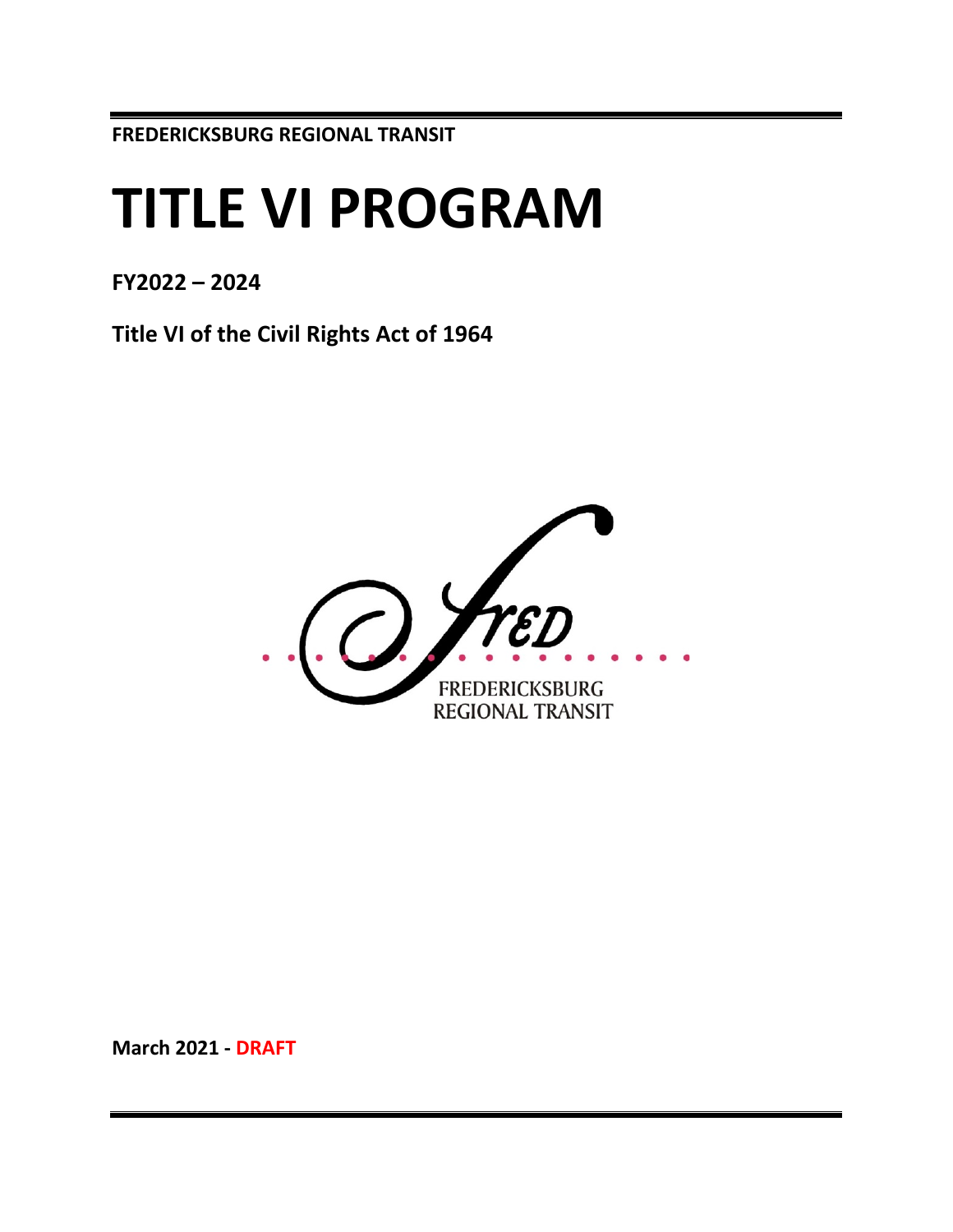# **TABLE OF CONTENTS PAGE**

| $\mathbf{I}$ . |                                                                                       |    |
|----------------|---------------------------------------------------------------------------------------|----|
| II.            |                                                                                       |    |
| III.           |                                                                                       |    |
| IV.            |                                                                                       |    |
| V.             |                                                                                       |    |
| VI.            | Procedures for Notifying the Public of Title VI Rights and How to File a Complaint 10 |    |
| VII.           |                                                                                       |    |
| VIII.          | Language Assistance Plan for Persons with Limited English Proficiency (LEP) 15        |    |
| IX.            |                                                                                       |    |
| Х.             |                                                                                       | 21 |

# APPENDICES

| $\mathsf{A}$ |                                                                             |  |
|--------------|-----------------------------------------------------------------------------|--|
| B            |                                                                             |  |
| $\mathsf{C}$ |                                                                             |  |
| D            |                                                                             |  |
| E            | Table - Minority Representation on the Public Transit Advisory Committee 44 |  |
| F            |                                                                             |  |
| G            |                                                                             |  |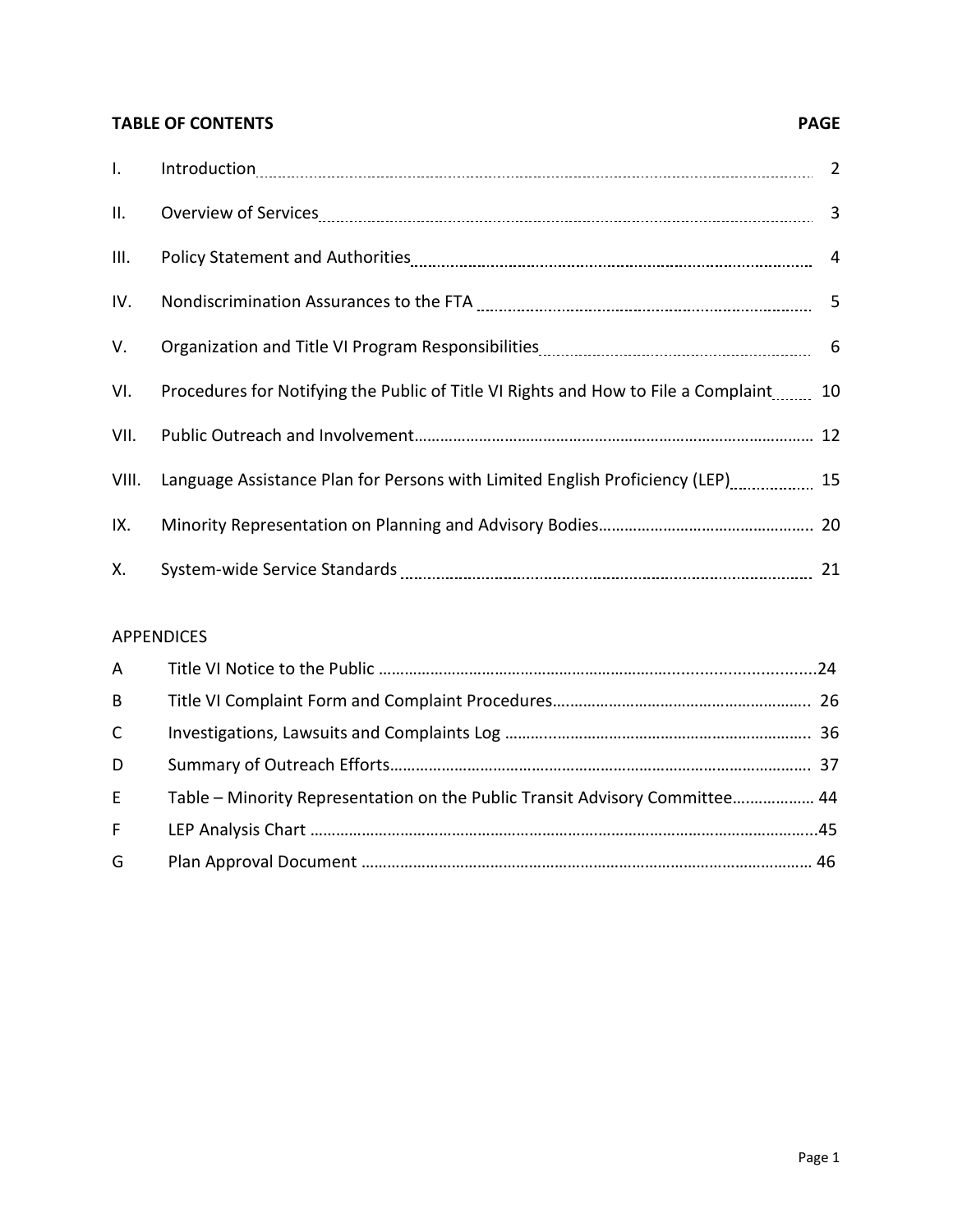# **I. INTRODUCTION**

Title VI of the Civil Rights Act of 1964 prohibits discrimination on the basis of race, color, or national origin in programs and activities receiving Federal financial assistance. Specifically, Title VI provides that "no person in the United States shall, on the ground of race, color, or national origin, be excluded from participation in, be denied the benefits of, or be subjected to discrimination under any program or activity receiving Federal financial assistance." (42 U.S.C. Section 2000d).

The Civil Rights Restoration Act of 1987 clarified the intent of Title VI to include all programs and activities of Federal-aid recipients, sub-recipients, and contractors whether those programs and activities are federally funded or not.

The Federal Transit Administration (FTA) has placed renewed emphasis on Title VI issues, including providing meaningful access to individuals with Limited English Proficiency.

Recipients of public transportation funding from FTA and the Virginia Department of Rail and Public Transportation (DRPT) are required to develop policies, programs, and practices that ensure that federal and state transit dollars are used in a manner that is nondiscriminatory as required under Title VI.

This document details how Fredericksburg Regional Transit (FRED Transit or FRED) incorporates nondiscrimination policies and practices in providing services to the public. FRED Transit's Title VI policies and procedures are documented in this plan and its appendices and attachments. This Plan will be updated periodically (at least every three years) to incorporate changes and additional responsibilities that arise.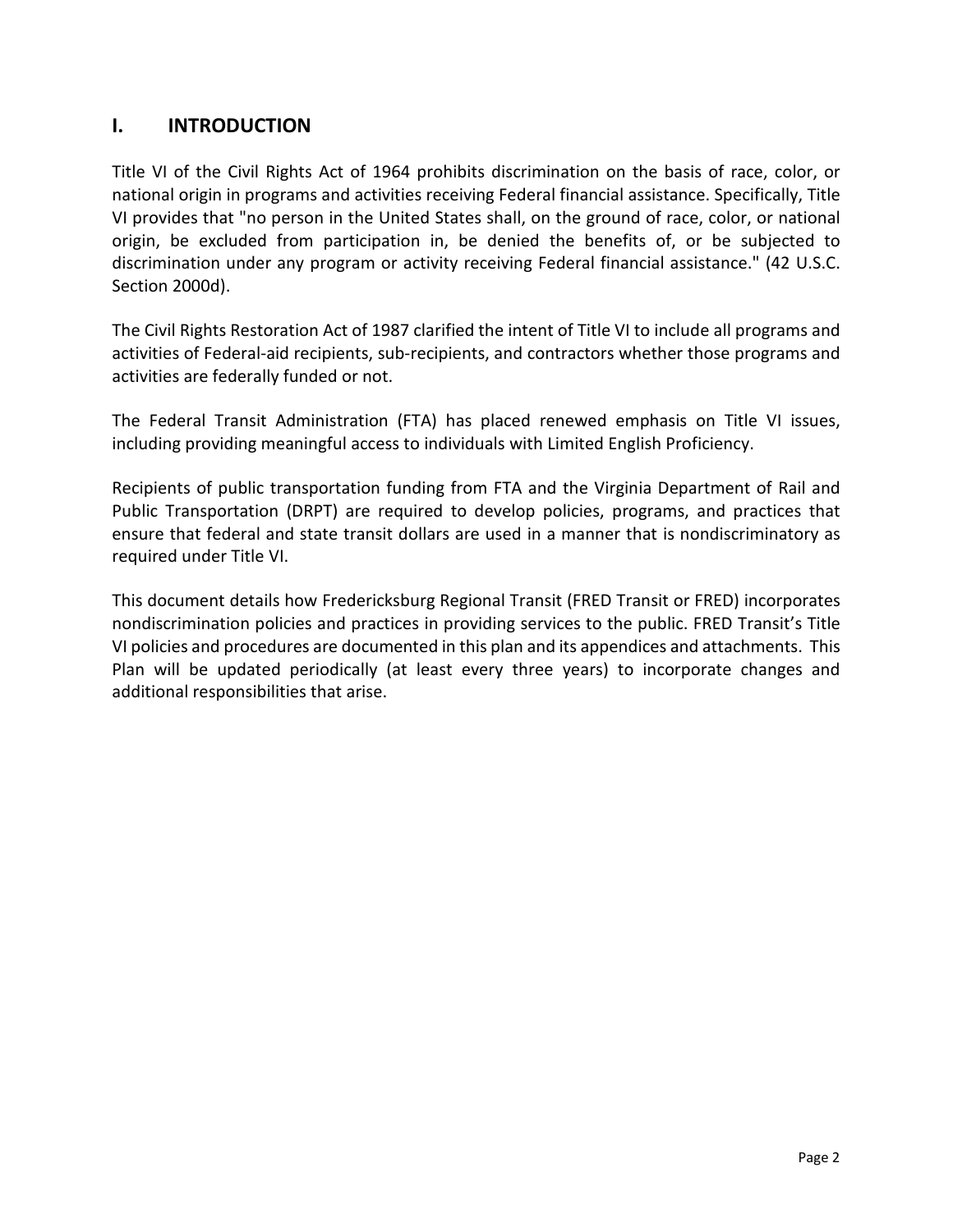# **II. OVERVIEW OF SERVICES**

The mission of FRED Transit is to provide accessible, affordable, dependable, efficient, safe and secure transportation for people who reside or work or visit within the greater Fredericksburg region (i.e., the City of Fredericksburg and the counties of Spotsylvania and Stafford). FRED Transit provides regular route and route deviation service in the Fredericksburg Region. The system's operations are supported by FTA funding under the Section 5307 as well as funding from the Commonwealth of Virginia and local governments, institutions, and civic organizations.

FRED maintains a fleet of 30 body-on-chassis transit buses, with seating capacities ranging from 15 to 26, operating 21 routes. The transit system offers three types of service: 1) weekday service; 2) weekday morning and afternoon/evening Virginia Railway Express feeder bus service in the City and Spotsylvania County; and 3) Friday late night service and Saturday and Sunday service, known as Eagle Express, centered on the University of Mary Washington during the academic year (late August through mid-May). FRED does not have traditional peak and off-peak hours of service. The system essentially operates the same level of service throughout the day from 7:00 am to 8:00 pm, all of which are considered "off peak."

In lieu of paratransit service, FRED offers route deviation service on its regular routes. Citizens can request curb-side pickup and drop off for locations up to ¾ miles off fixed routes. Route deviation service is available to all FRED customers; including those who may find it difficult to get to a regular transit stop. All buses are equipped with wheelchair lifts.

FRED maintains two major facilities. The Lawrence A. Davies Transit Center (known familiarly as FRED Central) houses FRED's passenger terminal and administrative offices. FRED's Operations and Maintenance center has two structures: the Maintenance building where work on the fleet and other equipment is conducted and the Operations building where training, data processing and other transit activities take place.

FRED operates as a department of the City of Fredericksburg and provides service to the other jurisdictions in the Region under annual budget agreements. The Fredericksburg City Council is FRED's governing authority. FRED and the City receive counsel and recommendations from the Public Transit Advisory Board (PTAB), on which are represented all of the jurisdictions in the Region, major contributing civic, institutional and business entities, and the disabled community.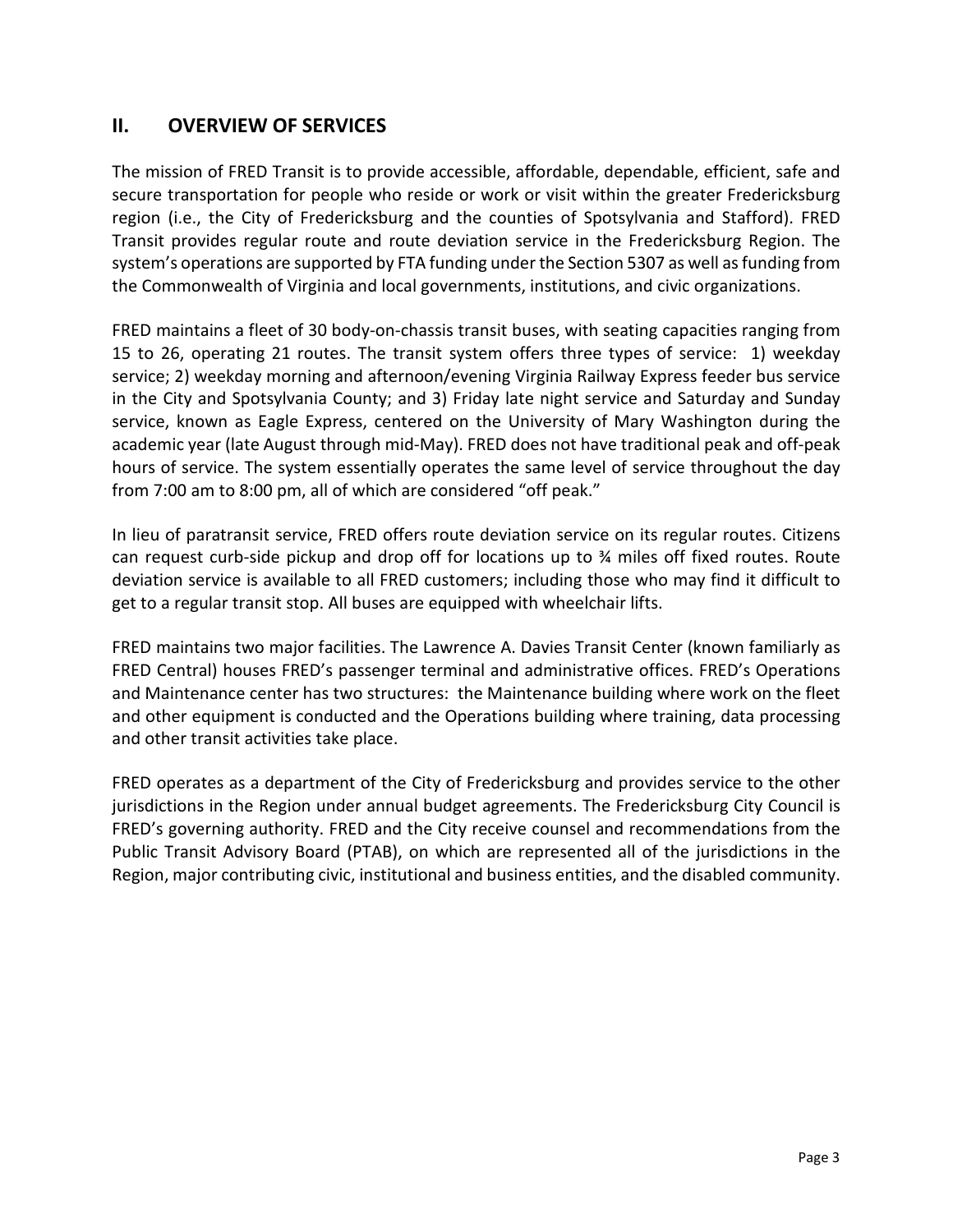# **III. POLICY STATEMENT AND AUTHORITIES**

# **Title VI Policy Statement**

The Civil Rights Act of 1964 prohibits discrimination on the basis of race, color, or national origin. Section 601 of Title VI of the Civil Rights Act of 1964 states that "No person in the United States shall, on the grounds of race, color, or national origin, be excluded from participation in, be denied the benefits of, or be subjected to discrimination under any program or activity receiving federal financial assistance."

To achieve this purpose, each Federal department and agency which provides financial assistance for any program or activity is authorized and directed by U.S. Department of Justice (DOJ) to effectuate provisions of Title VI for each program or activity by issuing generally applicable rules, regulations, or requirements.

Fredericksburg Regional Transit's Title VI Manager is responsible for initiating and monitoring Title VI activities, preparing required reports, and other responsibilities as required by Title 23 Code of Federal Regulations (CFR) Part 200, and Title 49 CFR Part 21. Fredericksburg Regional Transit receives federal assistance for the provision of public transit services and therefore complies with the Civil Rights Act of 1964 and the provision of Title VI.

\_\_\_\_\_\_\_\_\_\_\_\_\_\_\_\_\_\_\_\_\_\_\_\_\_\_\_\_\_\_\_\_\_\_ 3/24/2021

Signature of Authorizing Official Date Date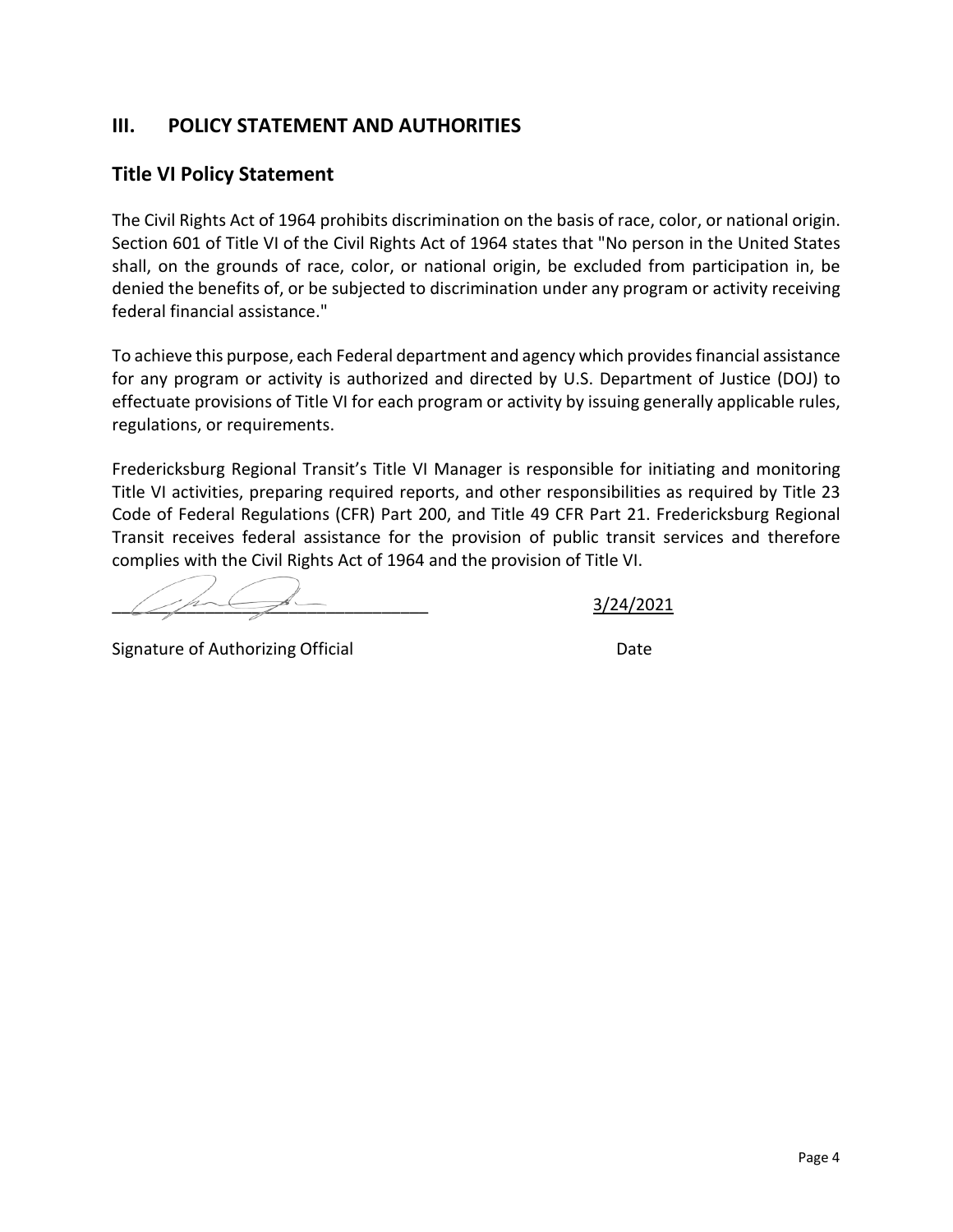# **Authorities**

Title VI of the 1964 Civil Rights Act provides that no person in the United States shall, on the grounds of race, color, or national origin, be excluded from participation in, be denied the benefits of, or be otherwise subjected to discrimination under any program or activity receiving federal financial assistance (refer to 49 CFR Part 21). The Civil Rights Restoration Act of 1987 broadened the scope of Title VI coverage by expanding the definition of the terms "programs or activities" to include all programs or activities of Federal Aid recipients, sub recipients, and contractors, whether such programs and activities are federally assisted or not.

Additional authorities and citations include: Title VI of the Civil Rights Act of 1964 (42 U.S.C. Section 2000d); Federal Transit Laws, as amended (49 U.S.C. Chapter 53 et seq.); Uniform Relocation Assistance and Real Property Acquisition Policies Act of 1970, as amended (42 U.S.C. 4601, et seq.); Department of Justice regulation, 28 CFR part 42, Subpart F, "Coordination of Enforcement of Nondiscrimination in Federally-Assisted Programs" (December 1, 1976, unless otherwise noted); U.S. DOT regulation, 49 CFR part 21, "Nondiscrimination in Federally-Assisted Programs of the Department of Transportation—Effectuation of Title VI of the Civil Rights Act of 1964" (October 1, 2003, unless otherwise noted); Joint FTA/Federal Highway Administration (FHWA) regulation, 23 CFR part 771, "Environmental Impact and Related Procedures" (February 7, 2013); Joint FTA/FHWA regulation, 23 CFR part 450 and 49 CFR part 613, "Planning Assistance and Standards," (December 29, 2017 unless otherwise noted); U.S. DOT Order 5610.2, "U.S. DOT Order on Environmental Justice to Address Environmental Justice in Minority Populations and Low-Income Populations," (June 14, 2012); U.S. DOT Policy Guidance Concerning Recipients' Responsibilities to Limited English Proficient Persons, (December 14, 2005), and Section 12 of FTA's Master Agreement, FTA MA 22 (October 1, 2015).

# **NONDISCRIMINATION ASSURANCES**

In accordance with 49 CFR Section 21.7(a), applications for financial assistance from the Federal Transit Administration (FTA) must be accompanied by an assurance that the applicant will carry out the program in compliance with DOT's Title VI regulations. This requirement is fulfilled when Fredericksburg Regional Transit and the Virginia Department of Rail and Public Transportation (DRPT) submit their annual certifications and assurances to FTA.

As part of the Certifications and Assurances submitted to the DRPT with the Annual Grant Application, and all FTA grant applications submitted to the DRPT or directly to the FTA, FRED Transit submits a Nondiscrimination Assurance which addresses compliance with Title VI as well as nondiscrimination in hiring (EEO) and contracting (DBE), and nondiscrimination based on disability (ADA).

In signing and submitting this assurance, FRED Transit confirms to DRPT and the FTA, the agency's commitment to nondiscrimination and compliance with federal and state requirements.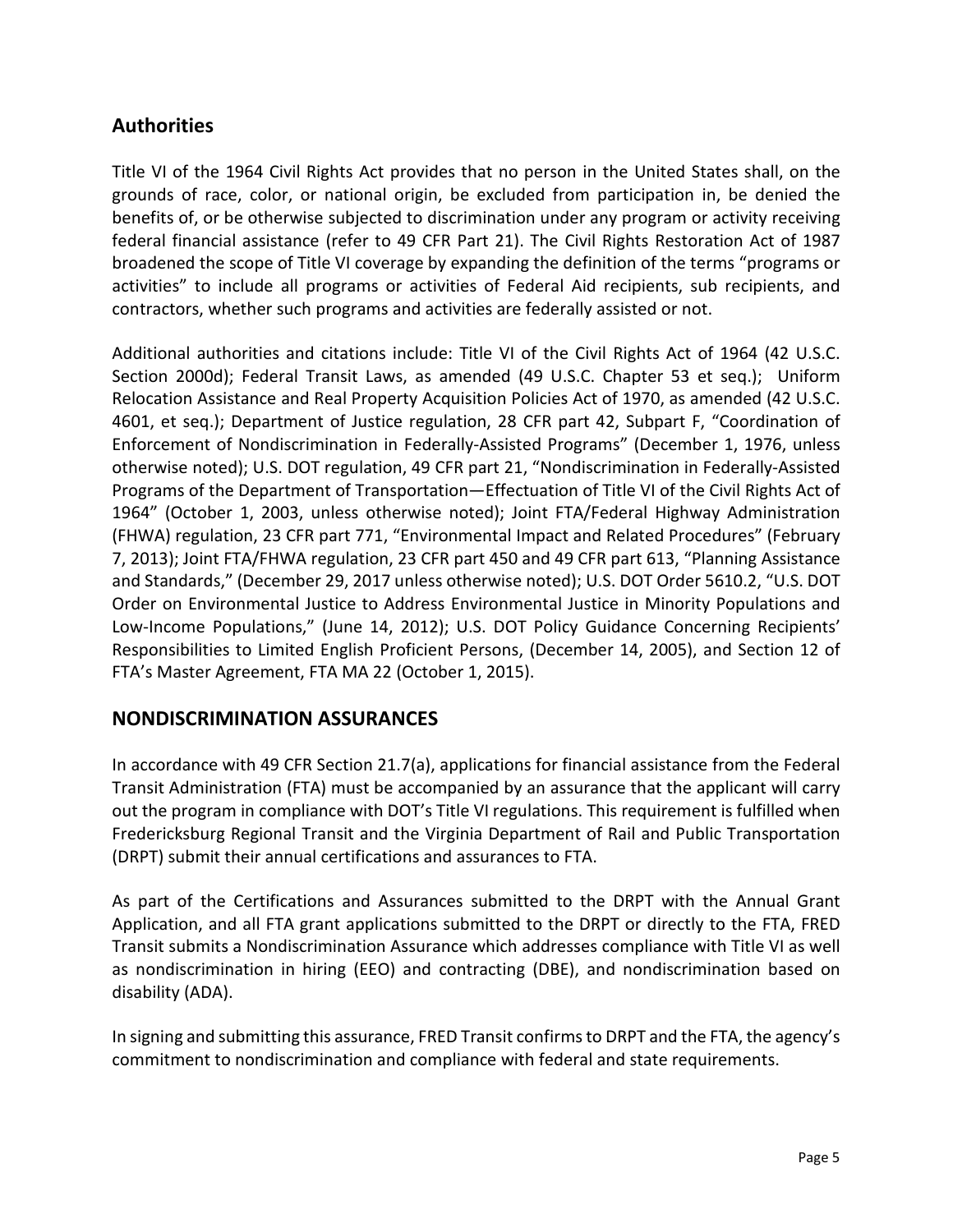# **V. ORGANIZATION AND TITLE VI PROGRAM RESPONSIBILITIES**

The Title VI Manager and staff are responsible for coordinating the overall administration of the Title VI Program, plan, assurances, language assistance, complaint handling, data collection and reporting, annual review and updates, and education. At the time of this report, FRED Transit has no subrecipients and is solely responsible for providing transit service and ensuring compliance with Title VI.

#### **Responsibilities of the Title VI Manager**

FRED Transit's Manager of Policy, Planning and Compliance (Title VI Manager) is responsible for ensuring implementation of the agency's Title VI Program. The specific areas of responsibility have been delineated below for purposes of clarity. The Title VI Manager is charged with the responsibility for implementing, monitoring, and ensuring compliance with Title VI regulations. Title VI responsibilities are as follows:

1. Process the disposition of Title VI complaints received.

2. Collect statistical data (race, color or national origin) of participants in and beneficiaries of transit services.

3. Conduct annual Title VI review of FRED Transit to determine the effectiveness of the program plan.

4. Monitor contractors, suppliers, and other procurement vendors for Title VI compliance.

5. Provide FRED Transit employees with instructive information on Title VI and other related nondiscrimination statutes.

6. Prepare reports of Title VI activities, accomplishments and program goals, as required.

7. Develop and maintain Title VI required information for dissemination to the general public and, where appropriate, in languages other than English.

8. Develop and maintain a Language Assistance Plan in concert with the Limited English Proficiency assessment.

9. Promptly prepare and implement a corrective action plan in response to a Title VI deficiency status from FTA, DRPT or another federal assistance agency.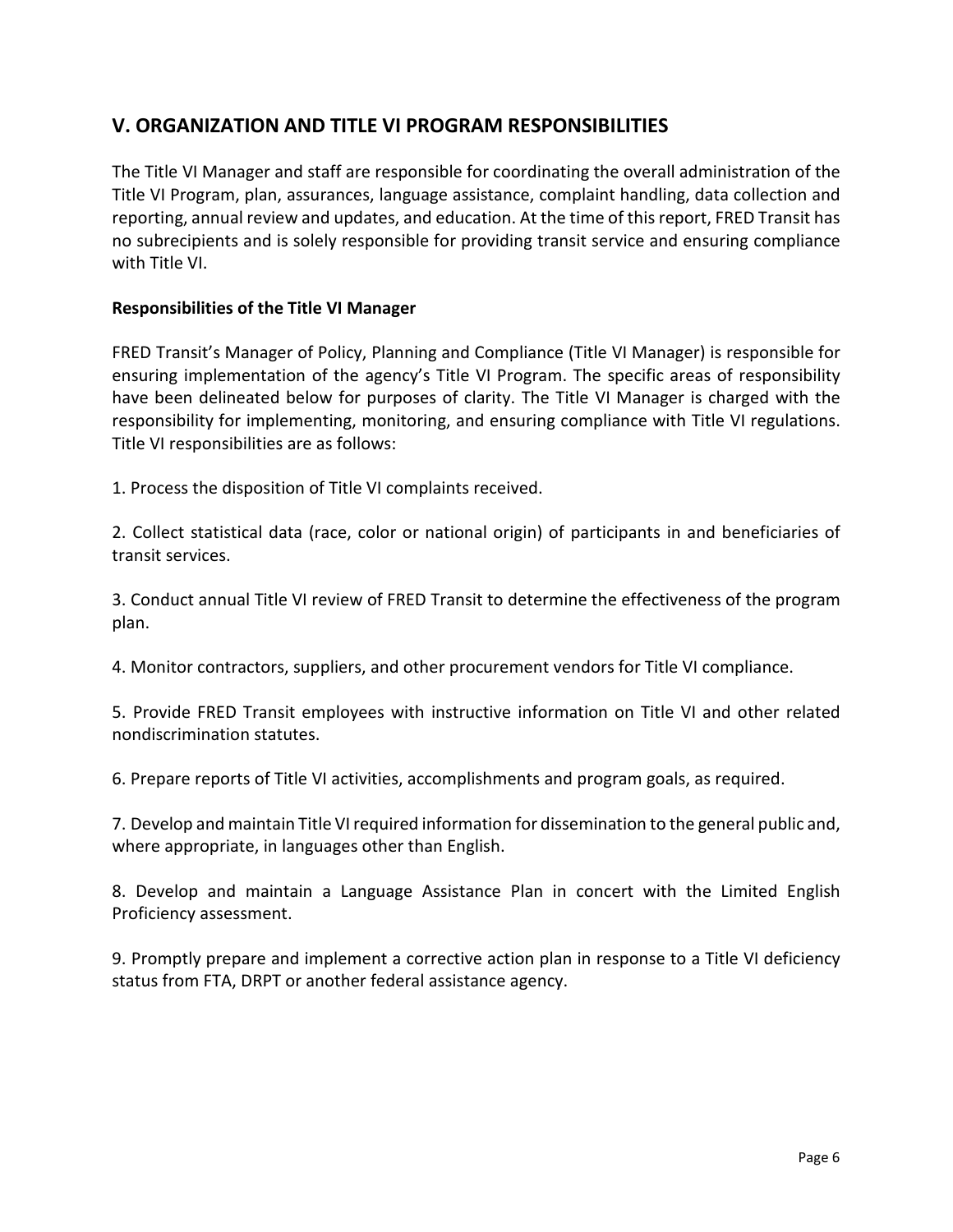#### **General Title VI Responsibilities**

The Title VI Manager is responsible for ensuring elements of the Title VI Program are appropriately implemented, maintained, and for coordinating with those responsible for public outreach and involvement and service planning and delivery.

#### **1. Data collection**

To ensure that Title VI reporting requirements are met, FRED Transit will maintain:

- A database or log of Title VI complaints received. The investigation of and response to each complaint is tracked within the database or log.
- A log of the public outreach and involvement activities undertaken to ensure that minority and low-income persons had a meaningful access to these activities.
- A record of the contacts and request for language assistance of Limited English Proficiency (LEP) individuals at public meetings and/or events.

#### **2. Annual Report and Updates**

As a recipient and sub-recipient of FTA funds, FRED Transit will submit to FTA updates to any of the following items since the previous submission, or a statement to the effect that these items have not been changed since the previous submission, indicating date:

- A copy of any compliance review report for reviews conducted in the last three years, along with the purpose or reason for the review, the name of the organization that performed the review, a summary of findings and recommendations, and a report on the status or disposition of the findings and recommendations.
- Limited English Proficiency (LEP) and Language Assistance Plan.
- Procedures for tracking and investigating Title VI complaints.
- A list of Title VI investigations, complaints or lawsuits filed with the agency since the last submission.
- A copy of the FRED Transit's notice to the public that it complies with Title VI and instructions on how to file a discrimination complaint.

### **3. Annual Review of Title VI Program**

Each year, in preparing for the Annual Report and Updates, the Title VI Manager will review the Title VI program to assure implementation of the Title VI Plan. In addition, the Title VI Manager will review the operational guidelines and program related publications, including those for contractors, to verify that Title VI language and provisions are incorporated, as appropriate.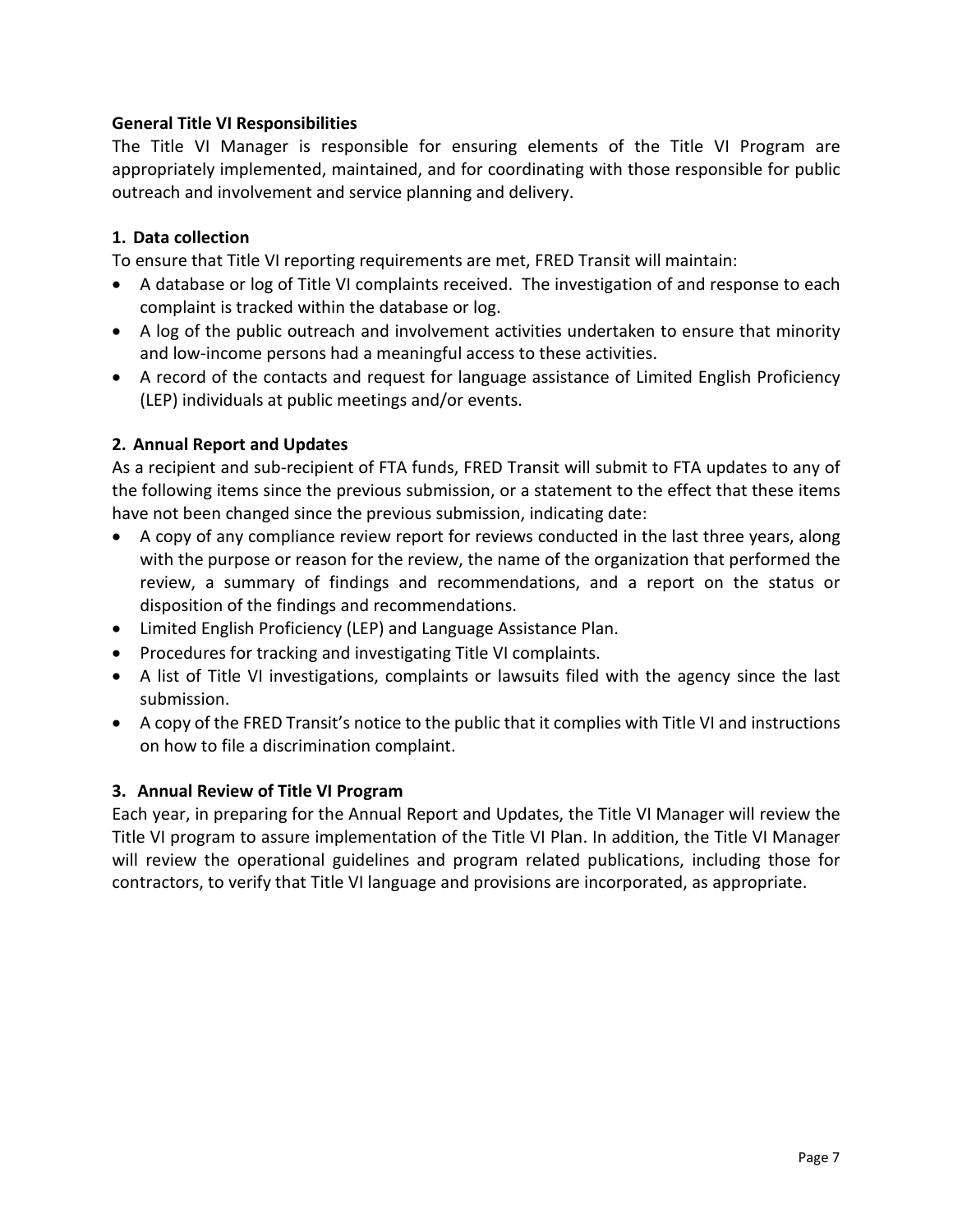#### **4. Dissemination of Information Related to the Title VI Program**

Information on our Title VI program will be disseminated to FRED Transit employees, contractors, and beneficiaries, as well as to the public, as described in the "public outreach and involvement" section of this document, and in other languages when requested according to the Language Assistance Plan (LAP) plan as well as federal and State laws/regulations.

#### **5. Resolution of Complaints**

Any individual may exercise his or her right to file a complaint if that person believes that he, she or any other program beneficiaries have been subjected to unequal treatment or discrimination in the receipt of benefits/services or prohibited by Title VI requirements. All Title VI complaints and their resolution will be logged and reported to FTA as appropriate.

#### **6. Written Policies and Procedures**

Fredericksburg Regional Transit's Title VI policies and procedures are documented in this plan, its appendices and attachments. This plan will be updated periodically and at minimum every three years to incorporate changes and additional responsibilities that are to be included.

#### **7. Education**

Our employees will receive training on Title VI policies and procedures as part of the new hire and training process. This training will include requirements of Title VI, our obligations under Title VI, and data regarding the transit system's program and demographics. In addition, instructive materials will be provided when any Title VI-related policies or procedures change (agency-wide training), or when appropriate in resolving a complaint.

Title VI education is the responsibility of FRED's Title VI Manager and Driver Trainer.

### **8. Title VI Clauses in Contracts**

In federal procurements requiring a written contract or Purchase Order (PO), FRED Transit's contracts/POs will include appropriate clauses related to Title VI Compliance. The Title VI Manager will work with the FRED Transit and City of Fredericksburg staff who are responsible for procurement contracts and POs to ensure appropriate nondiscrimination clauses are included.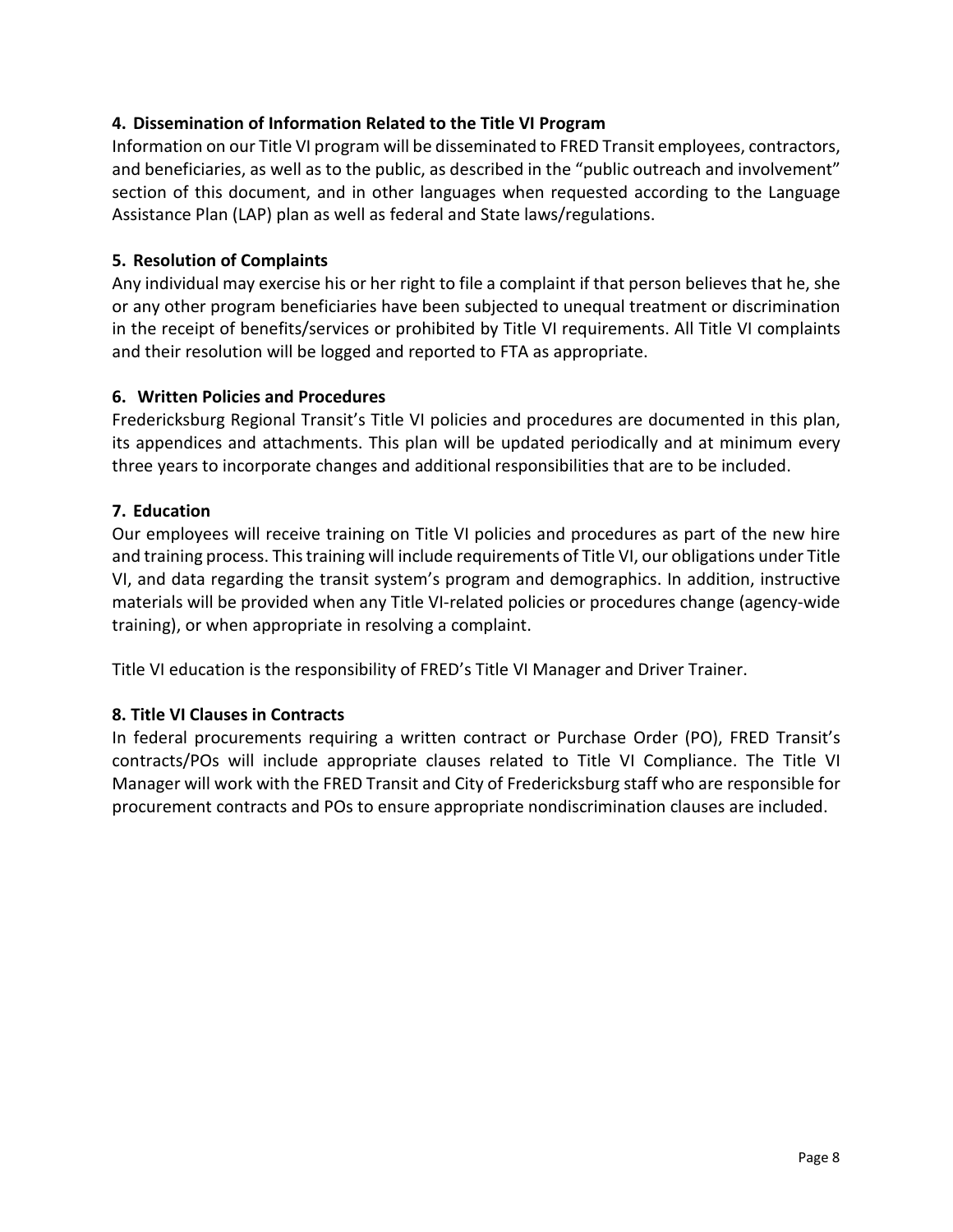#### **9. Equity Analysis to Determine Site or Location of a Facility**

If FRED Transit should construct a future transit facility, the department will engage in outreach to individuals potentially impacted by the siting of a facility. FRED Transit will complete a Title VI equity analysis to compare the equity impacts of various siting alternatives, and the analysis will occur before the selection of the preferred site.

When evaluating locations of facilities, we will give attention to other facilities with similar impacts in the area to determine if any cumulative adverse impacts might result. The analysis will be done at the Census tract or block group where appropriate to ensure that proper perspective is given to localized impacts.

If we determine that the location of the project will result in a disparate impact based on race, color or national origin, we will only locate the project in that location if there is a substantial legitimate justification for locating the project there and where there are no alternative locations that would have a less disparate impact.

FRED Transit will show how both tests are met; by showing how we considered and analyzed the alternatives to determine whether those alternatives would have less of a disparate impact, and then implement the alternative with the least identified impact to the affected populations.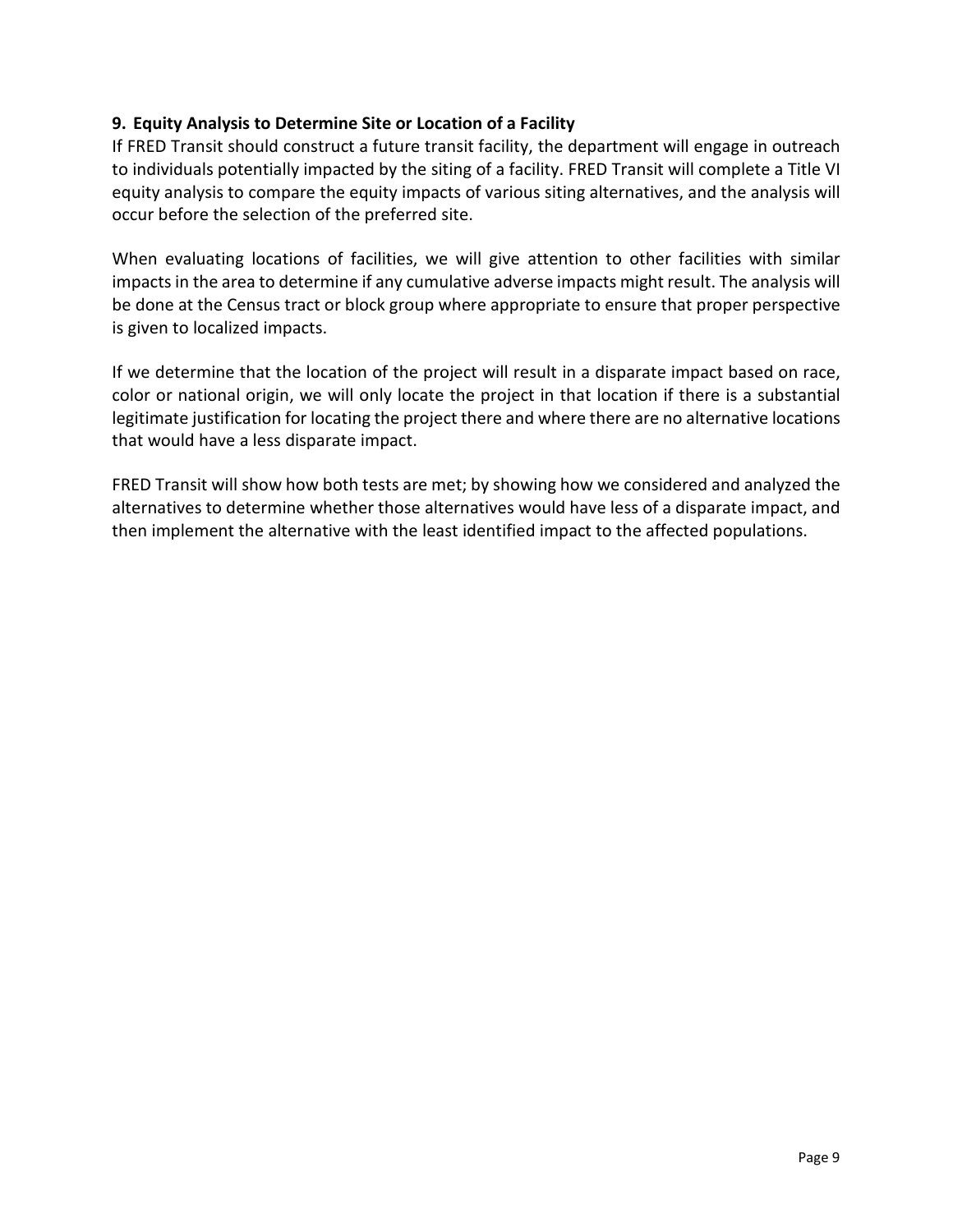# **VI. PROCEDURES FOR NOTIFYING THE PUBLIC OF TITLE VI RIGHTS AND HOW TO FILE A COMPLAINT**

#### **Requirement to Provide a Title VI Public Notice**

Title 49 CFR Section 21.9(d) requires recipients to provide information to the public regarding the recipient's obligations under DOT's Title VI regulations and apprise members of the public of the protections against discrimination afforded to them by Title VI.

The public notice is posted in the lobbies of the Lawrence A. Davies Transit Center (FRED Central) and the FRED Operations center, on all buses used in fixed route service, and on the website at www.rideFRED.com. A copy of FRED Transit's Title VI Program is available through the website or a printed copy may be requested through the Title VI Manager. Public notice postings include directions and contact information for requesting information on FRED Transit's Title VI Program.

Appendix A contains FRED's Title VI Notice to the public.

#### **Title VI Complaint Form and Procedures**

To comply with the requirements established in 49 CFR Section 21.9(b), all recipients shall develop a complaint form and procedures for investigating and tracking Title VI complaints filed against them and make their procedures for filing a complaint available to members of the public. Recipients must also develop a Title VI complaint form. The form and procedure for filing a complaint shall be available at minimum on the recipient's website.

To comply with the requirements established in 49 CFR Section 21.9(b), FRED Transit developed a complaint form and procedures for investigating Title VI complaints. The Title VI Complaint Form and Procedures are vital documents and may be provided in Spanish upon request. Any individual may exercise his or her right to file a complaint with FRED Transit if that person believes that he or she has been subjected to unequal treatment or discrimination in the receipt of benefits or services or participation in FRED Transit services. Title VI complaints and their resolution will be logged and reported to DRPT and the FTA as applicable.

A person may also file a complaint directly with the Federal Transit Administration:

Federal Transit Administration Office of Civil Rights Attention: Complaint Team East Building,  $5<sup>th</sup>$  floor – TCR 1200 New Jersey Avenue SE Washington, DC 20590.

Instructions for filing a Title VI complaint are posted on the website and available upon request through the Title VI Manager. The complainant may also speak with the Title VI Manager directly to file a complaint; however, all complaints must be submitted in writing by the complainant.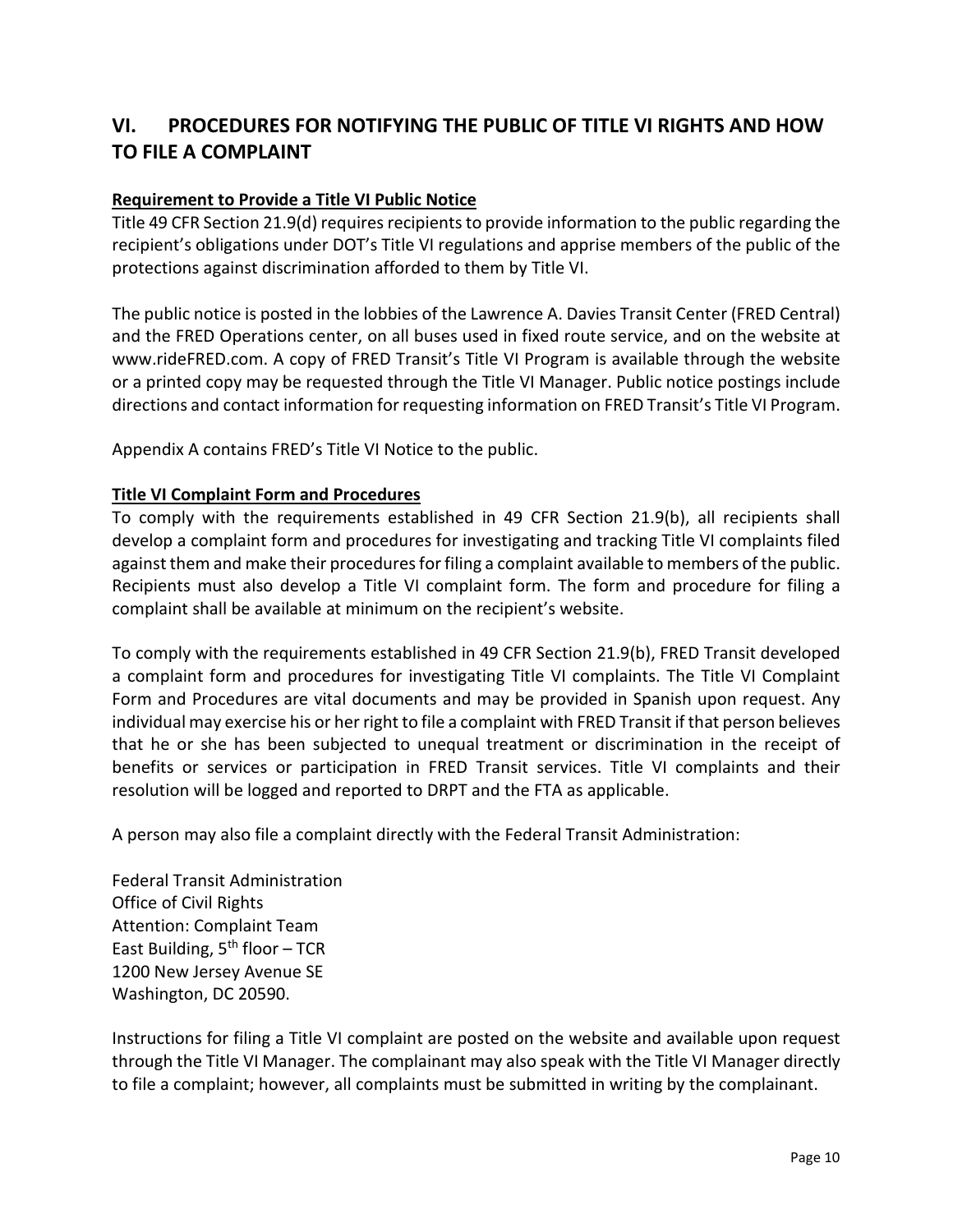FRED Transit's Title VI Complaint Form and Complaint Procedures are attached as Appendix B and posted on www.rideFRED.com.

### **Transportation-Related Title VI Investigations, Complaints and Lawsuits Log**

FRED Transit will prepare and maintains a list of any of the following that allege discrimination based on race, color, or national origin:

- Active investigations conducted by FTA and entities other than FTA;
- Lawsuits; and
- Complaints naming Fredericksburg Regional Transit

This list shall include the date that the transportation-related Title VI investigation, lawsuit, or complaint was filed; a summary of the allegation(s); the status of the investigation, lawsuit, or complaint; and actions taken in response, or final findings related to the investigation, lawsuit, or complaint. This list shall be included in the Title VI Program submitted to DRPT and the FTA every three years and information shall be provided to DRPT quarterly and annually as directed.

FRED Transit uses the form included at Appendix C to track and document civil rights-related (Title VI, EEO and ADA) investigations, lawsuits and/or complaints. Additional pages and materials may be appended to this basic form.

The complaint and related documents will be held in a confidential manner. FRED Transit did not receive a Title VI related complaint during the previous program period.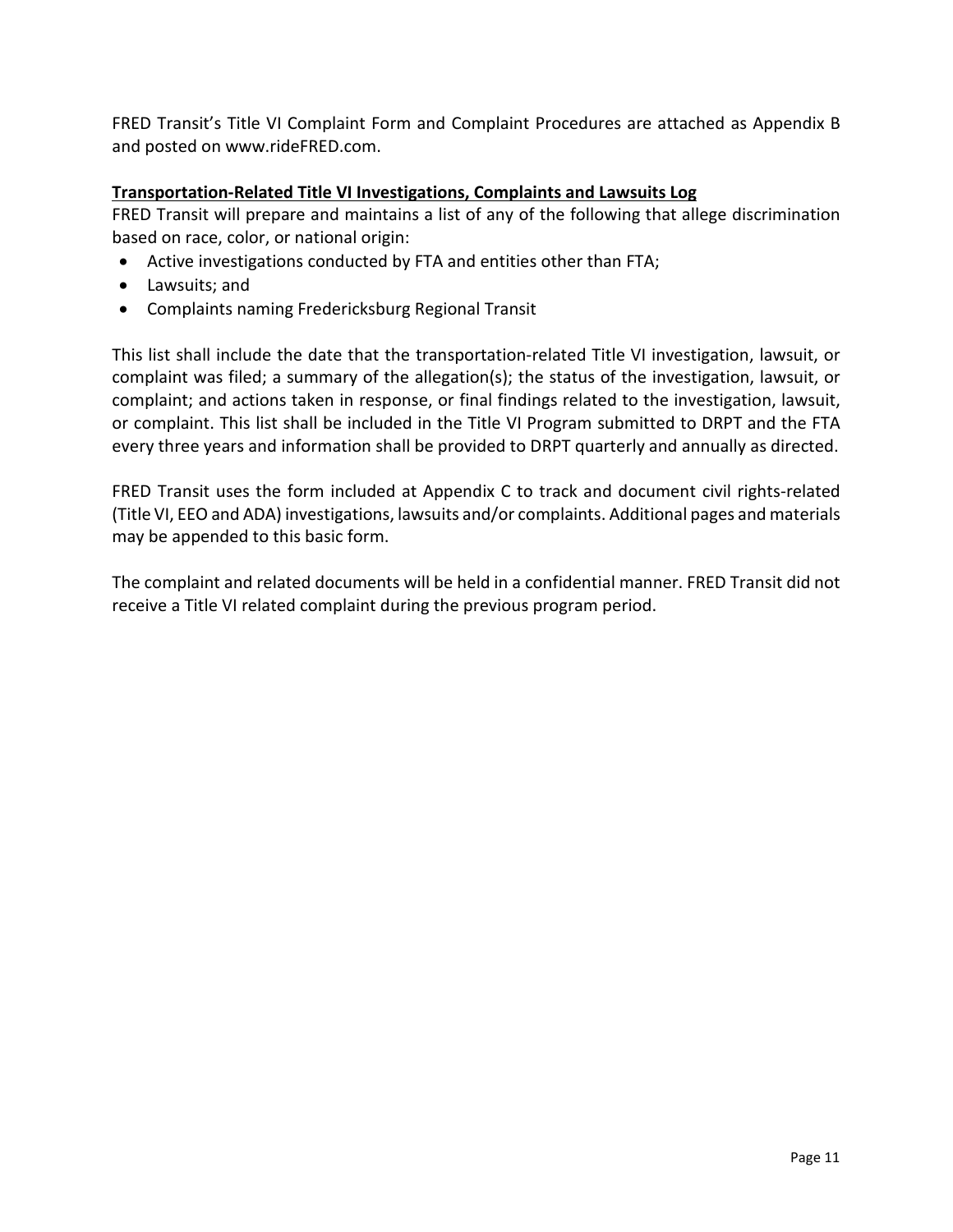# **VII. Public Outreach and Involvement**

#### **PUBLIC PARTICIPATION PLAN**

The Public Participation Plan (PPP) is a guide for ongoing public participation activities. Its purpose is to ensure that FRED Transit utilizes effective means of providing information and receiving public input on transportation decisions from the community we serve and to engage input from low income, minority and limited English proficient (LEP) populations, as required by Title VI of the Civil Rights Act of 1964.

Under federal regulations, transit operators must take reasonable steps to ensure that LEP individuals have meaningful access to their programs and activities. This means that public participation opportunities, normally provided in English, should be accessible to individuals we serve who have a limited ability to speak, read, write, or understand English.

In addition to language access measures, other major components of the PPP include: public participation design factors; a range of public participation methods to provide information, to invite participation and/or to seek input; examples to demonstrate how population-appropriate outreach methods can be and were identified and utilized; and performance measures and objectives to ensure accountability and a means for improving over time.

FRED Transit established a public participation process that will determine how, when, and how often specific public participation activities should take place, and which specific measures are most appropriate.

Our strategy is to routinely involve the community in our decisions through our Public Transit Advisory Board and to supplement this outreach with special efforts as dictated by target actions. FRED transit involves many individuals and community organization to gain input on the development of public transportation services and policies. These groups may include, but are not limited to:

- Potential and current riders
- Non-riders
- Business and community leaders/groups
- Government officials
- City Council and other City departments
- Faith-based community
- Academia and educational institutions
- Medical facilities/long-term care centers
- Social Service agencies

FRED Transit will identify targeted actions based on a demographic analysis of the population(s) affected, the type of plan, program, and/or service under consideration, and the resources available. Efforts to involve minority and LEP populations in public participation activities may include both comprehensive measures, such as placing public notices at all transit stations, stops,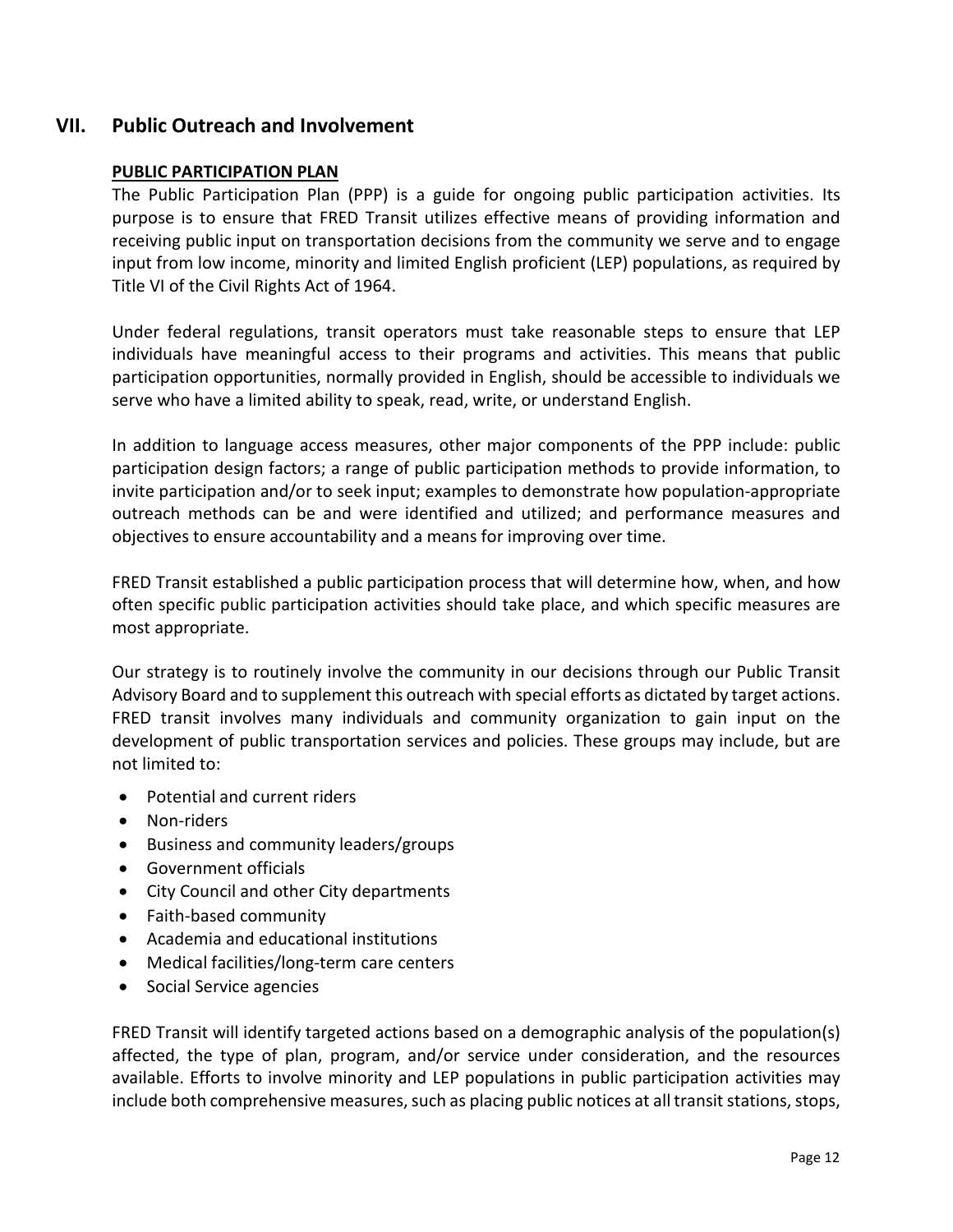and vehicles, as well as targeted measures to address linguistic, institutional, cultural, economic, historical, or other barriers that may prevent minority and LEP individuals from effectively participating in our decision-making process.

FRED Transit maintains a constant connection to the public through a combination of website, radio, newspaper ads, postings in vehicles and/or at select stops. More detailed and specific public participation actions may be triggered by specific events such as:

- Major changes in routes
- Reductions or increases in service
- Significant construction projects
- Changes in fare structure or
- Significant changes in funding of transit services.

State-level transportation planning and decisions impacting transit services or transportation/transit funding are most-often addressed by the local metropolitan planning organization (MPO). The public participation program of the MPO has the lead responsibility for public participation for these "high-level" issues. FRED works closely with the local MPO as a representative on the Technical Advisory Committee and participates in outreach activities as appropriate. The MPO's Public Participation Plan may be viewed at https://www.fampo.gwregion.org/public-participation-plan/. The desired outcome is to effectively engage the community we serve in planning and decisions affecting public transportation.

### **FRED Transit Public Outreach**

FRED Transit may employ the practices listed below to encourage minority and LEP communities to use FRED services, comment on FRED policies and procedures, and otherwise participate in the planning and operation of transit services in the Region.

- a. Determining and identifying what meetings and program activities lend themselves to client public participation.
- b. Scheduling meetings at times and locations that are convenient and accessible for senior citizens, persons with disabilities, minorities and person with limited English proficiency.
- c. Employing different meeting sizes and formats.
- d. Coordinating with community organizations, educational institutions, local government officials, and other organizations to implement public engagement strategies that reach out specifically to members of affected minority and/or LEP communities.
- e. Communicating through: our website; postings on our buses, passenger stations, and bus stops; and as appropriate radio, television, or newspaper ads on stations. Supplementing our routine communications through publications that serve LEP populations.
- f. Providing opportunities for public participation through means other than written communication, such as personal interviews or use of audio or video recording devices to capture oral comments.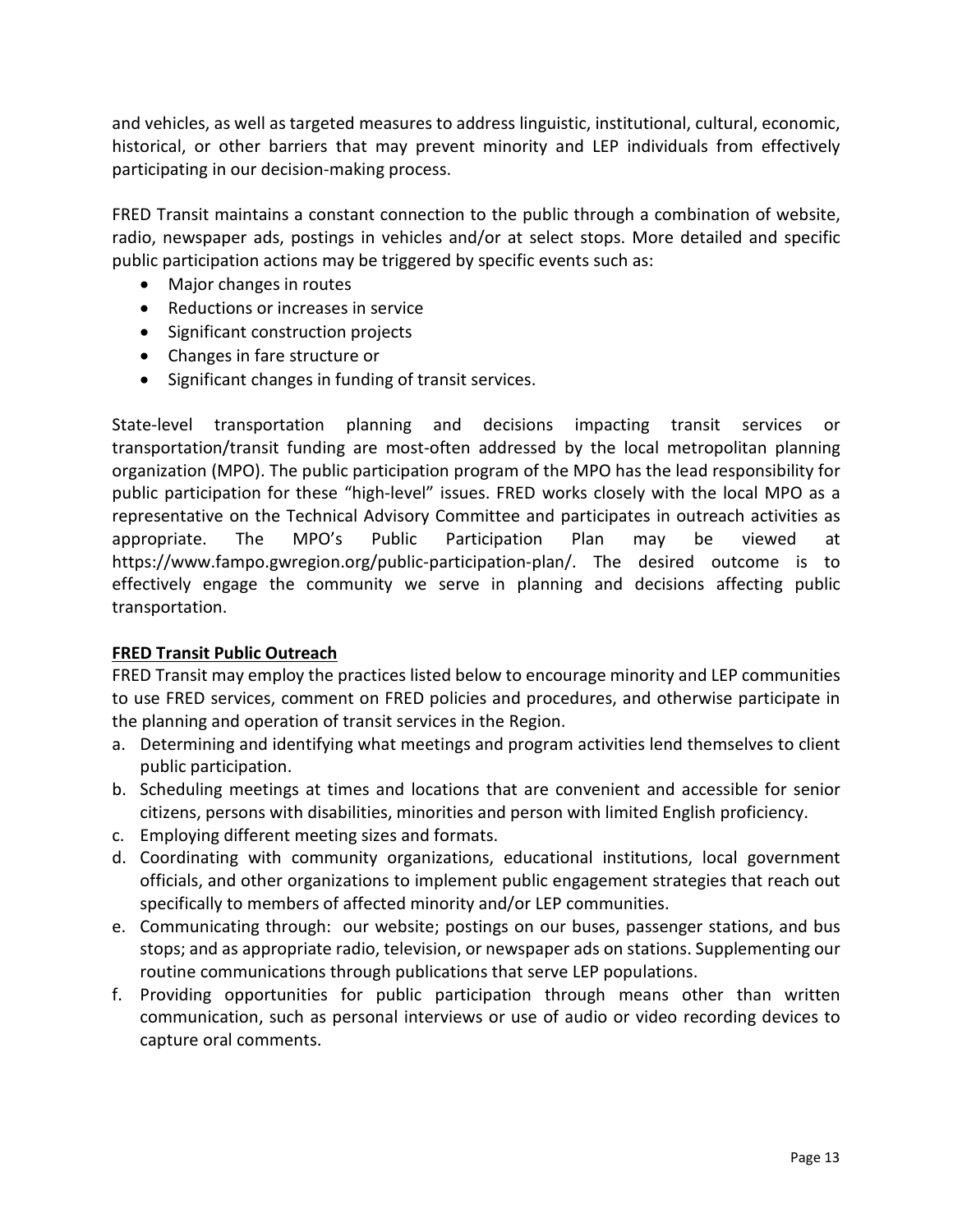The intended outcome of these activities is to engage the general public, minorities, LEP communities and low-income persons in the development, operation and evaluation of public transit services and how these services can be improved to meet the needs of the entire region.

In the last three years FRED Transit has:

- Completed transit service analyses in Caroline and King George Counties. These analyses were part of transit needs studies that were undertaken to improve and expand service. The studies identified locations of low-income populations, seniors, persons with disabilities, and minorities.
- Formed a subcommittee of the Public Transit Advisory Board and charge its members with the task of identifying and recommending the means to address underserved communities.
- Contacted churches and organizations representing minority communities requesting participation in the development of our Title VI plan.
- Conducted outreach programs at local community events to disseminate information about regional transit service.
- Participated in the re-definition of core values for all employees of the city, which include providing all citizens with outstanding customer service.
- Placed new Title VI notices in English and Spanish on all revenue vehicles.
- Provided an update on all civil rights-related programs to the public transit advisory board.
- Provided all staff with training on Title VI, DBE and EEO requirements.
- Updated Fredericksburg Regional Transit's new website and Title VI Program page.

Appendix D describes FRED Transit's minority and LEP-related outreach efforts.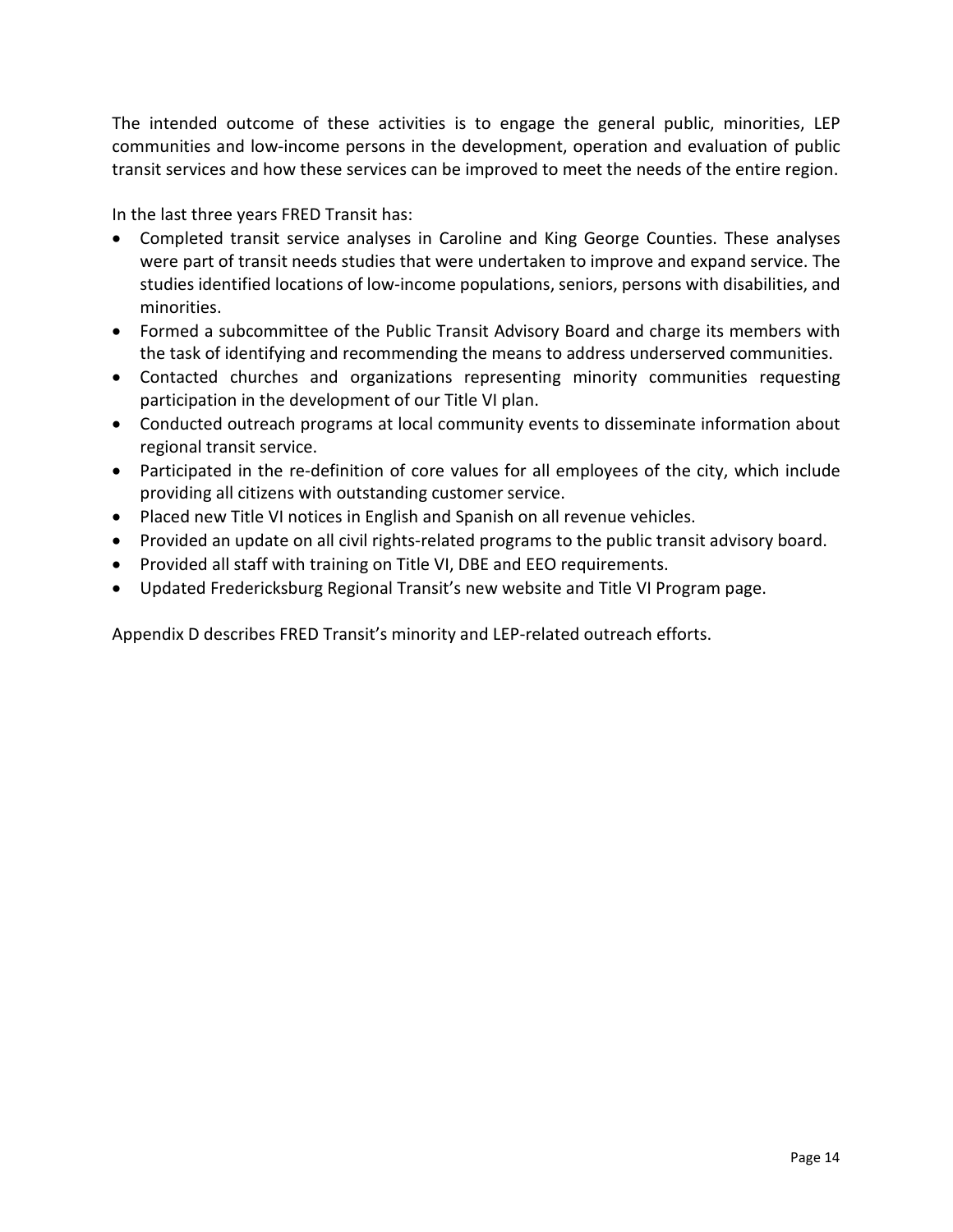# **VIII. LANGUAGE ASSISTANCE PLAN (LAP) FOR INDIVIDUALS WITH LIMITED ENGLISH PROFICIENCY (LEP)**

#### **Introduction and Legal Basis**

Limited English Proficiency (LEP) is a term that defines any individual not proficient in the use of the English language. The establishment and operation of an LEP meets objectives set forth in Title VI of the Civil Rights Act of 1964 and Executive Order 13116, Improving Access to Services for Persons with Limited English Proficiency (LEP). This Executive Order requires federal agencies receiving financial assistance to address the needs of non-English speaking individuals. The Executive Order also establishes compliance standards to ensure that the programs and activities that are provided by a transportation provider in English are accessible to LEP communities. This includes providing meaningful access to individuals who are limited in their use of English.

Fredericksburg Regional Transit's t LEP Plan (below) is based on FTA guidelines. Using American Community Survey (ACS) Census data (2019), FRED Transit has evaluated data to determine the extent of need for translation services of its vital documents and materials.

#### **Assessment of Needs and Resources**

The need and resources for LEP language assistance were determined through a four-factor analysis as recommended by FTA guidance.

#### **Factor 1: Assessment of the Number and Proportion of LEP Individuals Likely to be Served or Encountered in the Eligible Service Population**

The agency has reviewed census data on the number of individuals in its service area that have limited English Proficiency, as well as the languages they speak.

#### **U.S. Census Data – American Community Survey 2019 (1-year estimates)**

Data from the U.S. Census Bureau's American Community Survey (ACS) were obtained through https://factfinder.census.gov for the FRED Transit's service area. The Region, comprised of the City of Fredericksburg, and Spotsylvania and Stafford counties has a total estimated of 105,281 households, among which it is estimated that 3,300 (3.13%) speak English less than "very well" or not at all (i.e., have limited English proficiency).

The most highly represented LEP languages spoken at home in the Region are presented below.

| <b>PRIMARY LANGUAGE</b>            | <b>POPULATION</b> | PERCENT OF POPULATION |
|------------------------------------|-------------------|-----------------------|
| Spanish                            | 2.287             | 1.04%                 |
| Other Indo-European                | 490               | 0.23%                 |
| Asian and Pacific Island Languages | 440               | 0.14%                 |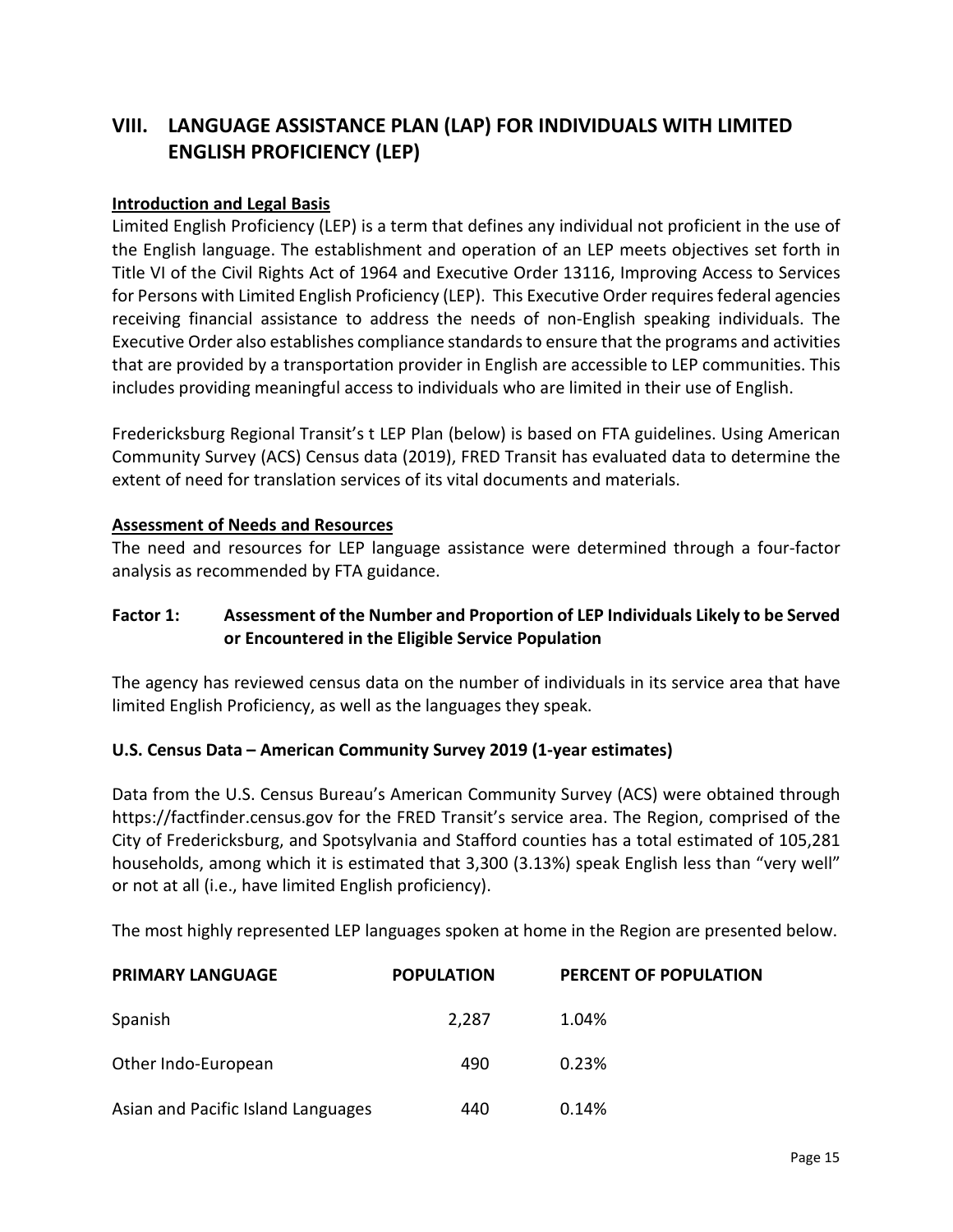| Other Languages |  | 0.08% |
|-----------------|--|-------|
|-----------------|--|-------|

Following the Safe Harbor provision, FRED Transit will provide written translation of vital documents for each eligible LEP language group that constitutes five percent (5%) or 1,000 persons, whichever is less of the total population of persons eligible to be served. The ACS data results are that only one language, Spanish, is spoken by more than 1,000 persons in the Region with limited English proficiency. Consequently, FRED's main efforts are directed to providing vital documents in Spanish. The vital documents are described under "LAP Implementation Plan." A detailed table showing languages spoken in each FRED jurisdiction is included as Appendix F.

### **Factor 2: Assessment of Frequency with Which LEP Individuals Come Into Contact with the Transit Services or System**

FRED Transit reviewed the relevant benefits, services, and information provided by the agency and determined the extent to which LEP individuals have come into contact with these functions through the following channels:

- Contact with transit vehicle operators;
- Contact with transit supervisors and managers;
- Calls to the customer service telephone line;
- Visits to the agency's headquarters;
- Attendance at community meetings or public hearings hosted by FRED Transit or the City of Fredericksburg on matters relating to FRED Transit;
- Contact with the agency's route deviation system.

We will continue to identify emerging populations as updated Census and American Community Survey data become available for our service area. In addition, when LEP individuals contact our agency and request language translation services, we work to confirm their language and keep records on contacts to accurately assess the frequency of contact.

#### **Information from Community Organizations that Serve LEP Individuals**

To supplement the efforts to communicate with LEP groups, FRED Transit works with its Public Transit Advisory Board (PTAB) to reach minority and LEP populations. PTAB assists FRED in communicating the transit services to:

- School systems;
- Community organizations;
- State and local governments;
- Religious organizations;
- Organization representing the disabled.

### **Factor 3: Assessment of the Nature and Importance of the Transit Services to the LEP Population**

FRED Transit provides important public transit service, which includes individuals without access to personal vehicles and those identified as low income. FRED services designed to meet the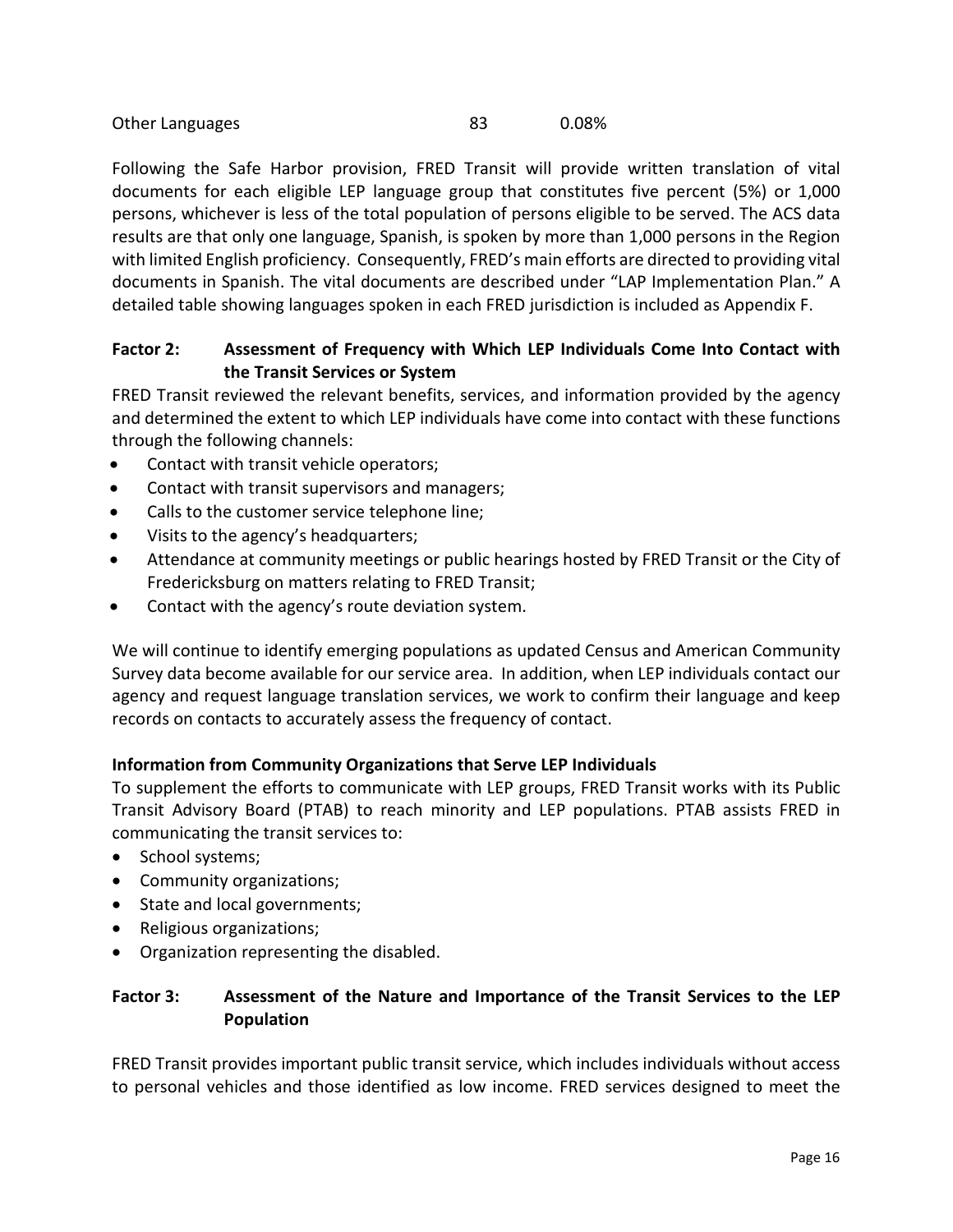special needs of seniors and people with disabilities often will also meet the needs of LEP individuals and others who need assistance in using the system.

FRED Transit has detected no particular service or routes that are more frequently used by or are the subject of inquiry by LEP individuals. The following are the most critical services provided by FRED Transit for all customers, including LEP individuals.

- Public transit services, including schedule and fare information;
- Reduced fare rates for seniors and eligible persons;
- Route deviation services;
- Services for those with mobility challenges.

FRED Transit provides the following services to LEP individuals:

- Translation of basic materials into Spanish and, as appropriate and reasonable, into other languages;
- Use of Language Line or Google phone interpretation service as needed; and
- Use of Spanish or other non-English language speaking staff members to assist customers, as available.

#### **Factor 4: Assessment of the Resources Available to the Agency and Costs**

The costs associated with these services are anticipated to vary during the duration of this plan due to demand, request for services, and future service changes which will require outreach. The cost of conducting outreach to the LEP community may increase marginally as additional meetings, briefings, training, etc. may be necessary. The cost of staff time is anticipated to be approximately \$50 per hour and the cost of materials should not exceed \$5,000 per year.

#### *Identified Costs*

- Translation of vital documents into Spanish, as appropriate;
- Reasonable interpretation of vital documents into other languages as staff fluid in other languages are available;
- Use of Language Line or Google phone interpretation service as needed;
- Use of website translation tools on www.rideFRED.com website;
- Use of Spanish or other non-English language speaking staff members to assist customers, as available.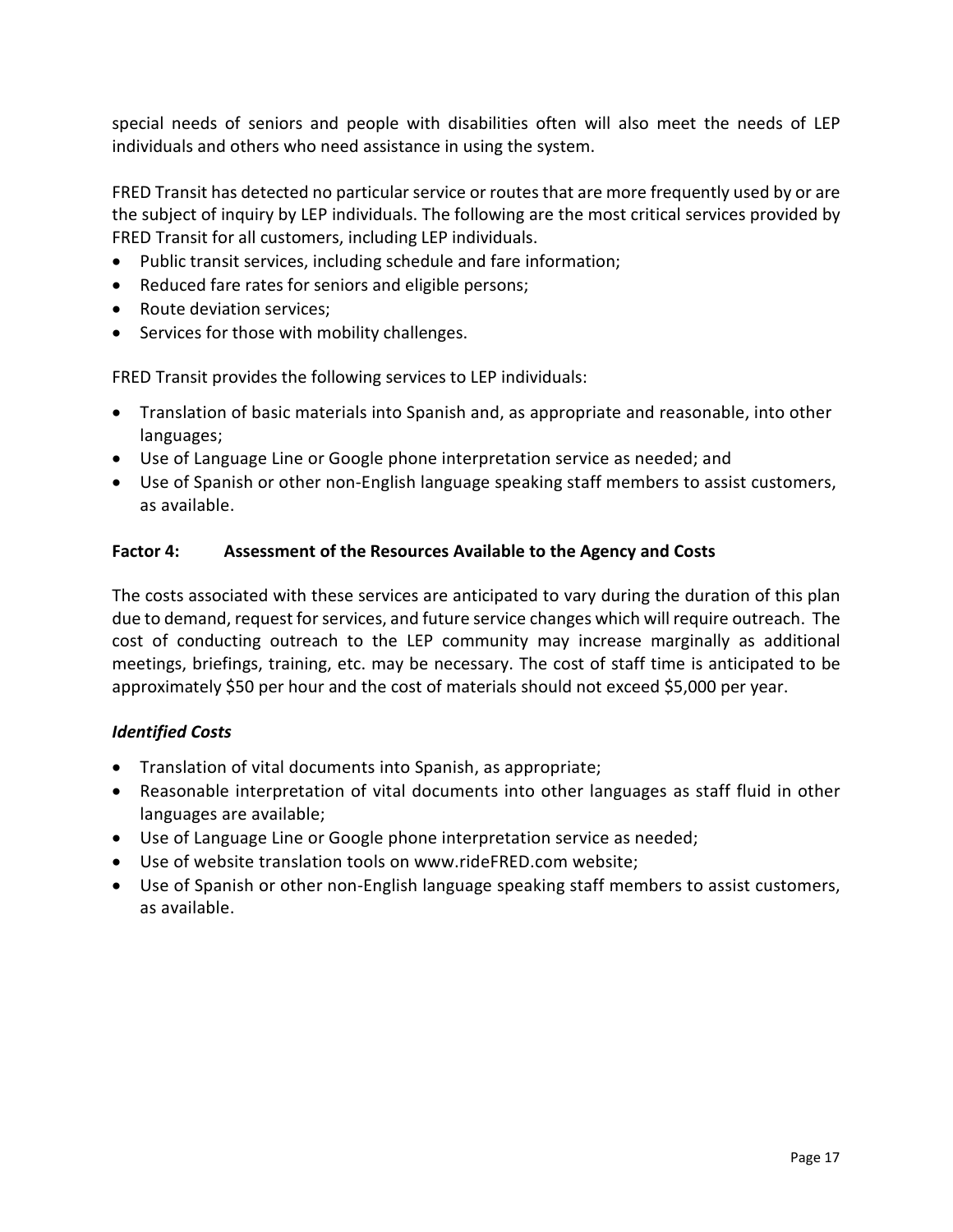#### *Resources*

Based on the available resources and the assessed need for and use of language assistance measures, FRED Transit believes that the measures cited above are reasonable and appropriate for our agency at this time.

#### **Language Assistance Plan**

Through the four-factor analysis, FRED Transit has determined that the following types of language assistance are most needed and feasible:

- Translation of vital documents into Spanish. These documents may include:
	- o Application for reduced fare
	- o Complaint forms and instructions
	- o Printed materials on route deviation services.
- Recruitment efforts through the Human Resources department to hire bilingual staff.
- Language Line Translation Services.

#### *Responding to LEP Callers*

Staff who answer calls from the public respond to LEP customers as follows: 1) ascertain as much information from the caller in English as is possible and respond to the maximum extent possible; 2) determine the caller's predominant language if additional assistance is required; 3) seek out FRED bilingual staff to respond if available; 4) contact language line provider as necessary; 5) get call-back information, obtain additional language assistance, and re-contact the caller.

#### *Responding to Written Communications from LEP Individuals*

The following procedures are followed when responding to written communications from LEP individuals: 1) obtain translation of the incoming communication using on-line or other translation services as necessary; 2) prepare response and have it translated; and 3) send response in both English and the language preferred by the writer.

#### *Responding to LEP Individuals in Person*

The following procedures are followed when an LEP person visits our customer service and administrative office: 1) ascertain the language being used, using language identifier material as necessary; 2) use bilingual staff to assist in communication if available; 3) use printed language materials if available; 4) seek volunteer assistance from other customers who may be bilingual; 5) contact language line provider if additional efforts are needed to communicate with LEP person.

The following procedures are followed by Operators when an LEP person has a question on board a FRED Transit vehicle: 1) identify the language being spoken; 2) seek to communicate basic information in English to the extent possible (e.g., fare, major stops on the route, time to arrive at end of route); 3) contact the dispatch office for further guidance or assistance.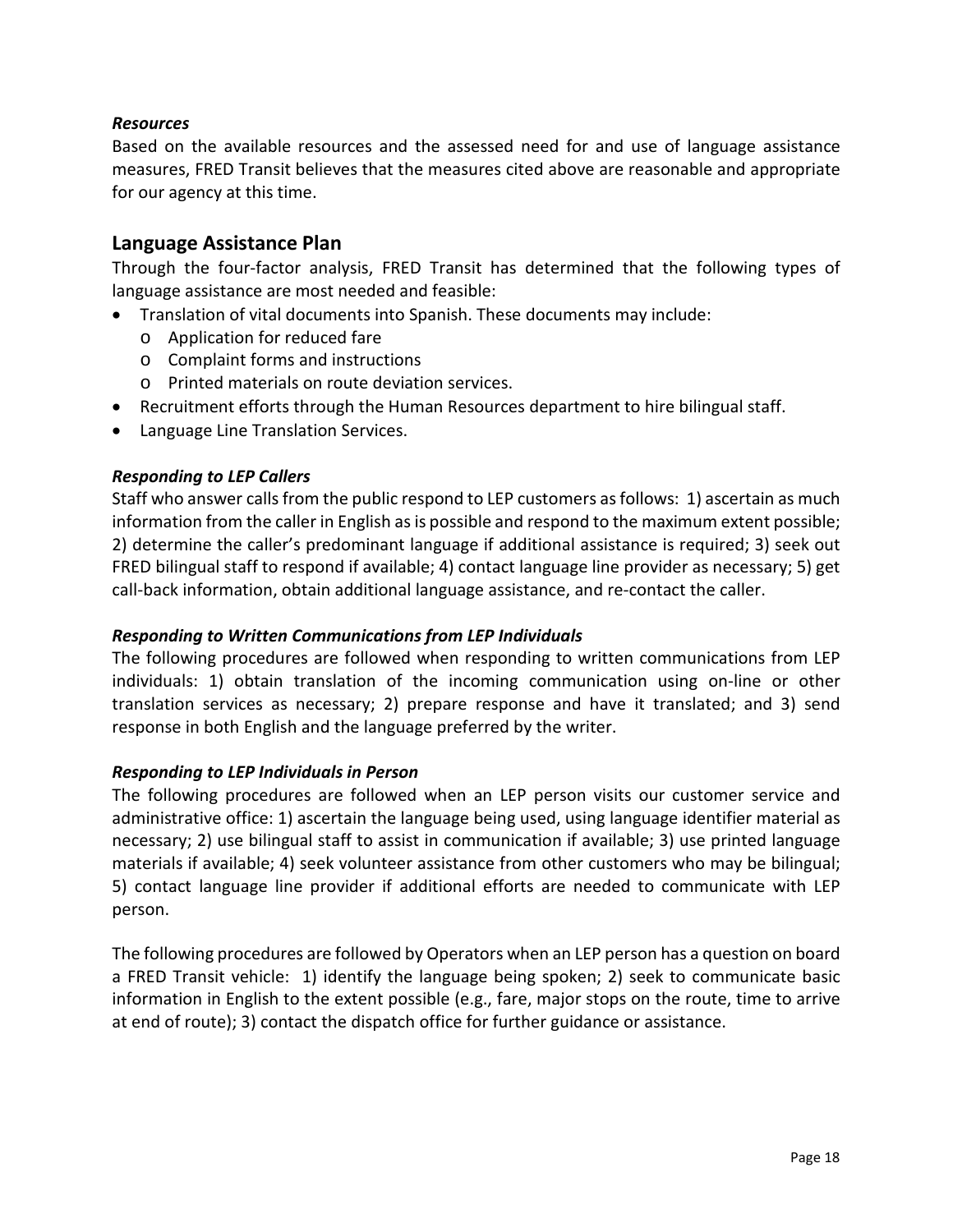#### *Staff Training*

FRED Transit staff are provided with a list of available language assistance services and additional information and referral resources, updated annually.

All new hires receive information on assisting LEP individuals as part of their on-boarding and training. This may include:

- A summary of the responsibilities under the DOT LEP Guidance;
- A summary of the language assistance plan;
- A summary of the number and proportion of LEP individuals in the Region, the frequency of contact between the LEP population and the programs and activities, and the importance of the programs and activities to the population;
- A description of the type of language assistance that is available and instructions on how staff can access these products and services; and

Staff who routinely come into contact with customers, supervisors and all management staff, may receive periodic refresher guidance on policies and procedures related to assisting LEP individuals.

#### *Providing Notice to LEP Individuals*

In compliance with 49 CFR Section 21.9(d), FRED Transit will provide information to the public regarding its Title VI compliance and apprise members of the public of the protections against discrimination afforded to them by Title VI.

Any transit rider requiring language assistance will be provided the best assistance that FRED Transit has available at no cost to the LEP individual. FRED Transit will follow the language assistance procedures described under the LAP section to provide adequate communication between FRED Transit and the LEP individual.

#### *Monitoring/Updating the LAP*

This LAP will be updated on a periodic basis (at least every three years), based on feedback, updated demographic data, and resource availability.

In preparing the triennial update of the LAP, FRED Transit will review information gathered in connection with Factor 2 above and feedback that may be submitted from community members and employees to determine whether additional or different measures should be taken to adjust FRED's LAP. The cost of proposed changes and the available resources will affect the enhancements that can be made; therefore, FRED will seek to identify the most cost-effective approaches.

As the community grows and new LEP groups emerge and grow, FRED Transit will strive to address the need for additional language assistance.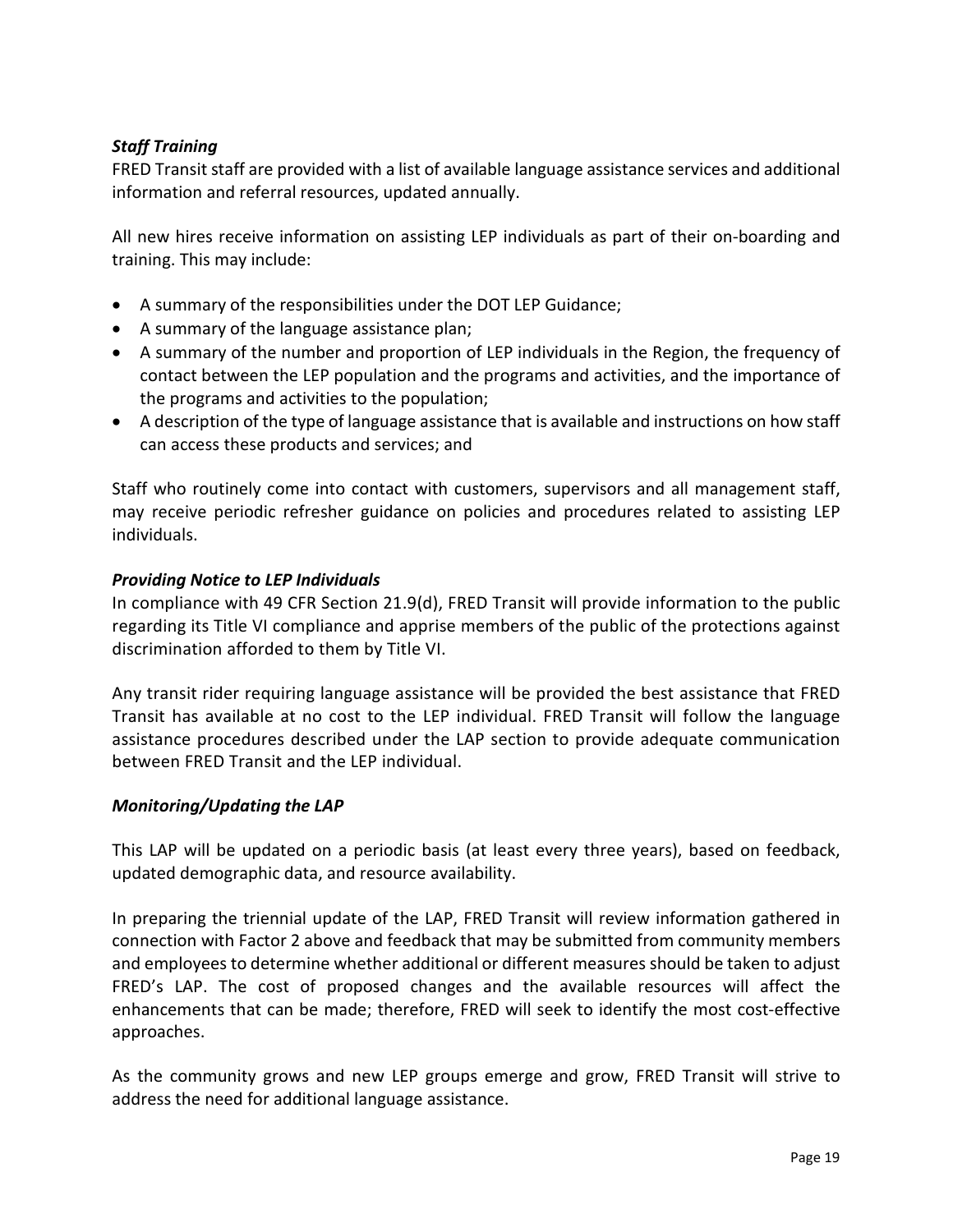# **IX. MINORITY REPRESENTATION ON PLANNING AND ADVISORY BODIES**

Title 49 CFR Section 21.5(b)(1)(vii) states that a recipient may not, on the grounds of race, color, or national origin, "deny a person the opportunity to participate as a member of a planning, advisory, or similar body which is an integral part of the program."

The Public Transit Advisory Board (PTAB) serves as an advisory body to FRED and the City of Fredericksburg. PTAB comprises representation of the local jurisdictions in which FRED provides service, the business community, the academic community, the disabled community, major partners that contribute more than \$25,000 in cash or in kind annually to support FRED operations, minority communities, and the general public. All meetings of the PTAB are open to the public. The businesses, organizations and institutions represented on the PTAB select the persons to represent them on the Board. FRED ensures that those selections are made without regard to the Board members' race, color or national origin and encourages the participating jurisdictions and agencies to appoint persons from minority communities as their representative. FRED Transit actively involves our advisory board members in the development of our Title VI plan and through that involvement is aware and engaged in involving minority representation in planning and advisory board activities vital to the program.

Appendix E includes a table showing minority representation on FRED Transit's PTAB as of January 2018.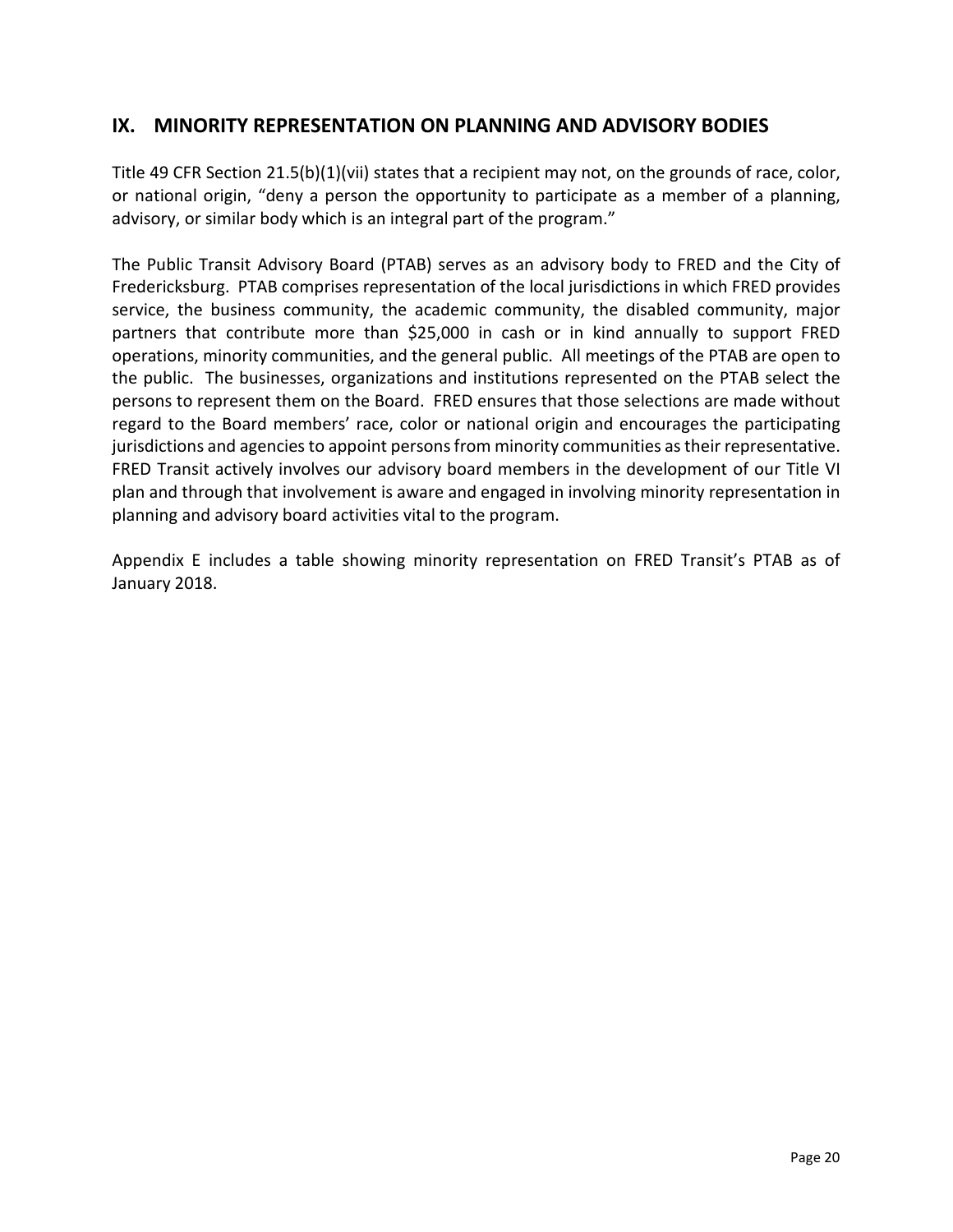#### **X. SYSTEM-WIDE SERVICE STANDARDS REQUIREMENT**

#### **Requirements and Guidelines for Fixed Route Transit Providers**

To ensure that transit providers do not discriminate on the basis of race, color or national origin, or income in the manner in which they deliver service, the FTA requires transit operators to develop quantitative measures of service standards that can be used to compare and contrast service on various routes. The FTA also requires the development of qualitative service policies for the same purpose. FRED does not have traditional peak and off-peak service hours; consequently, it does not have separate sets of service standards for peak and off-peak service. Where there are differences in standards for different types of services (e.g., commuter rail feeder service, regular weekday service, and weekend service) they are noted below.

#### Quantitative Measures

Vehicle load: the ratio of passengers carried to the seating capacity of the bus;

Vehicle headway: the amount of time between two buses traveling in the same direction on a given route;

On-time performance: the percentage of runs that are completed according to the published schedule;

Service availability: the distribution of routes within FRED's service area;

Distribution of service amenities: the process for deciding on the location of amenities such as benches, shelters, information signage.

Vehicle assignments: the process by which FRED decides which buses will be used on which routes.

FRED Transit's specific standards are described below.

Vehicle Load. Buses will be assigned to regular routes in a manner that avoids the need for any passenger to stand on FRED's 15 to 26-seat buses. In other words, the ratio of passengers to the number of seats should not exceed 1.0. For FRED's VRE feeder service, the vehicle loads should not exceed 1.2; i.e., should not exceed 26 passengers for 22-seat buses and 31 passengers for 26 seat buses.

Vehicle Headways. Vehicle headways should not exceed one (1) hour on FRED's regular route operationsin the City of Fredericksburg and the counties of Spotsylvania and Stafford. Headways on FRED's VRE feeder service are determined by the arrival and departure times of the VRE commuter trains.

Scheduling and headways involve the consideration of a number of factors including: ridership intensity, traffic patterns and congestion, the location and density of transit-dependent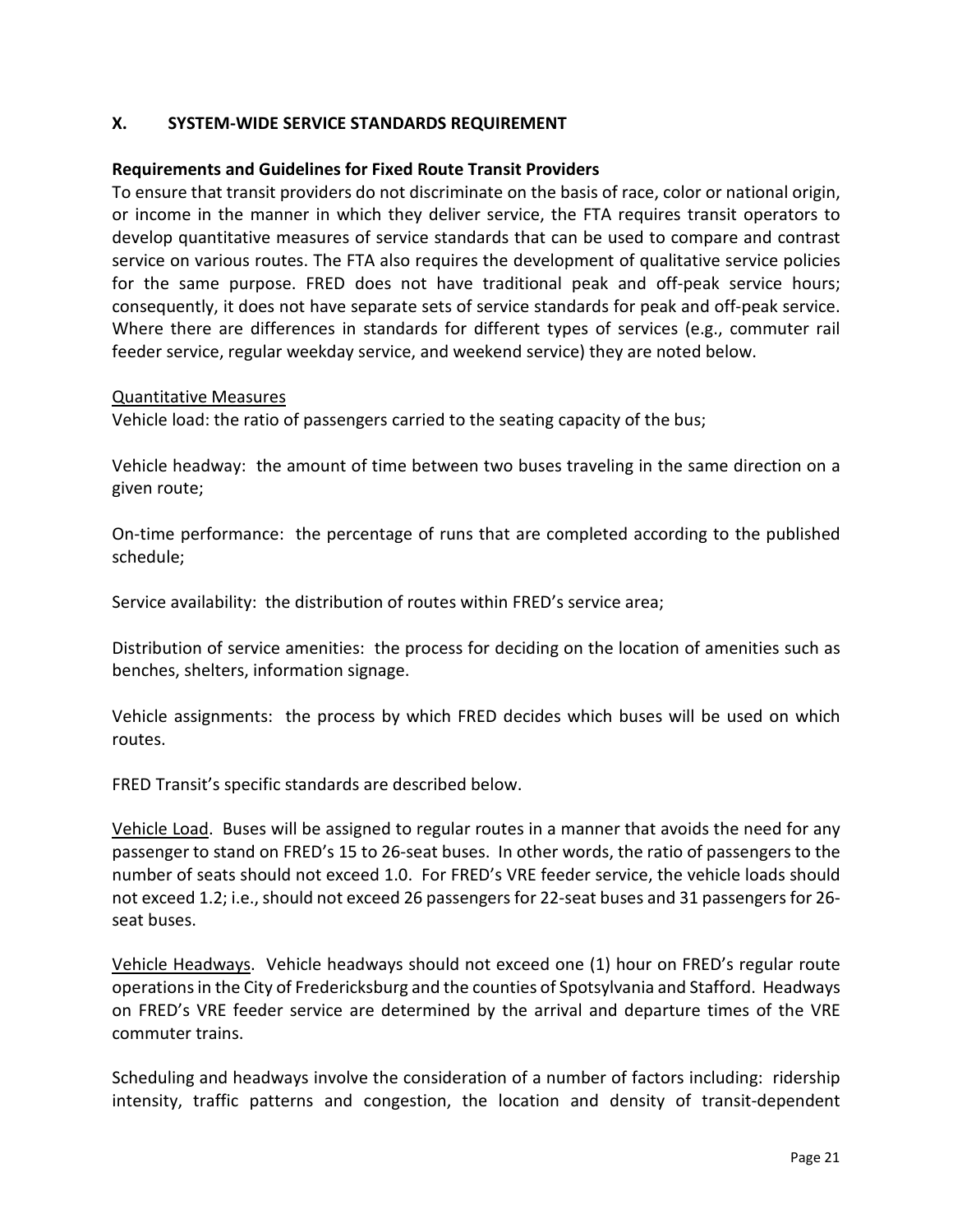populations and activities, FRED's role in the FAMPO Transportation Plan, regional partners' funding priorities, land use connectivity, and transportation demand management.

#### On-time Performance

A FRED bus is considered on time if it departs a scheduled time point no more than one (1) minute early and no more than five (5) minutes late. FRED Transit's on-time performance objective is 90 percent or greater. FRED currently monitors on-time performance through RouteMatch software, reports from drivers and line supervisors. Problem routes may be surveyed to determine more precise performance characteristics and potential remedies. As FRED operates a deviated fixed route system, some routes may be subject to wide variations in on-time performance when a large number of deviations are scheduled.

#### Service Availability

FRED Transit will endeavor to distribute transit service so that 75 percent of all residents in the service area are within ¼ mile walk of regular route bus service. This measure is affected by the fact that FRED operates many miles over roads in lightly populated areas; it is also affected by local partner jurisdictions' funding of transit, which determines the extent of FRED operations.

#### Vehicle Assignment

FRED's assignment of vehicles to routes will consider the following factors:

- Ridership
- Accessibility of streets and roadways; e.g., width, tightness of turns
- Rotation of buses among high and low-density routes to enhance vehicle performance.

All buses on all routes are similarly equipped with wheelchair lifts, stop signaling pulls or bars, PA systems, air conditioning and heating, 2-way radios, GPS systems and video cameras.

#### Transit Amenities

Installation of transit amenities (shelters, benches, and signage) is based on route and stop characteristics such as route ridership and individual stop boardings, safety, as well as input from partner jurisdictions. Amenities are identified and sited based on these characteristics and consultations with affected jurisdictions. FRED will review requests for amenities submitted by riders, jurisdictions or citizens to determine the characteristics of the route and or stop for which the amenity is proposed, whether the amenity can be safely installed, the availability of funding, and other factors. FRED will make every effort to review such requests within one month.

#### **Monitoring System-Wide Service Standards**

As part of the complaint handling procedure, the Title VI Manager investigates possible inequities in service delivery for the route(s) or service(s) about which the complaint was filed. Depending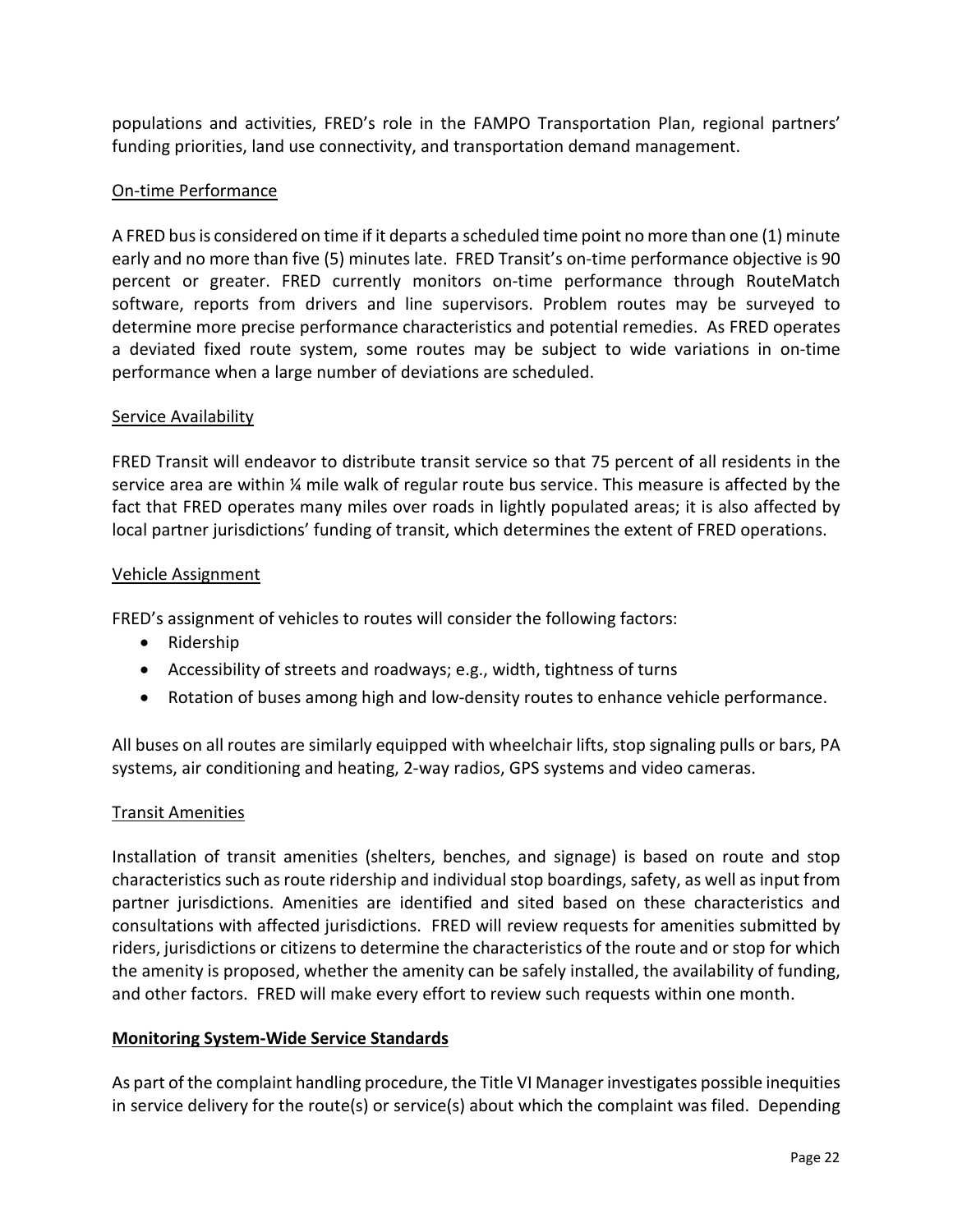on the nature of the complaint, the review examines span of service (days and hours), frequency, routing directness, interconnectivity with other routes and/or fare policy. If inequities are discovered during this review, options for reducing the disparity are explored, and service or fare changes are planned if needed.

In addition to the investigation following an individual complaint, the Title VI Manager periodically reviews all complaints received to determine if there may be a pattern. At a minimum, this review is conducted as part of preparing the Annual Report and Update for submission to DRPT and the FTA.

#### **Fare and Service Changes**

FRED Transit follows its adopted written policy for the public comment process for major service reductions and fare increases. With each proposed service or fare change, FRED considers the relative impacts on, and benefits to, minority and low-income populations, including LEP populations. All planning efforts for changes to existing services or fares, as well as new services, have a goal of providing equitable service. See Appendices D.1 and D.2.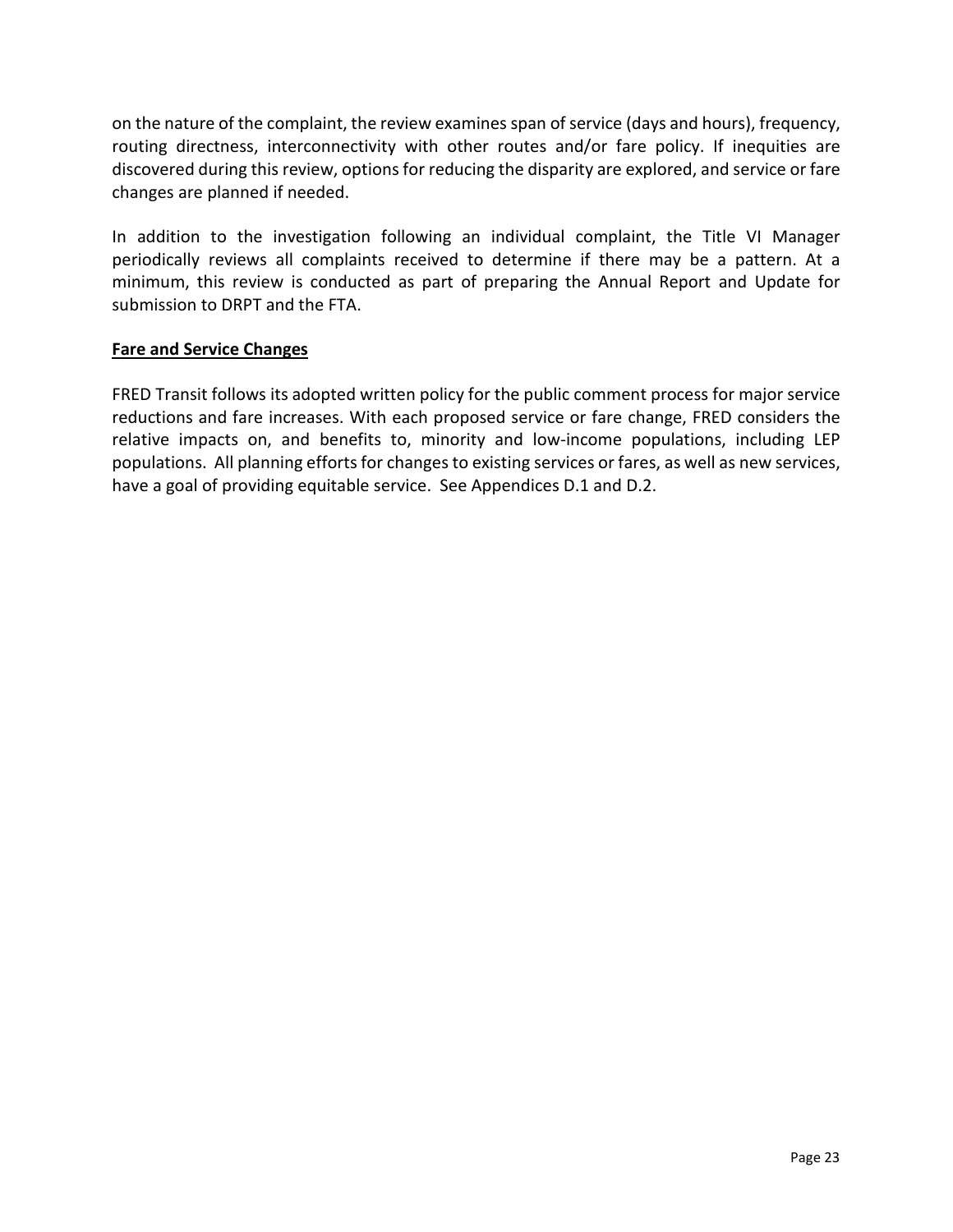#### **APPENDIX A**

# **Title VI Notice to the Public**



Title VI of the Civil Rights Act of 1964 prohibits discrimination on the basis of race, color, or national origin in programs and activities receiving Federal financial assistance. Specifically, Title VI provides that "no person in the United States shall, on the ground of race, color, or national origin, be excluded from participation in, be denied the benefits of, or be subjected to discrimination under any program or activity receiving Federal financial assistance" (42 U.S.C. Section 2000d).

Fredericksburg Regional Transit is committed to ensuring that no person is excluded from participation in or denied the benefits of its transportation services on the basis of race, color, or national origin, as protected by Title VI in Federal Transit Administration (FTA) Circular 4702.1B. Transit riders needing language assistance to use the transportation services will be assisted at no cost. If you would like to request additional information or if you feel you are being denied participation in or being denied benefits of the transit services provided by FRED Transit, or otherwise being discriminated against because of your race, color, or national origin, you may file a complaint with us. Our contact information is:

R. Craig Reed, Title VI Manager Manager of Policy, Planning and Compliance Fredericksburg Regional Transit 1400 Emancipation Highway - Fredericksburg, VA 22401 540.372.1222 x209 - rcreed@fredericksburgva.gov

You also have the right to file a complaint directly with the Federal Transit Administration. The complaint may be sent to:

Federal Transit Administration Office of Civil Rights Attn: Title VI Program Coordinator East Building, 5th Floor-TCR 1200 New Jersey Avenue, SE Washington, DC 20590

A copy of FRED Transit's Title VI Program is available through FRED's website or a printed copy may be requested through the Title VI Manager.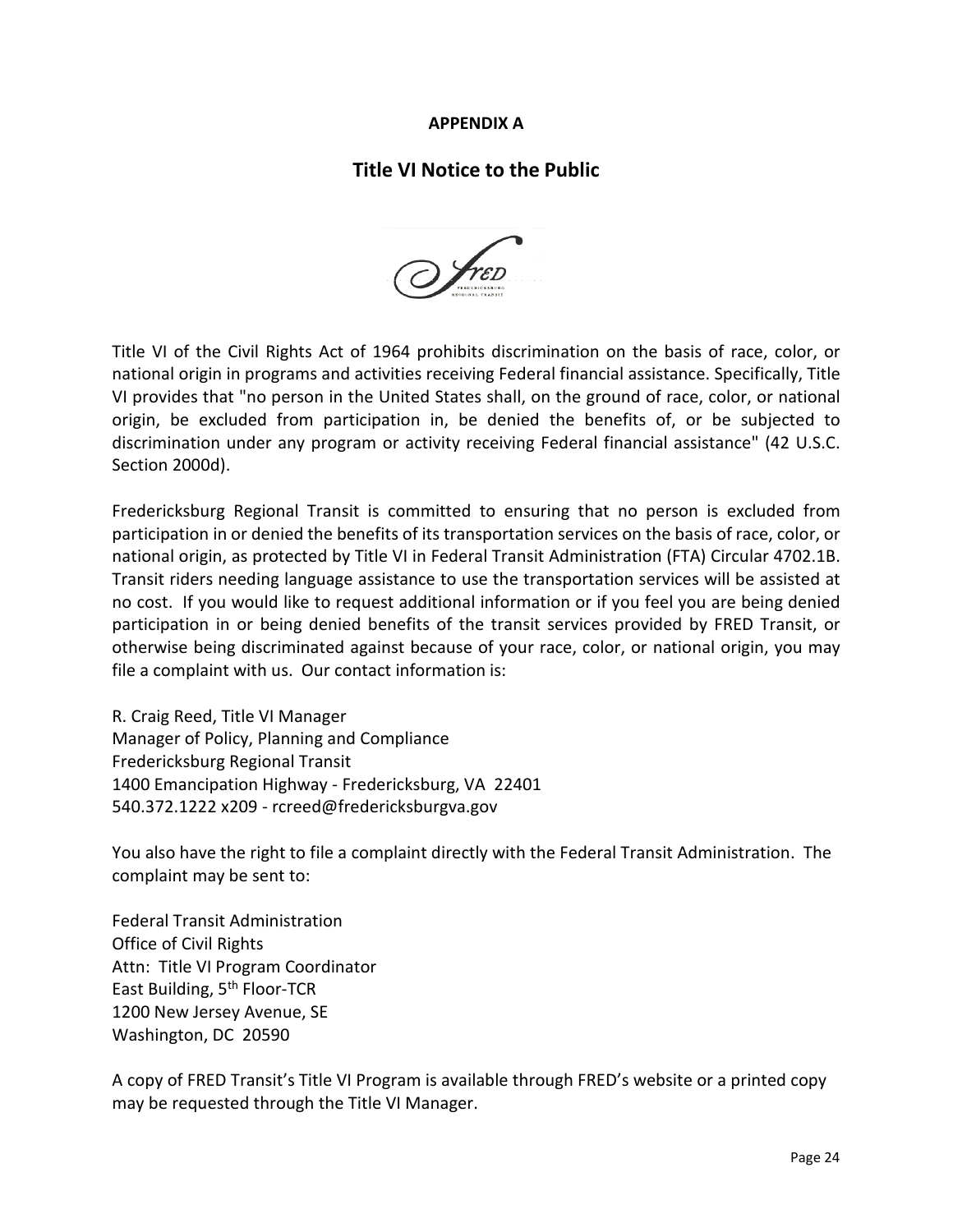# **Título VI Aviso al Público**



El Título VI de la Ley de Derechos Civiles de 1964 prohíbe la discriminación por motivos de raza, color u origen nacional en los programas y actividades que reciben asistencia financiera federal. Específicamente, el Título VI establece que "ninguna persona en los Estados Unidos, por motivos de raza, color u origen nacional, será excluida de la participación, se le negarán los beneficios de, o será objeto de discriminación en virtud de cualquier programa o actividad que reciba Asistencia financiera federal" (42 USC Sección 2000d).

FREDericksburg Regional Transit se compromete a garantizar que ninguna persona sea excluida de la participación o denegación de los beneficios de sus servicios de transporte por motivos de raza, color u origen nacional, como está protegido por el Título VI en la Circular 4702.1B de la Administración Federal de Tránsito (FTA). . A los pasajeros de transporte público que necesiten asistencia con el idioma para usar los servicios de transporte se les brindará asistencia sin costo. Si desea solicitar información adicional o si siente que se le niega la participación o se le niegan los beneficios de los servicios de tránsito proporcionados por FRED Transit, o que de otra forma se lo discrimina debido a su raza, color u origen nacional, puede presentar una queja ante nosotros. Nuestra información de contacto es:

R. Craig Reed, Title VI Manager Gerente de Política, Planificación y Cumplimiento Tránsito Regional Fredericksburg 1400 Emancipation Highway, Fredericksburg, VA 22401 540.372.1222 x209 - rcreed@fredericksburgva.gov

También tiene derecho a presentar una queja directamente con la Administración Federal de Tránsito. La queja puede ser enviada a:

Administración Federal de Tránsito Oficina de Derechos Civiles A la atención del coordinador del programa del Título VI Edificio Este, 5 ° Piso-TCR 1200 New Jersey Avenue, SE Washington, DC 20590

Una copia del Programa Título VI de FRED Transit está disponible a través del sitio web de FRED o se puede solicitar una copia impresa a través del Sr. Reed.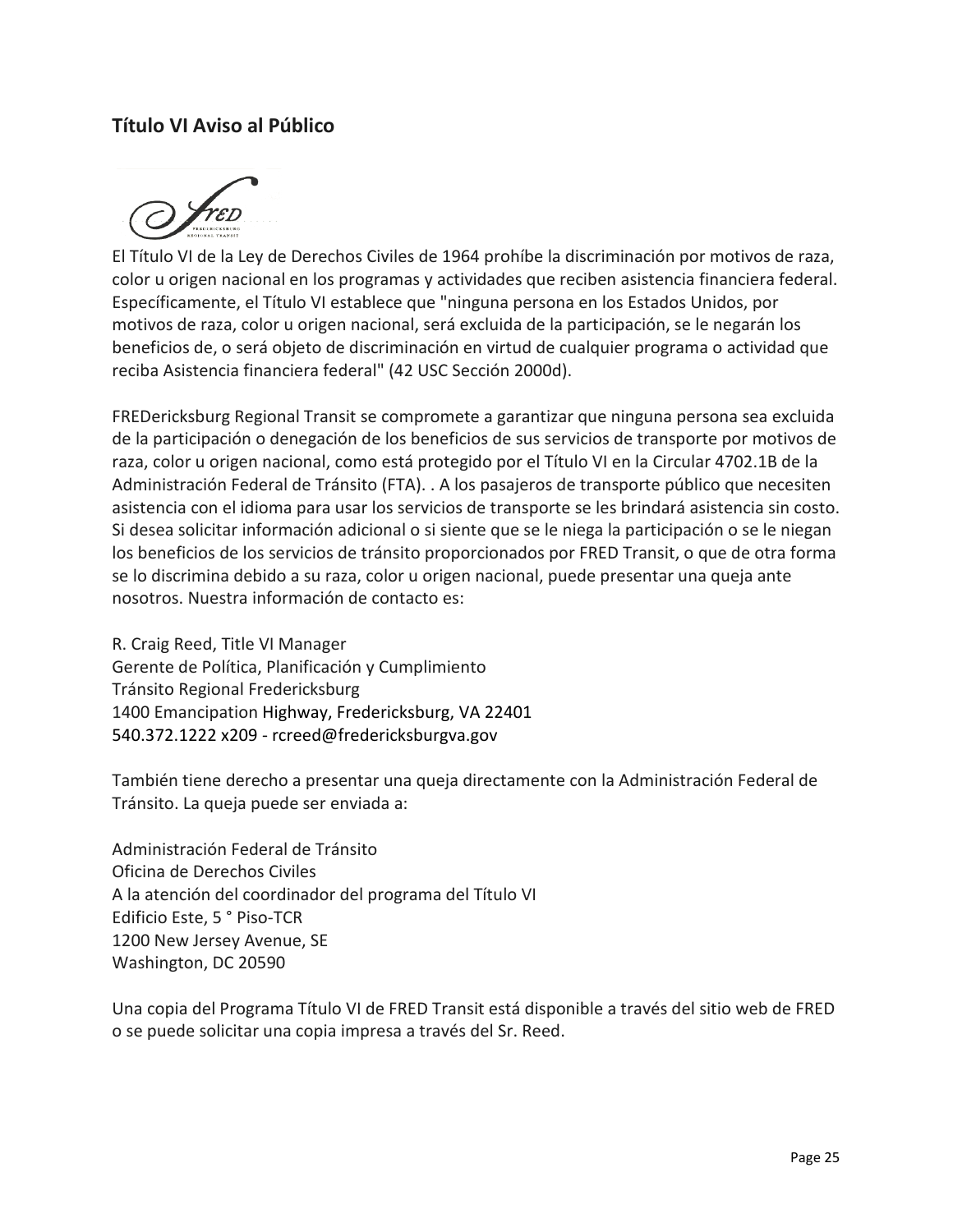# **APPENDIX B Title VI Complaint Form**

# **This form must be filed with FRED's Title VI Manager as shown below.**

| <b>Section I:</b>                                                                                                                                             |             |                    |                   |    |  |  |
|---------------------------------------------------------------------------------------------------------------------------------------------------------------|-------------|--------------------|-------------------|----|--|--|
| Name:                                                                                                                                                         |             |                    |                   |    |  |  |
| <b>Address:</b>                                                                                                                                               |             |                    |                   |    |  |  |
| <b>Telephone (Home):</b>                                                                                                                                      |             |                    | Telephone (Work): |    |  |  |
| <b>Electronic Mail Address:</b>                                                                                                                               |             |                    |                   |    |  |  |
| <b>Accessible Format</b>                                                                                                                                      | Large Print |                    | <b>Audio Tape</b> |    |  |  |
| Requirements?                                                                                                                                                 | <b>TDD</b>  |                    | Other             |    |  |  |
| <b>Section II:</b>                                                                                                                                            |             |                    |                   |    |  |  |
| Are you filing this complaint on your own behalf?                                                                                                             |             |                    | Yes*              | No |  |  |
| *If you answered "yes" to this question, go to Section III.                                                                                                   |             |                    |                   |    |  |  |
| If not, please supply the name and relationship of the person for                                                                                             |             |                    |                   |    |  |  |
| whom you are complaining:                                                                                                                                     |             |                    |                   |    |  |  |
| Please explain why you have filed for a third party:                                                                                                          |             |                    |                   |    |  |  |
|                                                                                                                                                               |             |                    |                   |    |  |  |
| Please confirm that you have obtained the permission of the                                                                                                   |             |                    | Yes               | No |  |  |
| aggrieved party if you are filing on behalf of a third party.                                                                                                 |             |                    |                   |    |  |  |
| <b>Section III:</b>                                                                                                                                           |             |                    |                   |    |  |  |
| I believe the discrimination I experienced was based on (check all that apply):                                                                               |             |                    |                   |    |  |  |
|                                                                                                                                                               |             |                    |                   |    |  |  |
| [] Race<br>[] Color                                                                                                                                           |             | [] National Origin |                   |    |  |  |
| Date of Alleged Discrimination (Month, Day, Year): _____                                                                                                      |             |                    |                   |    |  |  |
|                                                                                                                                                               |             |                    |                   |    |  |  |
| Explain as clearly as possible what happened and why you believe you were discriminated against. Describe                                                     |             |                    |                   |    |  |  |
| all persons who were involved. Include the name and contact information of the person(s) who                                                                  |             |                    |                   |    |  |  |
| discriminated against you (if known) as well as names and contact information of any witnesses. If more<br>space is needed, please use the back of this form. |             |                    |                   |    |  |  |
|                                                                                                                                                               |             |                    |                   |    |  |  |
|                                                                                                                                                               |             |                    |                   |    |  |  |
|                                                                                                                                                               |             |                    |                   |    |  |  |
|                                                                                                                                                               |             |                    |                   |    |  |  |
|                                                                                                                                                               |             |                    |                   |    |  |  |
| <b>Section IV</b>                                                                                                                                             |             |                    |                   |    |  |  |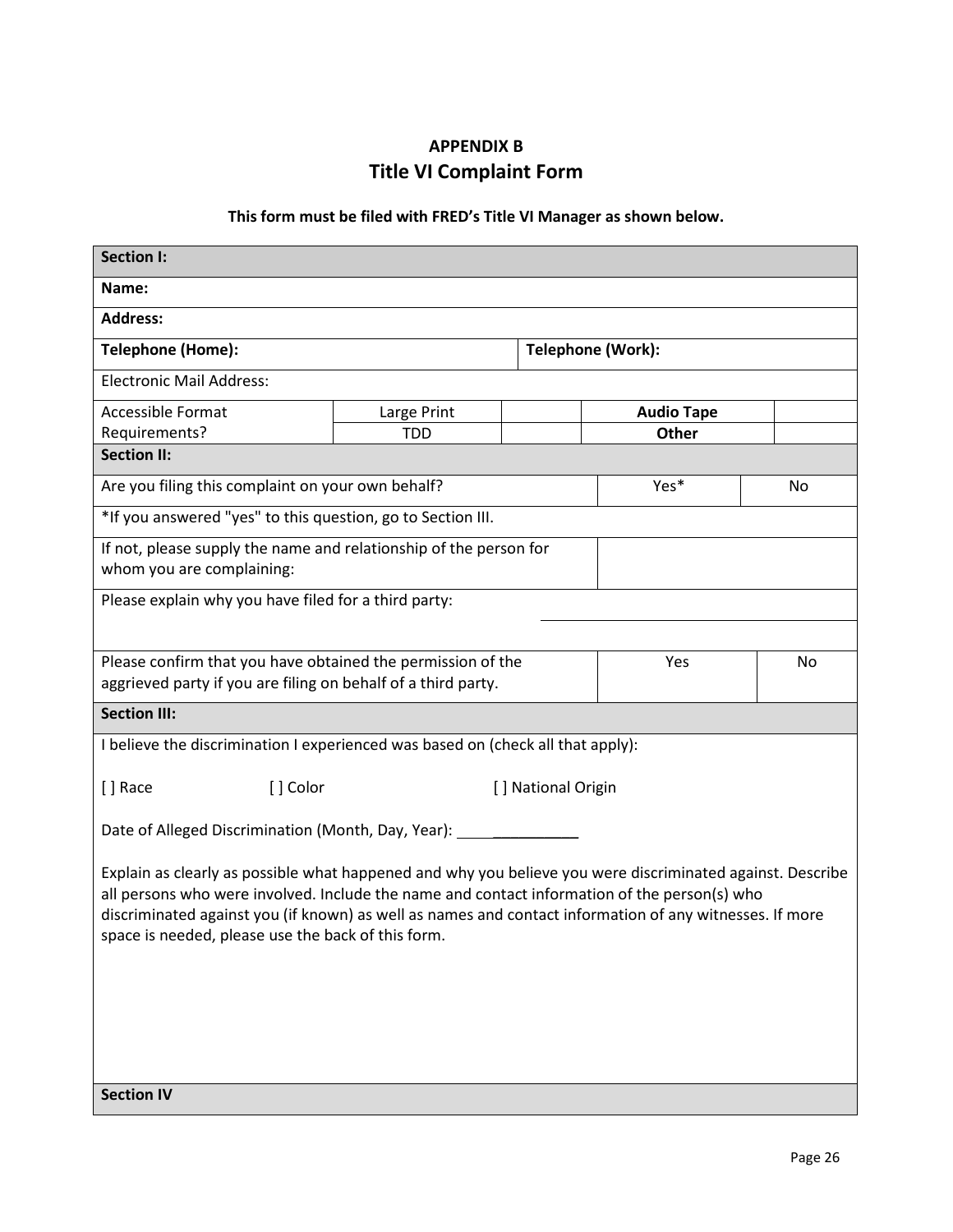| Have you previously filed a Title VI complaint with this agency?                                                                             | Yes  | No |
|----------------------------------------------------------------------------------------------------------------------------------------------|------|----|
| <b>Section V</b>                                                                                                                             |      |    |
| Have you filed this complaint with any other Federal, State, or local agency, or with any Federal or State<br>court?                         |      |    |
| [] Yes<br>$[ ]$ No                                                                                                                           |      |    |
| If yes, check all that apply:                                                                                                                |      |    |
|                                                                                                                                              |      |    |
|                                                                                                                                              |      |    |
|                                                                                                                                              |      |    |
| Please provide information about a contact person at the agency/court where the complaint was filed.                                         |      |    |
| Name:                                                                                                                                        |      |    |
| Title:                                                                                                                                       |      |    |
| Agency:                                                                                                                                      |      |    |
| <b>Address:</b>                                                                                                                              |      |    |
| Telephone:                                                                                                                                   |      |    |
| <b>Section VI</b>                                                                                                                            |      |    |
| Name of agency complaint is against:                                                                                                         |      |    |
| Contact person:                                                                                                                              |      |    |
| Title:                                                                                                                                       |      |    |
| Telephone number:                                                                                                                            |      |    |
| You may attach any written materials or other information that you think is relevant to your complaint.<br>Signature and date required below |      |    |
| Signature                                                                                                                                    | Date |    |
| Please submit this form in person at the address below, or mail this form to:                                                                |      |    |

Fredericksburg Regional Transit Attn: Title VI Manager 1400 Emancipation Highway Fredericksburg, VA 22401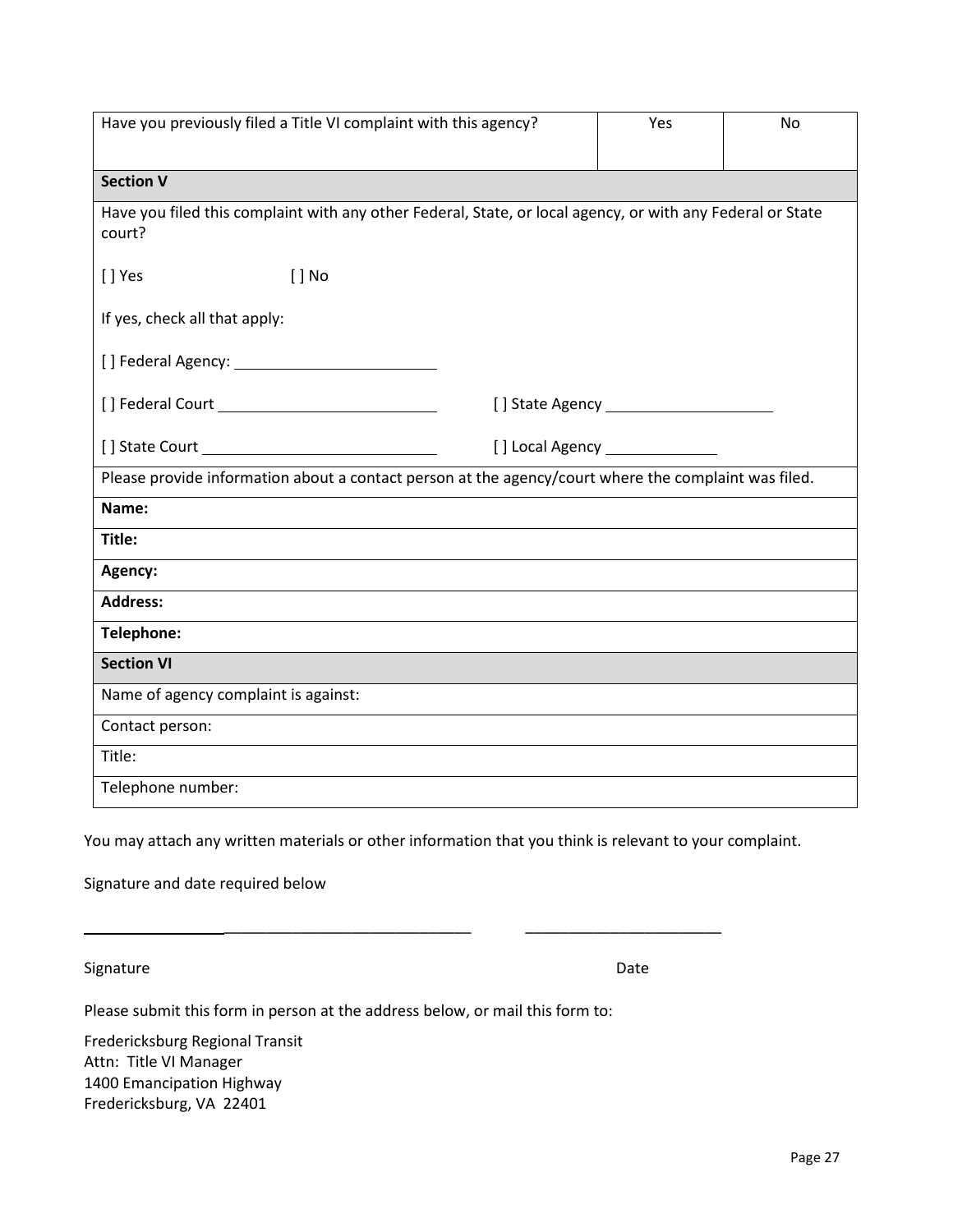You may also use this form to file a complaint directly with the Federal Transit Administration by sending it to:

Federal Transit Administration Office of Civil Rights Attn: Title VI Program Coordinator East Building, 5<sup>th</sup> Floor-TCR 1200 New Jersey Avenue, SE Washington, DC 20590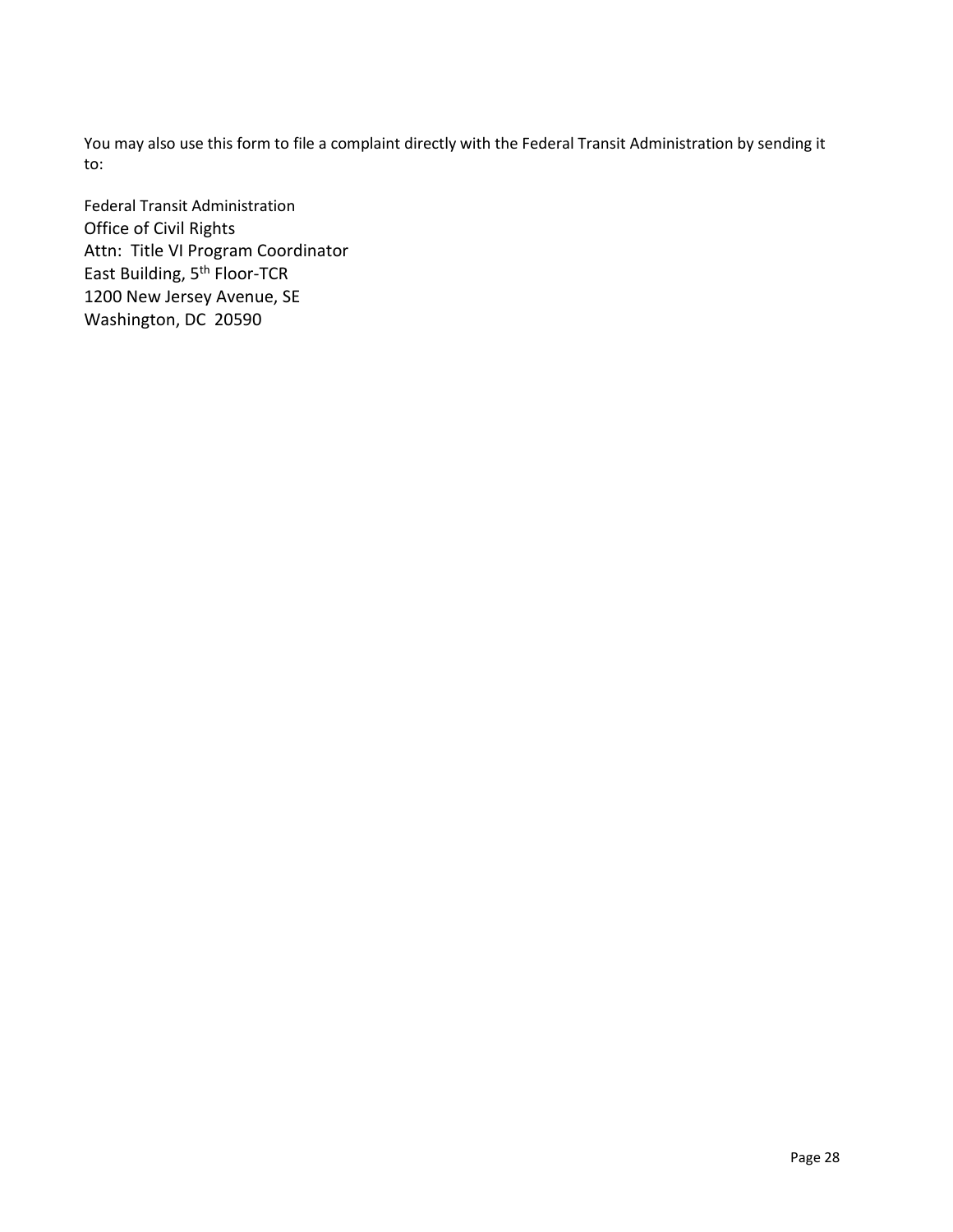# **Formulario de Queja del Título VI**

#### **Este formulario debe ser archivado con el Gerente del Título VI de FRED como se muestra a continuación.**

| Sección I:                                                                                                                                                                                                                                                                                                                                                                           |            |                     |                |    |
|--------------------------------------------------------------------------------------------------------------------------------------------------------------------------------------------------------------------------------------------------------------------------------------------------------------------------------------------------------------------------------------|------------|---------------------|----------------|----|
| Nombre:                                                                                                                                                                                                                                                                                                                                                                              |            |                     |                |    |
| Dirección:                                                                                                                                                                                                                                                                                                                                                                           |            |                     |                |    |
| Teléfono (domicilio):                                                                                                                                                                                                                                                                                                                                                                |            | Teléfono (trabajo): |                |    |
| Dirección de correo electrónico:                                                                                                                                                                                                                                                                                                                                                     |            |                     |                |    |
| Requisitos de formato<br><b>Gran Formato</b>                                                                                                                                                                                                                                                                                                                                         |            |                     | Cinta de audio |    |
| accesible?<br>Sección II:                                                                                                                                                                                                                                                                                                                                                            | <b>TDD</b> |                     | <b>Otros</b>   |    |
|                                                                                                                                                                                                                                                                                                                                                                                      |            |                     |                |    |
| ¿Está presentando esta queja en su propio nombre?                                                                                                                                                                                                                                                                                                                                    |            |                     | Si*            | No |
| * Si respondió "sí" a esta pregunta, vaya a la Sección III.                                                                                                                                                                                                                                                                                                                          |            |                     |                |    |
| If not, please supply the name and relationship of the person for<br>whom you are complaining:                                                                                                                                                                                                                                                                                       |            |                     |                |    |
| En caso contrario, sírvase indicar el nombre y la relación de la<br>persona por la que se queja:                                                                                                                                                                                                                                                                                     |            |                     |                |    |
| Por favor, confirme que ha obtenido el permiso de la parte agraviada<br>si está presentando en nombre de un tercero. Por favor, explique por<br>qué ha presentado un tercero:                                                                                                                                                                                                        |            |                     | Si             | No |
| Sección III:                                                                                                                                                                                                                                                                                                                                                                         |            |                     |                |    |
| Creo que la discriminación que experimenté se basó en (marque todos los que apliquen):                                                                                                                                                                                                                                                                                               |            |                     |                |    |
| [] Color<br>[ ] Raza                                                                                                                                                                                                                                                                                                                                                                 |            | [] Origen Nacional  |                |    |
| Fecha de Presunta Discriminación (Mes, Día, Año):                                                                                                                                                                                                                                                                                                                                    |            |                     |                |    |
| Explique lo más claramente posible lo que sucedió y por qué cree que fue discriminado. Describa a todas<br>las personas involucradas. Incluya el nombre y la información de contacto de la persona (s) que discriminó<br>(si se conoce), así como nombres e información de contacto de cualquier testigo. Si necesita más espacio,<br>utilice la parte posterior de este formulario. |            |                     |                |    |
| Sección IV                                                                                                                                                                                                                                                                                                                                                                           |            |                     |                |    |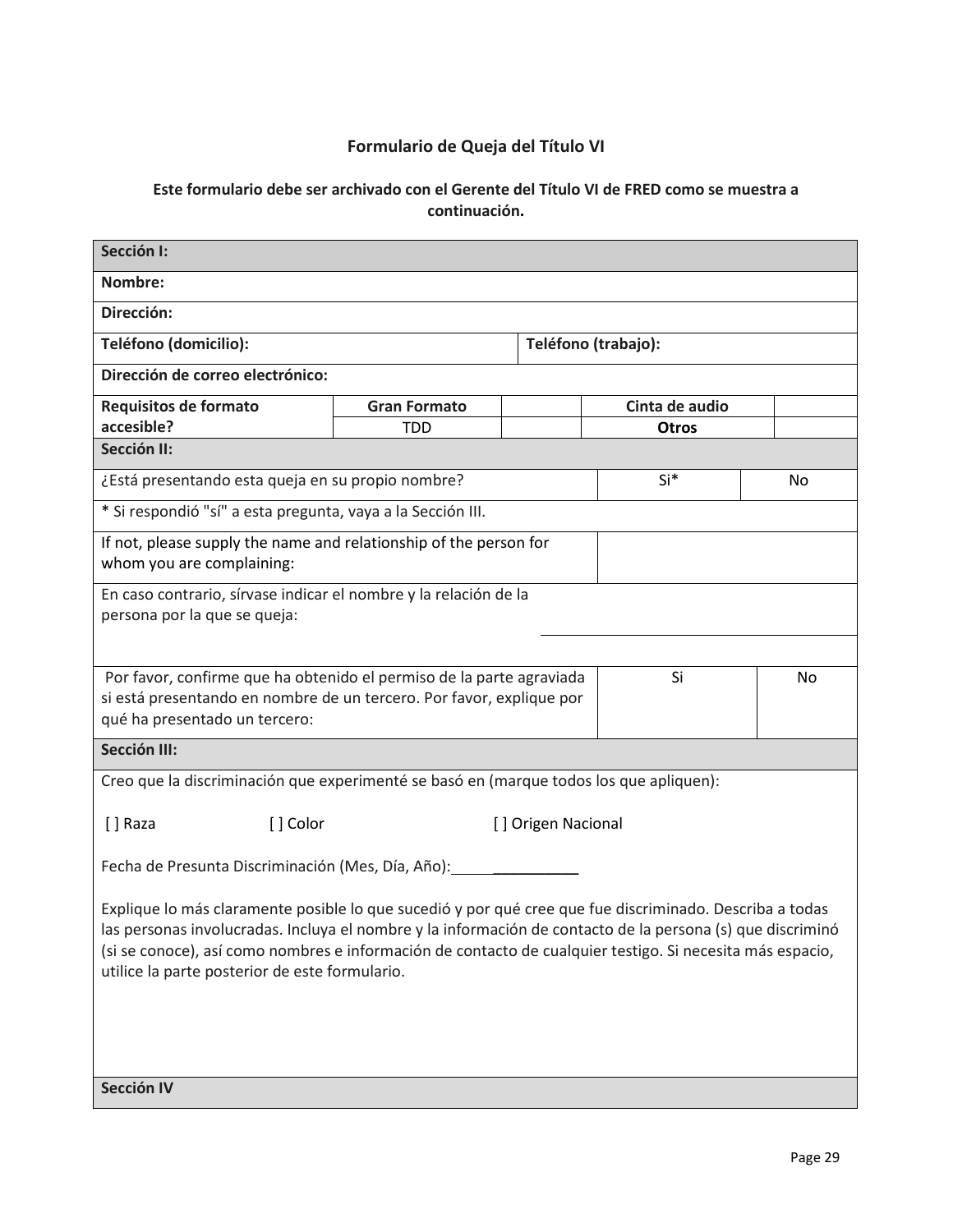| ¿Ha presentado anteriormente una queja de Título VI con esta<br>agencia?                                                        | Si | No |
|---------------------------------------------------------------------------------------------------------------------------------|----|----|
| <b>Section V</b>                                                                                                                |    |    |
| ¿Ha presentado esta queja ante cualquier otra agencia federal, estatal o local, o ante cualquier tribunal<br>federal o estatal? |    |    |
| $[ ]$ No<br>$[]$ Si                                                                                                             |    |    |
| En caso afirmativo, marque todas las que correspondan:                                                                          |    |    |
|                                                                                                                                 |    |    |
|                                                                                                                                 |    |    |
|                                                                                                                                 |    |    |
| Proporcione información sobre una persona de contacto en la agencia / tribunal donde se presentó la<br>queja                    |    |    |
| Nombre:                                                                                                                         |    |    |
| Título:                                                                                                                         |    |    |
| Agencia:                                                                                                                        |    |    |
| Dirección:                                                                                                                      |    |    |
| Teléfono:                                                                                                                       |    |    |
| Sección VI                                                                                                                      |    |    |
| El nombre de la queja de la agencia está en contra:                                                                             |    |    |
| Persona de contacto:                                                                                                            |    |    |
|                                                                                                                                 |    |    |
| Título:                                                                                                                         |    |    |

Firma y fecha requerida abajo

Firma **Firma** Fecha **Fecha** Fecha **Fecha** Fecha Fecha Fecha Fecha Fecha Fecha Fecha Fecha Fecha Fecha Fecha Fecha

Por favor envíe este formulario en persona a la dirección abajo, o envíe este formulario por correo a:

\_\_\_\_\_\_\_\_\_\_\_\_\_\_\_\_\_\_\_\_\_\_\_\_\_\_\_\_\_ \_\_\_\_\_\_\_\_\_\_\_\_\_\_\_\_\_\_\_\_\_\_\_

Fredericksburg Regional Transit Attn: Title VI Manager 1400 Emancipation Highway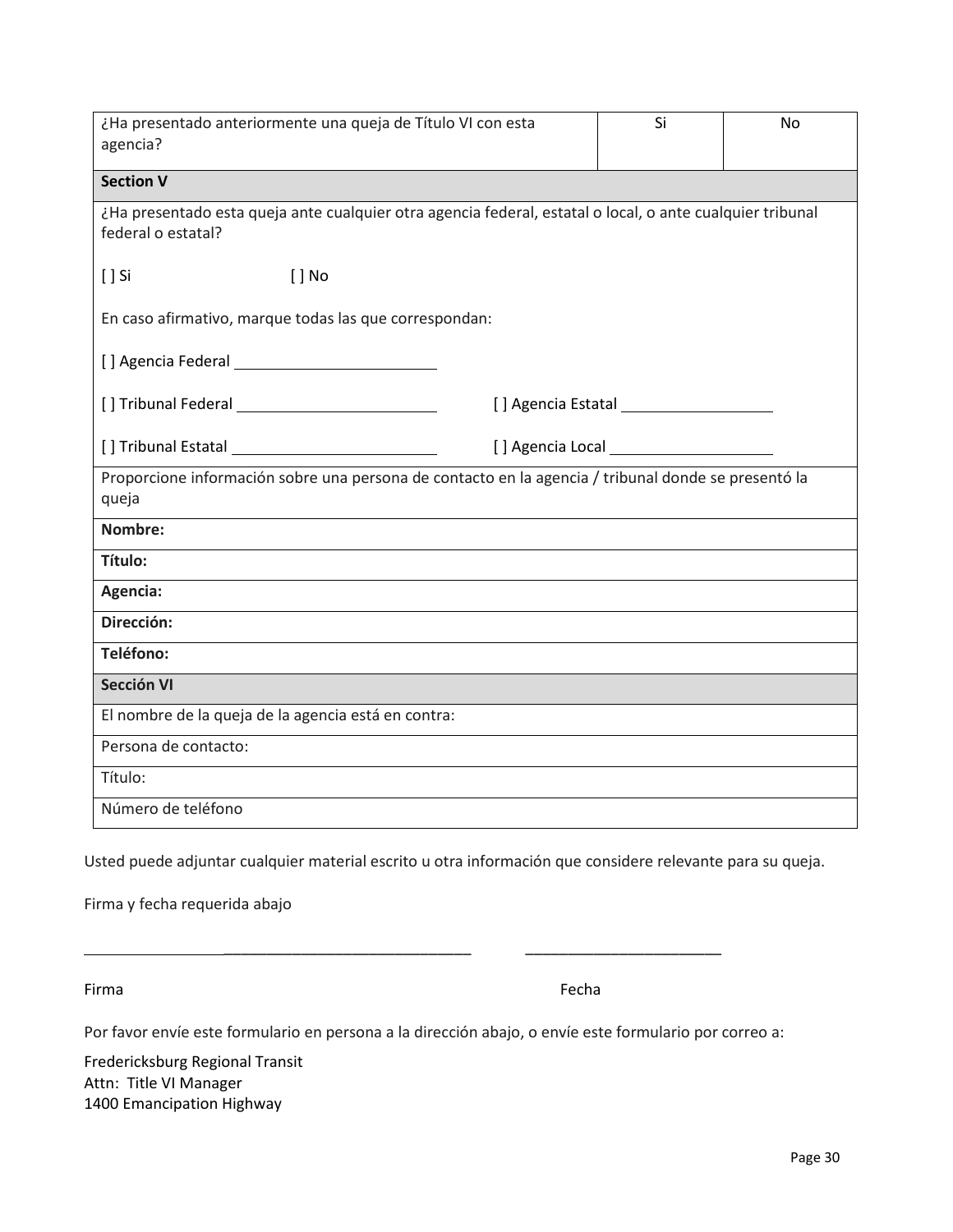#### Fredericksburg, VA 22401

También tiene derecho a presentar una queja directamente con la Administración Federal de Tránsito. La queja puede ser enviada a:

Federal Transit Administration Office of Civil Rights Attn: Title VI Program Coordinator East Building, 5<sup>th</sup> Floor-TCR 1200 New Jersey Avenue, SE Washington, DC 20590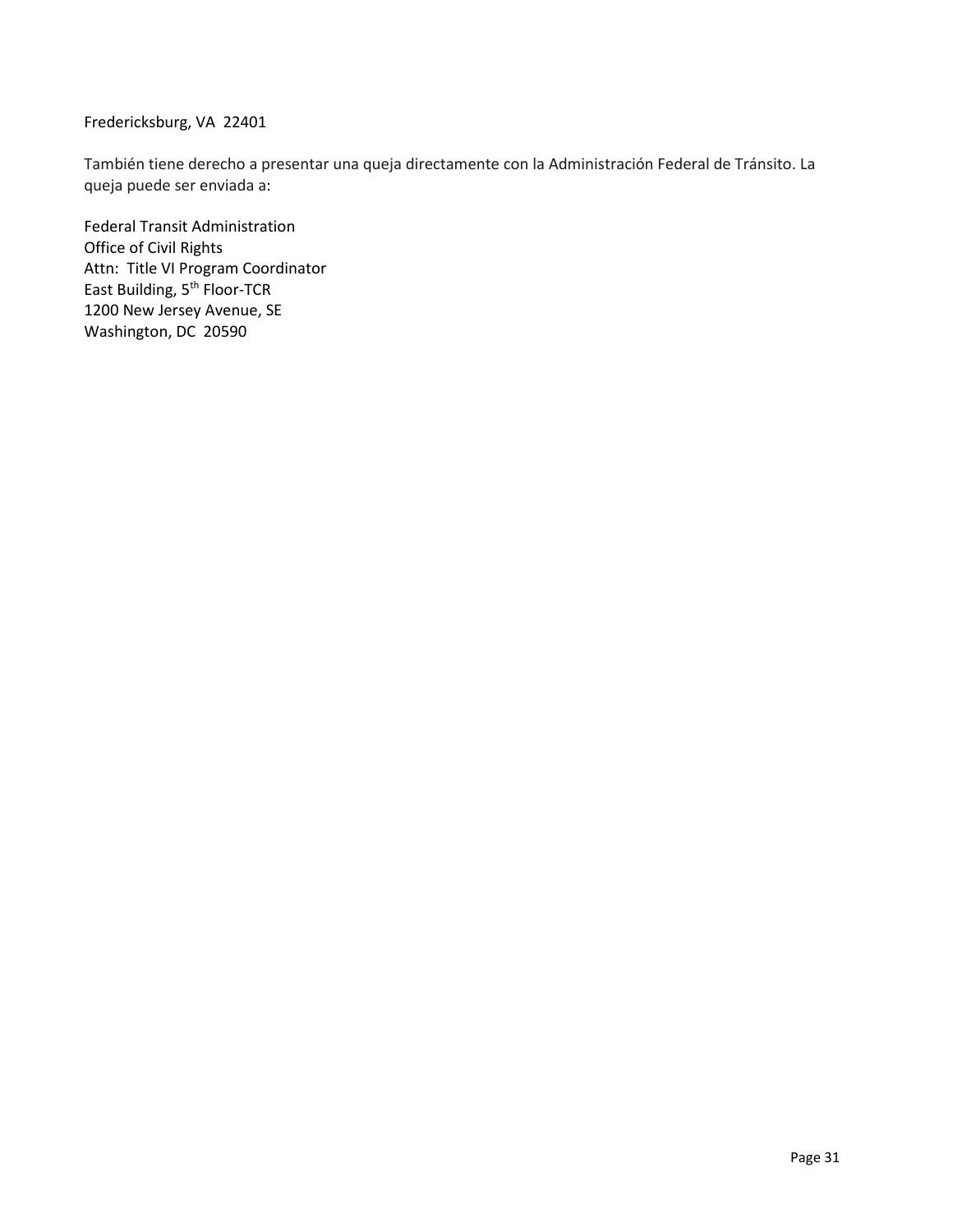# **TITLE VI COMPLAINT PROCEDURES**

- 1. Any individual, group of individuals, or entity that believes they have been subjected to discrimination on the basis of race, color, or national origin may file a written complaint with the Title VI Manager. The written complaint is to be filed in the following manner:
	- a. A formal complaint must be filed within 180 calendar days of the alleged occurrence.
	- b. The complaint shall be in writing and signed by the complainant(s) or a representative of the complainant.
	- c. In the case where a complainant is unable or incapable of providing a written statement, a verbal complaint of discrimination may be made to the Title VI Manager. Under these circumstances, the complainant will be interviewed, and the Title VI Manager will assist the complainant in converting the verbal allegations to writing.
- 2. The complaint should include:
	- a. The complainant's name, address, and contact information, (i.e., telephone number, email address, etc.)
	- b. The date(s) of the alleged act of discrimination (if multiple days, include the date when the complainant(s) became aware of the alleged discrimination and the date on which the alleged discrimination was discontinued or the latest instance).
	- c. A description of the alleged act of discrimination
	- d. The location(s) of the alleged act of discrimination (include vehicle number if appropriate)
	- e. An explanation of why the complainant believes the act to have been discriminatory based on race, color, and national origin
	- f. If known, the names and/or job titles of those individuals perceived as parties in the incident
	- g. Contact information for any witnesses
	- h. Indication of any related complaint activity (e.g., whether the complaint also was submitted to DRPT or FTA)
- 3. The complaint shall be submitted to the FRED Transit Title VI Manager at 1400 Emancipation Highway or at rcreed@fredericksburgva.gov.
- 4. Complaints submitted to any employee of FRED Transit will be immediately forwarded to the Title VI Manager.
- 5. Once the complaint is received, we will review it to determine if our office has jurisdiction.
- 6. Upon acceptance of the complaint, the Title VI Manager will immediately:
	- a. notify the FRED Transit Authorizing Official
	- b. ensure that the complaint is entered in the complaint database or log
- 7. Within 5 business days of receipt of the complaint, the Title VI Manager will contact the complainant informing her/him whether the complaint will be investigated by our office.
- 8. The Title VI Manager will contact the complainant by telephone to set up an interview.
- 9. The complainant will be informed that they have a right to have a witness or representative present during the interview and can submit any documentation he/she perceives as relevant to proving his/her complaint.
- 10. If DRPT has assigned staff to assist with the investigation, the Title VI Manager will offer an opportunity to participate in the interview.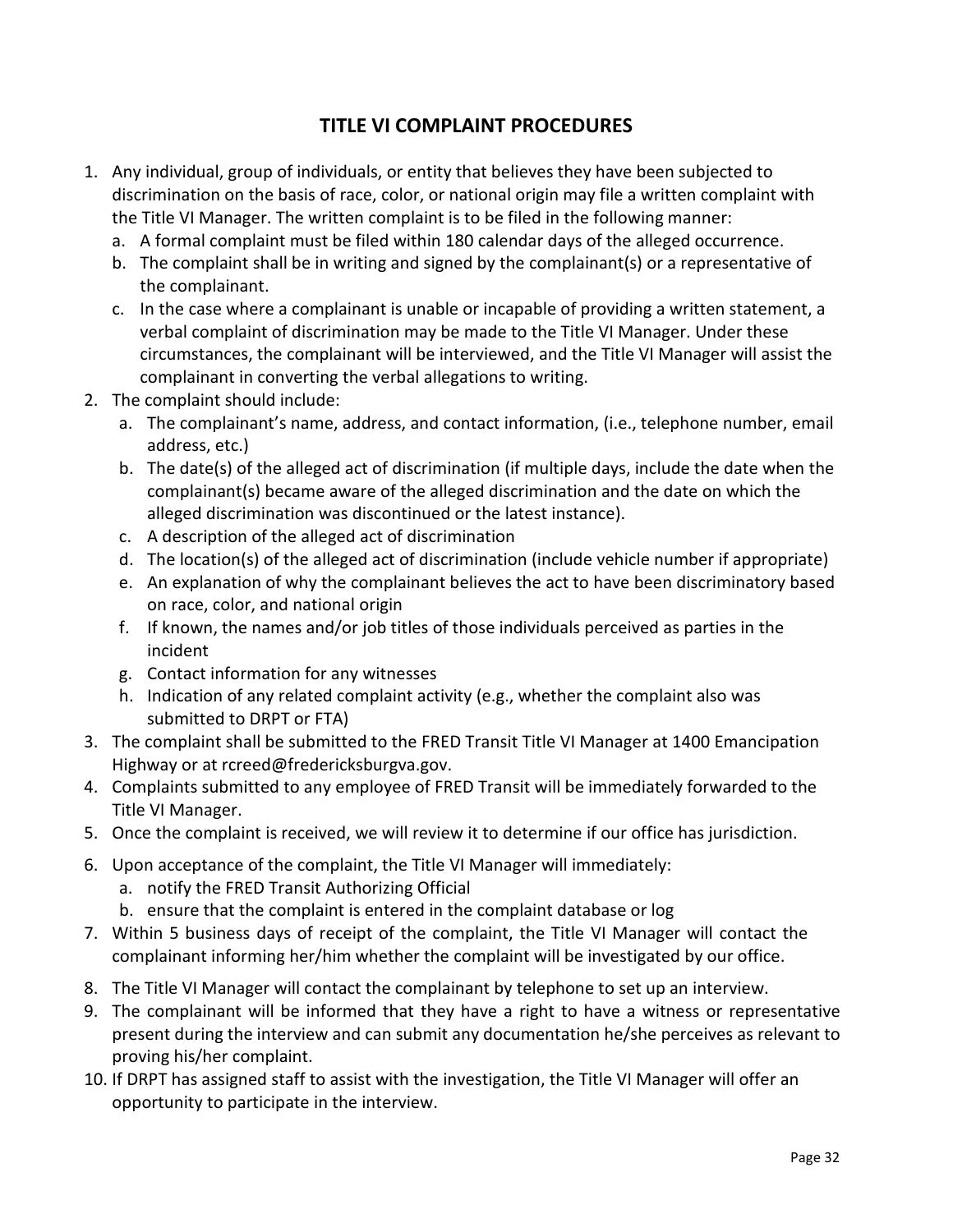- 11. The alleged discriminatory service or program official will be given the opportunity to respond to all aspects of the complainant's allegations.
- 12. The Title VI Manager will determine, based on relevancy or duplication of evidence, which witnesses will be contacted and questioned.
- 13. The investigation may also include:
	- a. investigating contractor operating records, policies or procedures
	- b. reviewing routes, schedules, and fare policies
	- c. reviewing operating policies and procedures
	- d. reviewing scheduling and dispatch records
	- e. observing behavior of the individual whose actions were cited in the complaint
- 14. All steps taken and findings in the investigation will be documented in writing and included in the complaint file.
- 15. The Title VI Manager will contact the complainant at the conclusion of the investigation, but prior to writing the final report, and give the complainant an opportunity to give a rebuttal statement at the end of the investigation process.
- 16. At the end of the investigation and within 60 days of the interview with the complainant, the Title VI Manager will prepare a report that includes a narrative description of the incident, identification of persons interviewed, findings, and recommendations for disposition. This report will be provided to the Authorizing Official, DRPT and the FTA, and, if appropriate, FRED Transit's legal counsel.
- 17. The Title VI Manager will send a letter to the complainant notifying them of the outcome of the investigation. If the complaint was substantiated, the letter will indicate the course of action that will be followed to correct the situation. If the complaint is determined to be unfounded, the letter will explain the reasoning, and refer the complainant to DRPT and the FTA in the event the complainant wishes to appeal the determination. This letter will be copied to DRPT and the FTA.
- 18. A complaint may be dismissed for the following reasons:
	- a. The complainant requests to withdrawal the complaint.
	- b. An interview cannot be scheduled with the complainant after reasonable attempts.
	- c. The complainant fails to respond to repeated requests for additional information needed to process the complaint.
- 19. DRPT or the FTA, as appropriate, will serve as the appealing forum to a complainant that is not satisfied with the outcome of an investigation conducted by FRED Transit. DRPT or the FTA, as appropriate, will follow their complaint/investigative process and contact the appellant according to their procedures.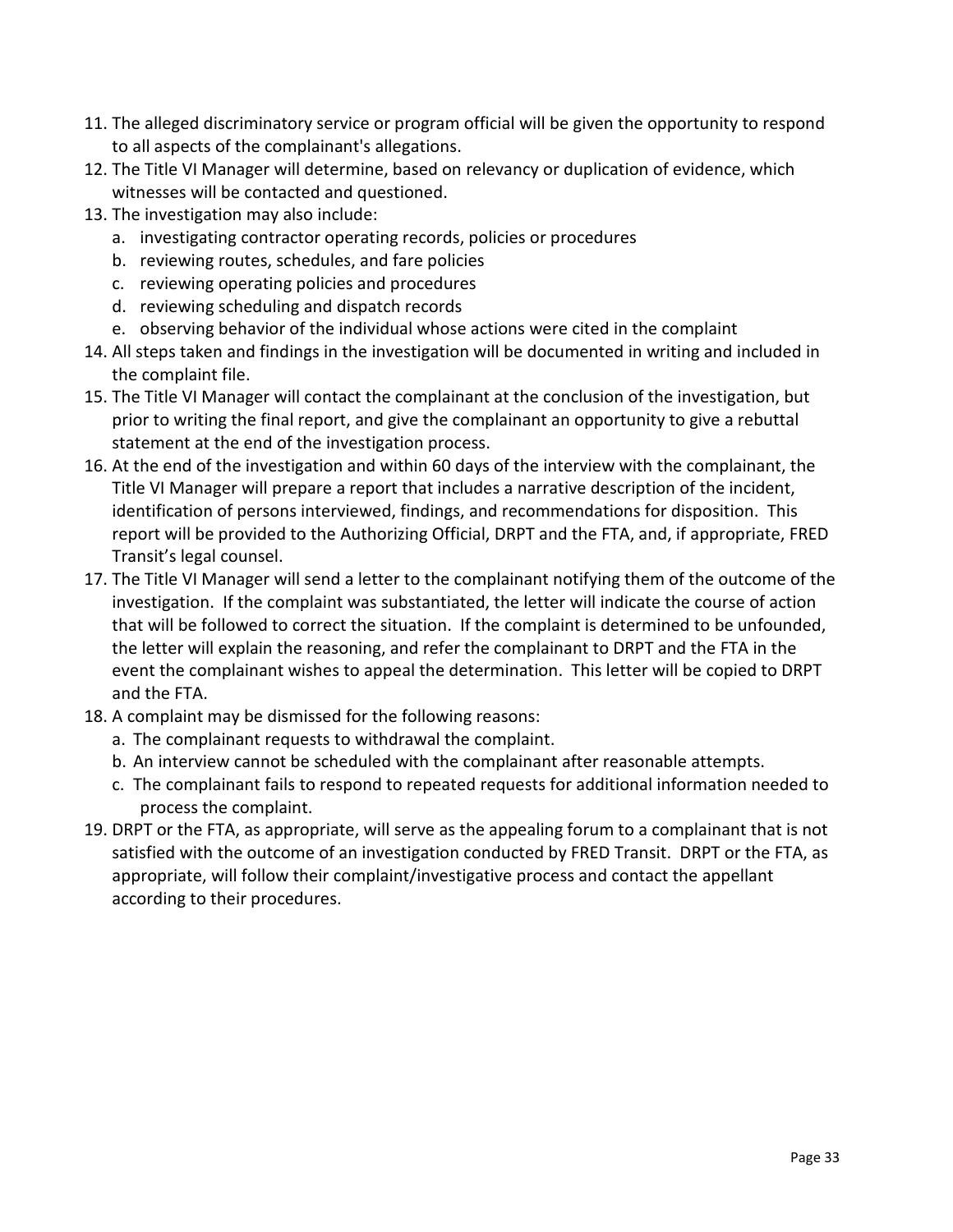# **TÍTULO VI PROCEDIMIENTOS DE QUEJA**

- a. . Cualquier persona, grupo de personas o entidad que crea que ha sido objeto de discriminación por motivos de raza, color u origen nacional puede presentar una queja por escrito ante el Administrador del Título VI. La queja debe ser presentada de la siguiente manera:
	- a. Una queja formal se debe presentar dentro de los 180 días calendario posteriores a la supuesta ocurrencia.
	- b. La queja debe ser por escrito y firmada por el demandante(s) o un representante del demandante.
- b. En el caso en que un demandante no pueda o no pueda proporcionar una declaración por escrito, se puede presentar una queja verbal de discriminación ante el Administrador del Título VI. En estas circunstancias, se entrevistará al denunciante y el Administrador del Título VI ayudará al demandante a convertir las acusaciones verbales en redacción. La queja debe incluir:
	- a. el nombre, la dirección y la información de contacto del demandante, (es decir, número de teléfono, dirección de correo electrónico, etc.)
	- b. la(s) fecha(s) del presunto acto de discriminación (si hay varios días, incluya la fecha en que el demandante(s) tomó conocimiento de la presunta discriminación y la fecha en que se suspendió la supuesta discriminación o la última instancia).
	- c. una descripción del presunto acto de discriminación
	- d. la(s) ubicación(es) del presunto acto de discriminación (incluya el número de vehículo si corresponde)
	- e. una explicación de por qué el demandante cree que el acto ha sido discriminatorio en función de la raza, el color y el origen nacional
	- f. si se conocen, los nombres y / o los títulos de trabajo de aquellos individuos percibidos como partes en el incidente
	- g. información de contacto para cualquier testigo
	- h. indicación de cualquier actividad de queja relacionada (por ejemplo, si la queja también fue presentada a DRPT o FTA).
- c. La queja debe ser presentada al Gerente de VIED Transit Title VI en 1400 Emancipation Highway o en rcreed@fredericksburgva.gov.
- d. Las quejas presentadas a cualquier empleado de FRED Transit serán enviadas inmediatamente al Administrador del Título VI.
- e. Una vez que se recibe la queja, la revisaremos para determinar si nuestra oficina tiene jurisdicción.
- f. Tras la aceptación de la queja, el Administrador del Título VI inmediatamente:
	- a. notificar a DRPT y al FTA (a más tardar 3 días hábiles desde la recepción) segundo. notificar al oficial autorizador de tránsito de FRED
	- b. asegúrese de que la queja se ingrese en la base de datos de quejas o inicie sesión.
- g. Dentro de los 3 días hábiles posteriores a la recepción de la queja, el Gerente del Título VI se comunicará con el demandante para informarle si nuestra oficina investigará la queja.
- h. El gerente del Título VI contactará al demandante por teléfono para programar una entrevista.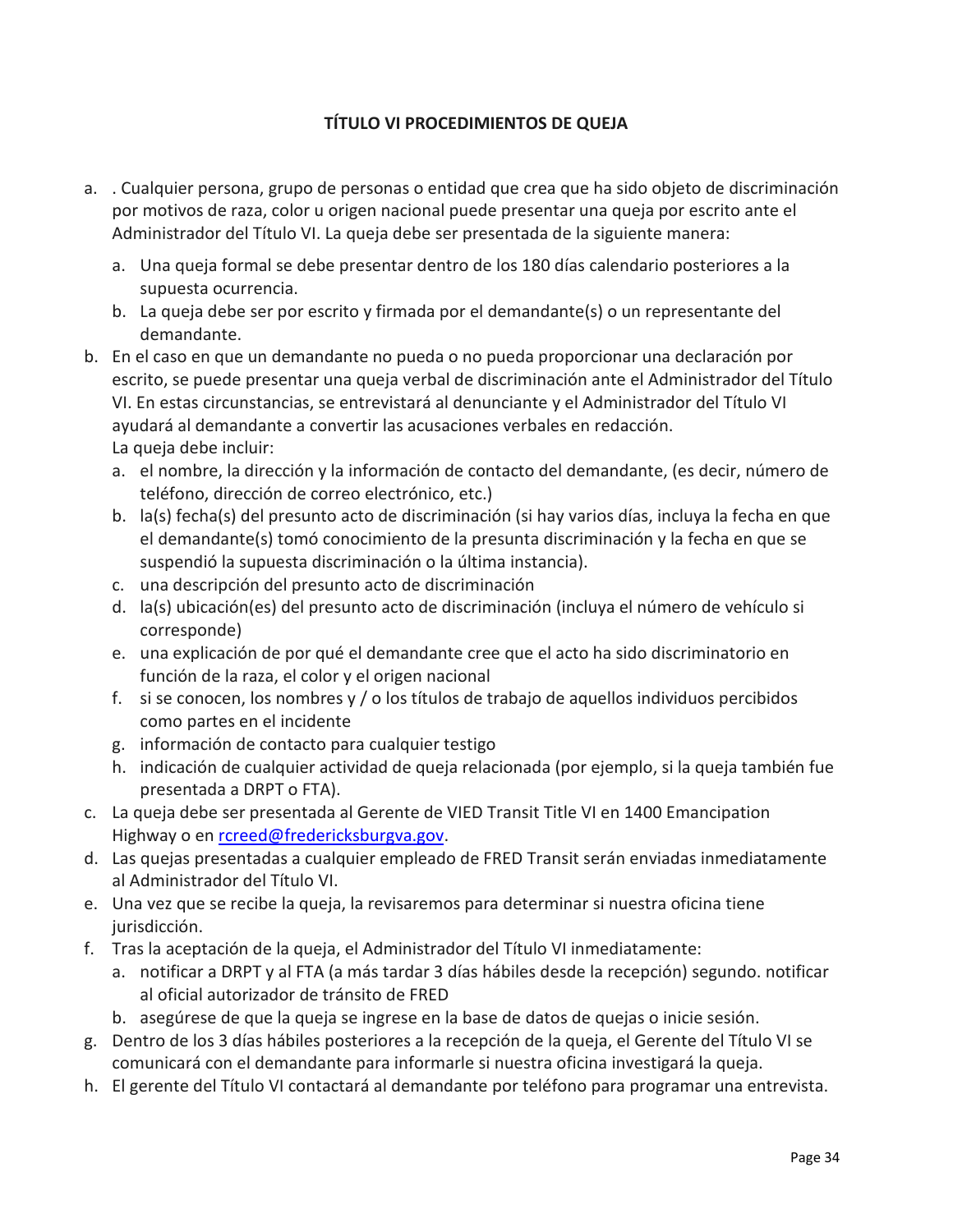- i. Se le informará al demandante que tiene derecho a que un testigo o representante esté presente durante la entrevista y puede presentar cualquier documentación que perciba como relevante para probar su queja.
- j. Si DRPT o el FTA ha asignado personal para ayudar con la investigación, el Gerente del Título VI ofrecerá la oportunidad de participar en la entrevista.
- k. El supuesto servicio discriminatorio o funcionario del programa tendrá la oportunidad de responder a todos los aspectos de las alegaciones del demandante.
- l. El Gerente del Título VI determinará, según la relevancia o la duplicación de la evidencia, qué testigos serán contactados y cuestionados.
- m. La investigación también puede incluir:
	- a. investigar los registros operativos, políticas o procedimientos de los contratistas segundo. revisar rutas, horarios y políticas de tarifas
	- b. revisar las políticas y procedimientos operativos
	- c. revisar los registros de programación y despacho
	- d. observar el comportamiento del individuo cuyas acciones fueron citadas en la queja.
- n. Todos los pasos y conclusiones de la investigación se documentarán por escrito y se incluirán en el archivo de la queja.
- o. El gerente del Título VI se pondrá en contacto con el demandante al finalizar la investigación, pero antes de escribir el informe final, y le dará al demandante la oportunidad de dar una declaración de refutación al final del proceso de investigación.
- p. Al final de la investigación y dentro de los 60 días de la entrevista con el demandante, el Gerente del Título VI preparará un informe que incluye una descripción narrativa del incidente, identificación de las personas entrevistadas, hallazgos y recomendaciones para la disposición. Este informe se proporcionará al Funcionario Autorizado, DRPT y el FTA, y, si corresponde, al asesor legal de FRED Transit.
- q. El Gerente del Título VI enviará una carta al demandante notificándole el resultado de la investigación. Si la queja fue corroborada, la carta indicará el curso de acción que se seguirá para corregir la situación. Si se determina que la queja es infundada, la carta explicará el razonamiento y remitirá al demandante a DRPT y al FTA en caso de que el demandante desee apelar la determinación. Esta carta será copiada a DRPT y al FTA.
- r. Una queja puede ser desestimada por las siguientes razones:
	- a. El demandante solicita retirar la queja.
	- b. No se puede programar una entrevista con el demandante después de intentos razonables.
	- c. El demandante no responde a las solicitudes repetidas de información adicional necesaria para procesar la queja.
- s. El DRPT o el FTA, según corresponda, servirá como el foro de apelación para un demandante que no está satisfecho con el resultado de una investigación realizada por FRED Transit. DRPT o el FTA, según corresponda, seguirán su proceso de queja / investigación y se comunicarán con el apelante de acuerdo con sus procedimientos.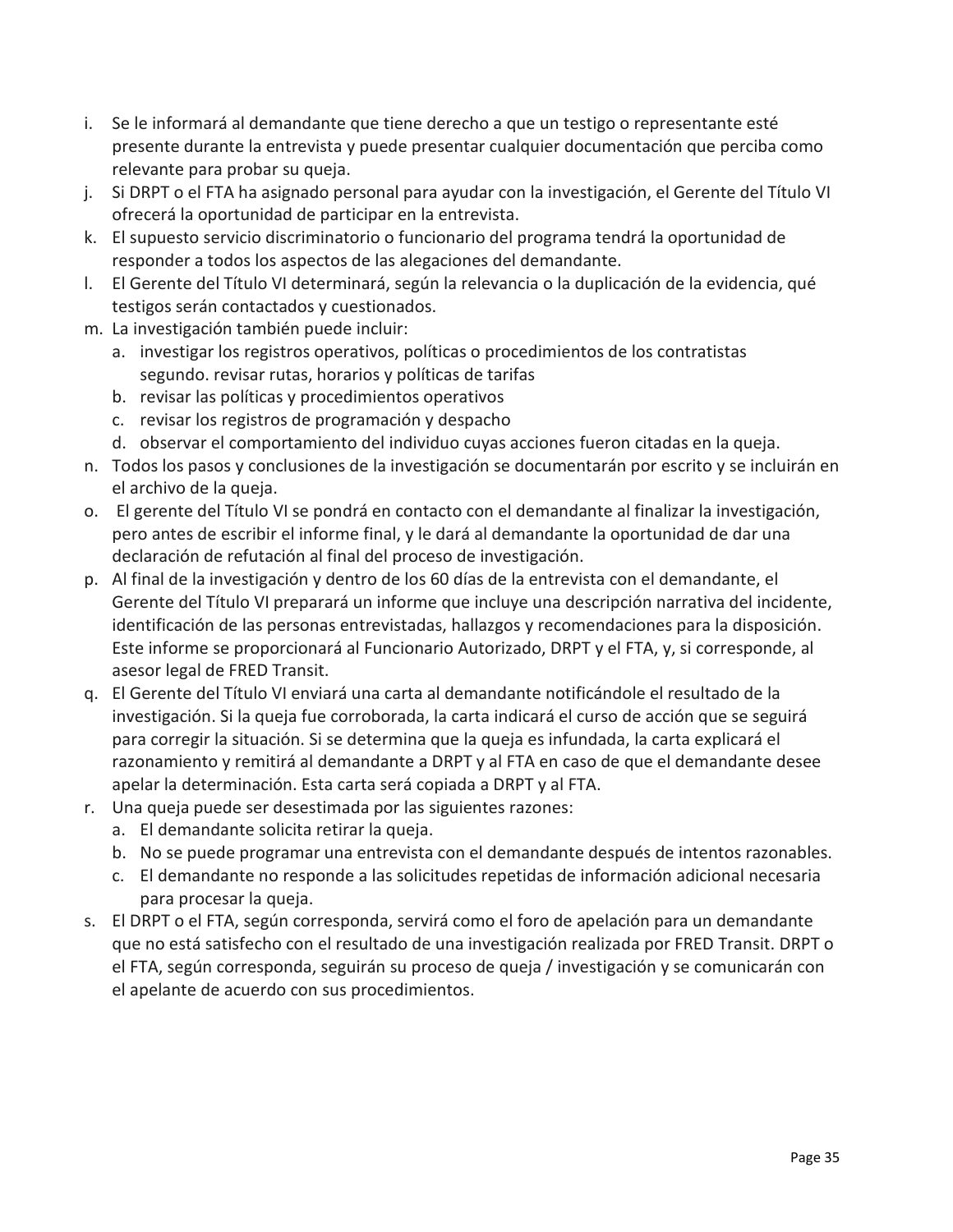#### **APPENDIX C**

# **Investigations, Lawsuits and Complaints Summary Log**

|                   | <b>Date</b><br>(Month, Day,<br>Year) | <b>Summary</b><br>(include basis of<br>complaint: race,<br>color, or national<br>origin) | <b>Status</b> | <b>Action(s) Taken</b> |
|-------------------|--------------------------------------|------------------------------------------------------------------------------------------|---------------|------------------------|
| Investigations    |                                      |                                                                                          |               |                        |
| 1.                |                                      |                                                                                          |               |                        |
| 2.                |                                      |                                                                                          |               |                        |
| <b>Lawsuits</b>   |                                      |                                                                                          |               |                        |
| 1.                |                                      |                                                                                          |               |                        |
| 2.                |                                      |                                                                                          |               |                        |
| <b>Complaints</b> |                                      |                                                                                          |               |                        |
| 1.                |                                      |                                                                                          |               |                        |
| 2.                |                                      |                                                                                          |               |                        |

**No Title VI complaints or lawsuits were filed in FY2018, FY2019 or FY 2020; no FTA, DRPT or other investigations were undertaken.**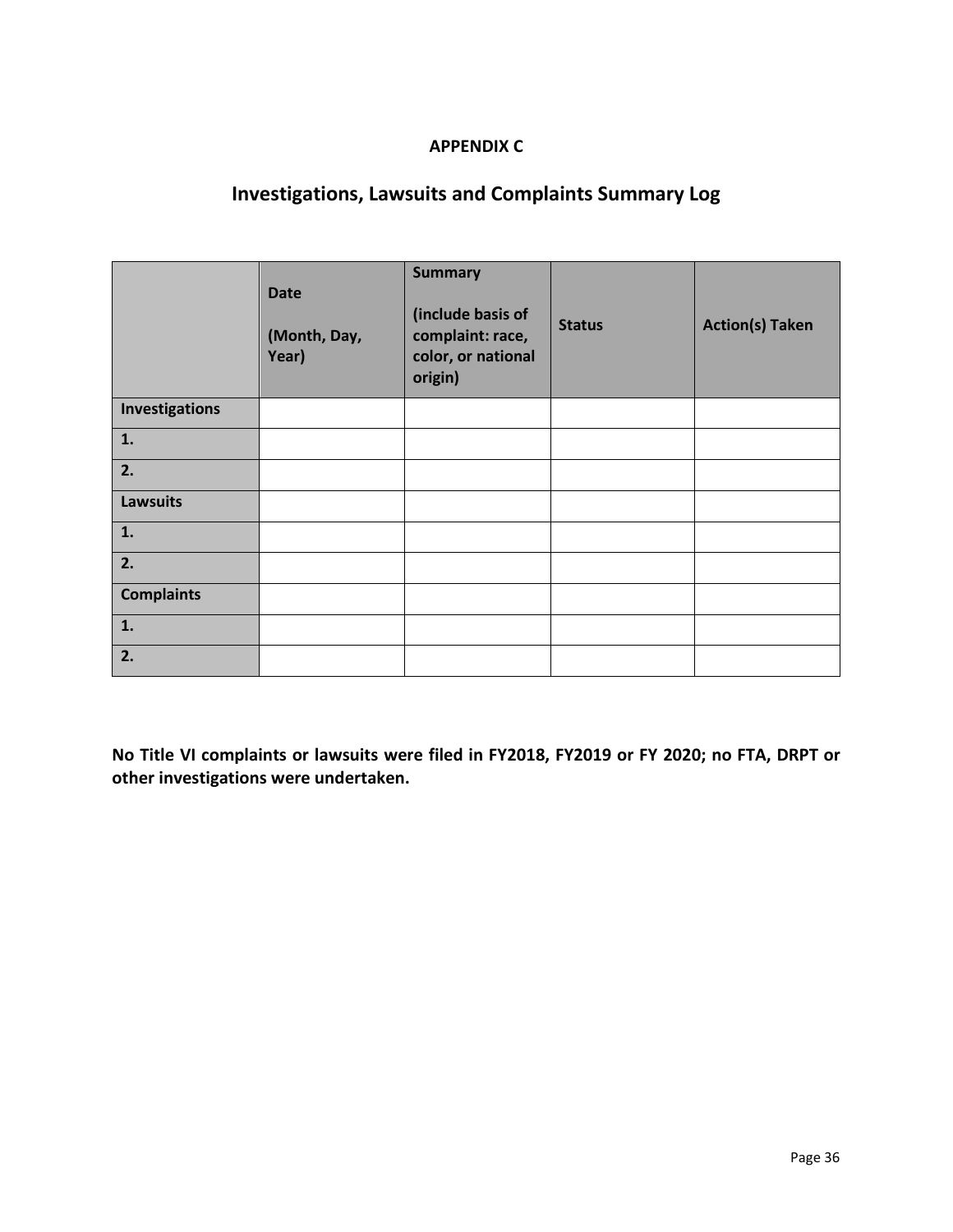#### **APPENDIX D**

# **Summary of Outreach Efforts**

FRED Transit outreach efforts include the following types of activities, most of which are directed at all citizens in the Region and not just towards minority or LEP segments of the population.

- Title VI Public Meeting in July 2021 to discuss related updates to the new Title VI Program.
- Publishing FRED's Title VI, DBE and EEO public meeting in the local general circulation newspaper (The Free Lance-Star) so that citizens are aware of their existence and whom to contact at FRED for information regarding the programs.
- Briefing Public Transit Advisory Board (PTAB) members on these programs. PTAB members represent local jurisdictions, businesses, academic institutions, organizations, the disabled community and the general public, and are in a position to disseminate information about and register concerns about FRED policies and programs.
- Posting Title VI and other nondiscrimination policies, plans and programs at FRED facilities and on buses and on the FRED website, www.rideFRED.com.
- Ensuring all contracts and procurements contain the appropriate sections describing FRED's policies, plans and programs relating to Title VI and other nondiscrimination requirements.

FRED Transit's public participation policies and procedures for fare, route and schedule changes are shown below. Also shown as Appendix D.3 is a Memorandum of Understanding between FRED Transit and the Fredericksburg Area Metropolitan Planning Organization (FAMPO) through which FRED Transit uses FAMPO's approved Public Participation Plan for all regional planning related undertakings.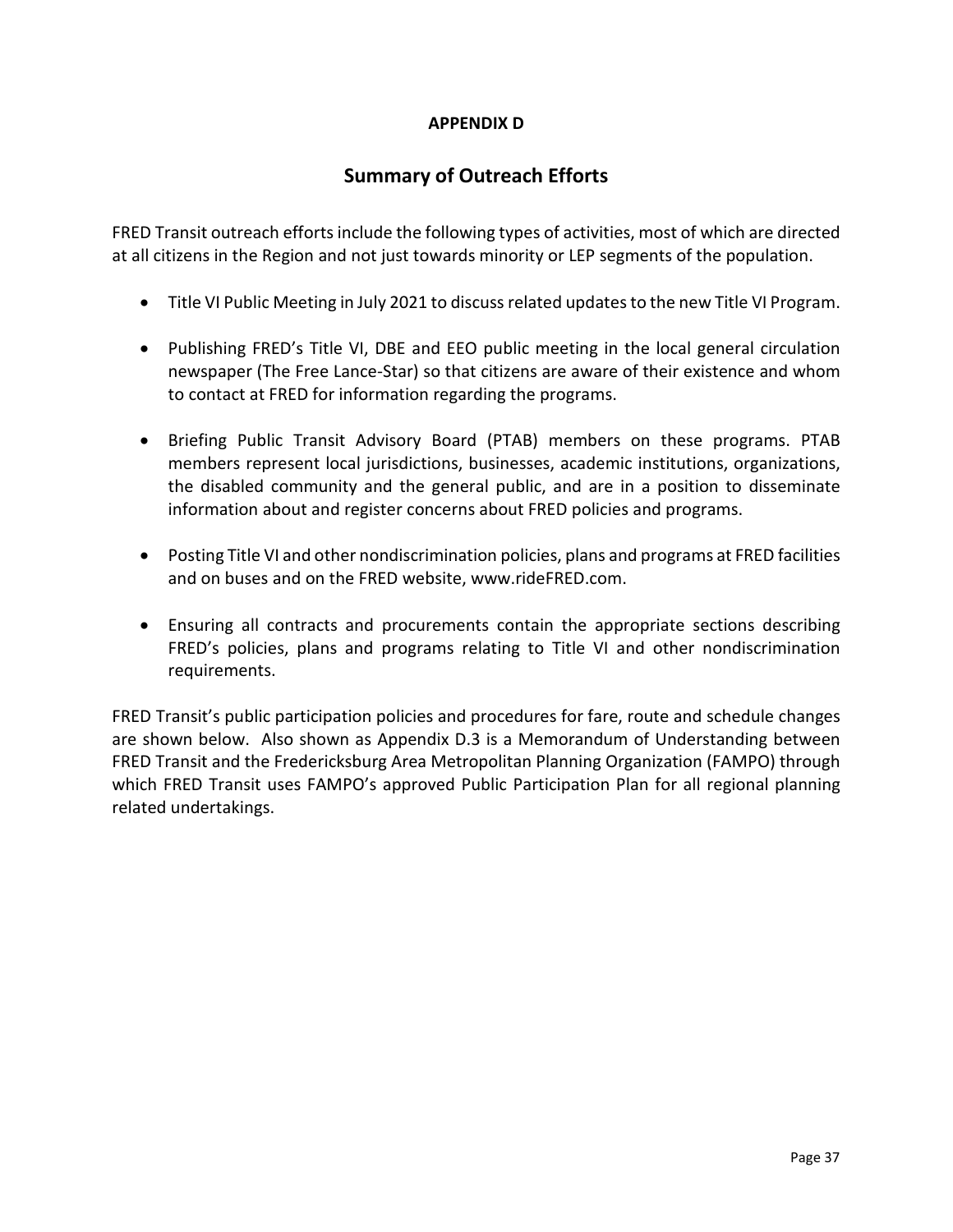#### **APPENDIX D.1**

#### **FRED Transit Public Notice and Participation Policy for Proposed Fare and Service Changes**

#### **FREDERICKSBURG REGIONAL TRANSIT**

#### **POLICY**

#### Purpose

This document describes the process by which FREDericksburg Regional Transit (FRED) will consider and implement fare and service changes.

#### **Policy**

It is FRED's policy to review fare levels and service offerings periodically and/or upon request to make certain that FRED is fulfilling its mission to provide safe, economical and reliable transit services that contribute to the economic and social development of the Fredericksburg Region. In making any changes, FRED will give ample opportunity to the public to provide comment on any changes in fares and/or levels of service. Reviews of fares and services will be conducted annually and will be coordinated with the Public Transit Advisory Board. In proposing fare and service changes, FRED will adhere to all rules and regulations applicable under Title VI of the Civil Rights Act, including implementing the language assistance plan, under which FRED is committed to operate its programs and services without regard to race, color, and national origin.

#### Fares

A fare increase is defined as:

- Any change to an existing, established fare rate or fare type applicable to regular deviated fixed route service that results in a higher fare rate than is currently in effect.
- The establishment of a new deviated fixed route service that would charge fares that are higher than the existing, established fare rate or fare type that is currently in effect for other deviated fixed route services.
- The conversion of experimental or demonstration fare rates or types into permanent fare rates or types that have the effect described in the two bullets above.

#### **Services**

A service change is defined as the implementation of a new, regular deviated fixed route service or new limited special purpose services (e.g., limited stop commuter rail feeder services); or a significant reduction in transit service. A significant reduction in transit service is defined as: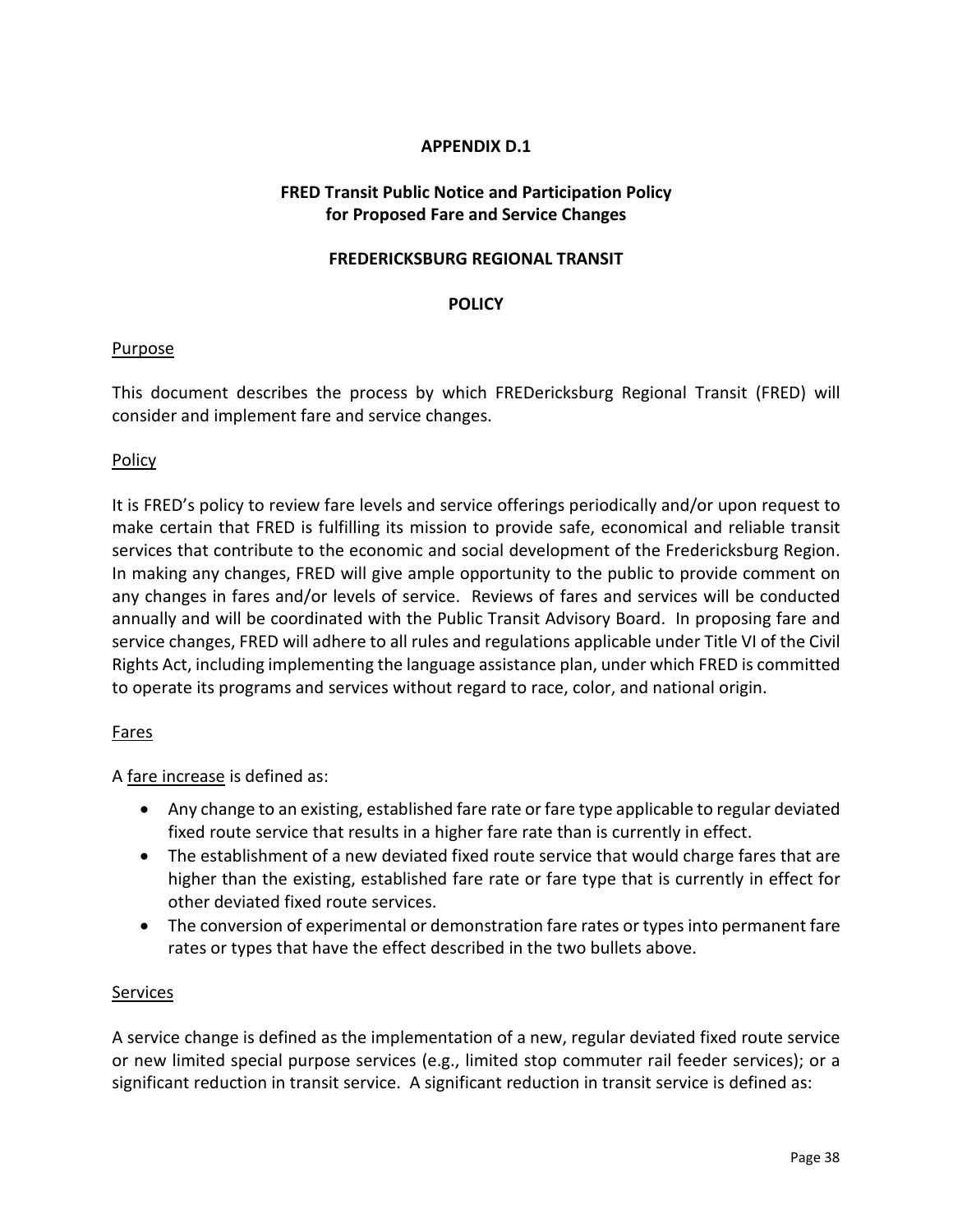- The elimination of a transit route.
- A reduction of 25% or more in the revenue vehicle miles operated on an existing transit route.
- Any change in service level, routing or structure that is expected to result in a 25% or more decline in ridership.

#### Solicitation and Consideration of Public Comment

FRED will solicit and consider public comments prior to implementing fare increases or service reductions as defined above.

The solicitation of public comment will  $-$  at a minimum  $-$  include the opportunity to provide written comments. FRED may, at its discretion, also hold public meetings to provide additional opportunities for public comment.

At least thirty (30) days prior to the proposed implementation date for any fare increase or significant service decrease, FRED will publish the details of the proposed changes on its website and may post the information in general circulation newspapers in affected jurisdictions, on the City of Fredericksburg's website. Notices may also be posted on all buses, FRED Central and in selected public places (e.g., libraries).

All notices of proposed changes will include a description of the proposed changes, the proposed effective date(s) of the changes, and the method(s) by which the public may comment. When proposing fare and services changes noted above, FRED will always request public comments in writing and may, at its sole discretion, hold public hearings.

- For written comments, FRED will allow a minimum of 30 days (with a goal of 45 days) from the date of the public notice prior to implementing any change.
- For public hearings, FRED will schedule any such hearings within two weeks of the date of the public notice; when scheduling public hearings, FRED will also provide the public with the opportunity to submit written comments as described above. Public hearings will be held in the jurisdictions most directly affected by proposed changes in fares and services. For system-wide changes, public hearings will be held in a central location or in multiple locations at FRED's discretion.

For its information, FRED will provide the Public Transit Advisory Board (PTAB -- on which all funding jurisdictions are represented) a summary of written comments received in response to the solicitation process, a summary of testimony delivered at any public hearings and a summary of any other comments received from the public or funding jurisdictions.

Final determinations relating to fare increases will be made by the City of Fredericksburg, taking into consideration comments received from the public and funding jurisdictions as well as the views of the PTAB. Final determinations about service changes will be made jointly by the City of Fredericksburg and the jurisdiction funding the local share of the service.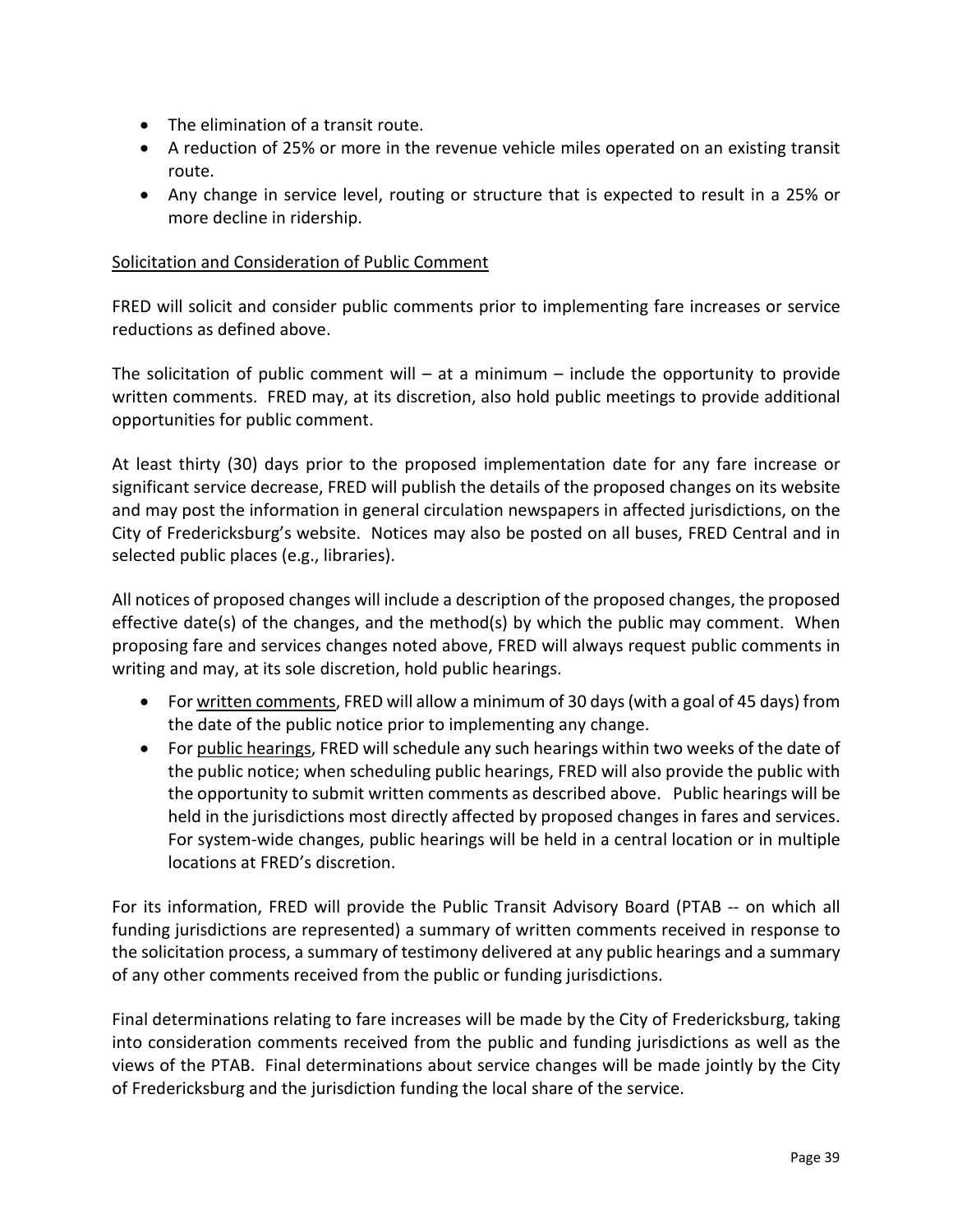Once final decisions have been made about fare and service changes and their effective dates, the public will be informed through news releases, website postings, postings on buses and in FRED Central and in selected public buildings.

#### **APPENDIX D.2**

#### **FRED Transit Public Notice and Participation Policy for Proposed Schedule and Route Changes**

Purpose: To establish policies and procedures for amending FRED service schedules and routes and related internal and external documentation and information.

#### Policy

FRED develops its service schedules and routes to accommodate the needs of its customers and the requests of its public and private partners. Routes and schedules are also designed to reflect FRED's role as a regional system, providing customers a means to travel to key locations throughout the area via coordinated transfers at designated bus stops. FRED's schedules are further designed to reflect realistic drive times over each of its routes, although conditions on public highways vary from day to day, sometimes making it difficult to adhere to published schedules.

The FRED service area is dynamic, experiencing rapid population growth, commercial and residential development and roadway construction. Consequently, it is to be expected that FRED will need to adjust its routes and schedules to accommodate the many changes taking place in the service area.

It is FRED's policy to conduct a comprehensive review and, as necessary, to adjust its routes and schedules annually. Typically, that annual review will be scheduled for July, prior to FRED's submission of proposed budgets to the City and other public and private sector partners. The annual review will be shared with the Public Transportation Advisory Board.

In considering potential changes to routes and schedules, FRED will adhere to all rules and regulations under Title VI of the Civil Rights Act, including implementing the language assistance plan, under which FRED is committed to operate its programs and services without regard to race, color, and national origin.

Adjustments to individual routes and schedules may take place whenever the need arises (e.g., when a new roadway opens; when a partner provides financial support for a new route or for more frequent service). Minor and repeated adjustments to schedules and routes over the course of a year are to be avoided, as this can confuse customers and increase costs without resulting in significant benefits.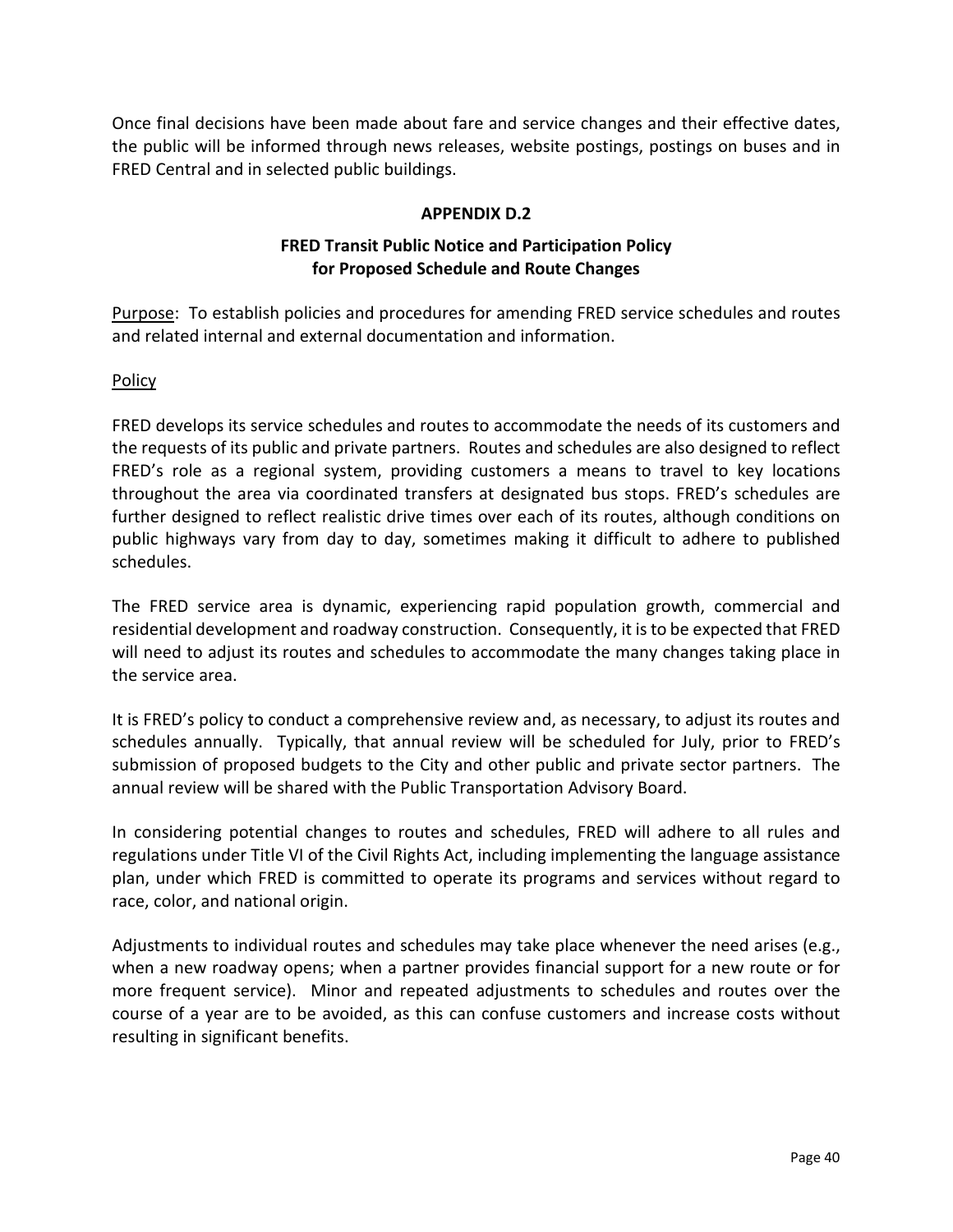The primary responsibility for conducting the annual review rests with the Operations Manager, who will prepare a memorandum to the Transit Director listing all proposed amendments. All amendments to routes and schedules must be approved in writing by the Transit Director.

When schedule and route changes are made, it is critical to make certain that all aspects of FRED operations relating to such changes are adjusted accordingly and fully coordinated. The following checklist may be used to ensure that coordination takes place:

Public notice of proposed changes at least one month in advance

In buses In FRED Central To City Hall To affected jurisdictions In the Free Lance-Star To PTAB On rideFRED.com

#### Hard copies of affected routes and schedules

Make adjustments Order copies from the printer Distribute to distribution points

Bus stops and shelters

Remove, relocate, add as required Update electronic bus stop inventory Place new schedules at stops and shelters as required Make adjustments to on-line information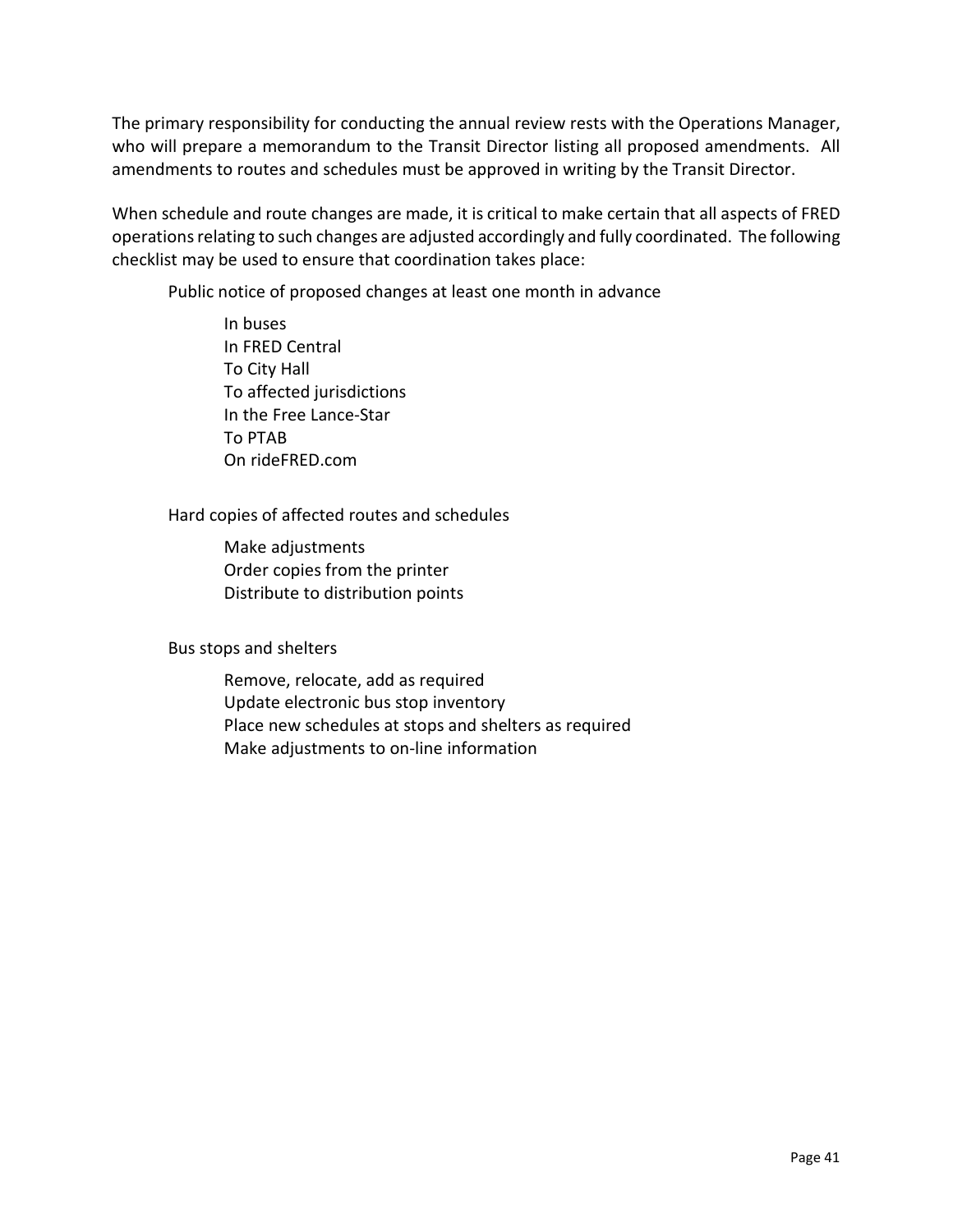#### **APPENDIX D.3**

#### **Memorandum of Understanding between FRED Transit and Fredericksburg Area Metropolitan Planning Organization regarding Public Participation**

#### **MEMORANDUM OF UNDERSTANDING**

#### **BETWEEN**

#### **FREDERICKSBURG AREA METROPOLITAN PLANNING ORGANIZATION**

#### **AND**

#### **FREDERICKSBURG REGIONAL TRANSIT**

#### **REGARDING**

#### **PUBLIC PARTICIPATION IN TRANSIT PLANNING PROCESS**

#### PURPOSE

The purpose of this Memorandum of Understanding (MOU) is to describe the process by which the Fredericksburg Area Metropolitan Planning Organization (FAMPO) and FREDericksburg Regional Transit (FRED) will cooperate to ensure that the public has ample knowledge about and opportunity to comment on transit-related aspects of the Transportation Improvement Plan (TIP), the Program of Projects (POP), the Six-Year Transportation Improvement Plan (STIP), and the Long-Range Transportation Plan (LRTP).

#### BACKGROUND

FAMPO is the metropolitan planning organization organized under Federal law (TEA-21) responsible for transportation planning and approval of Federally funded transportation projects in the region. The region includes the City of Fredericksburg and the counties of Stafford and Spotsylvania. FAMPO's Public Participation Plan (PPP), updated and amended in June 2010 describes the procedures FAMPO uses to inform the public about plans for transportation projects in the region and solicit comment from the public on those plans.

FRED is a department of the City of Fredericksburg and provides regular route (with route deviations) service in the City of Fredericksburg and the counties of Spotsylvania, Stafford, Caroline and King George. FRED receives Federal and Commonwealth of Virginia financial assistance for these services under a variety of programs. FRED projects are included in the various transportation plans and programs of projects developed by FAMPO. FRED is a member of the FAMPO Technical Committee, which – under the guidance of FAMPO staff – develops the region's TIPs and POPs and makes recommendations to the FAMPO Policy Committee.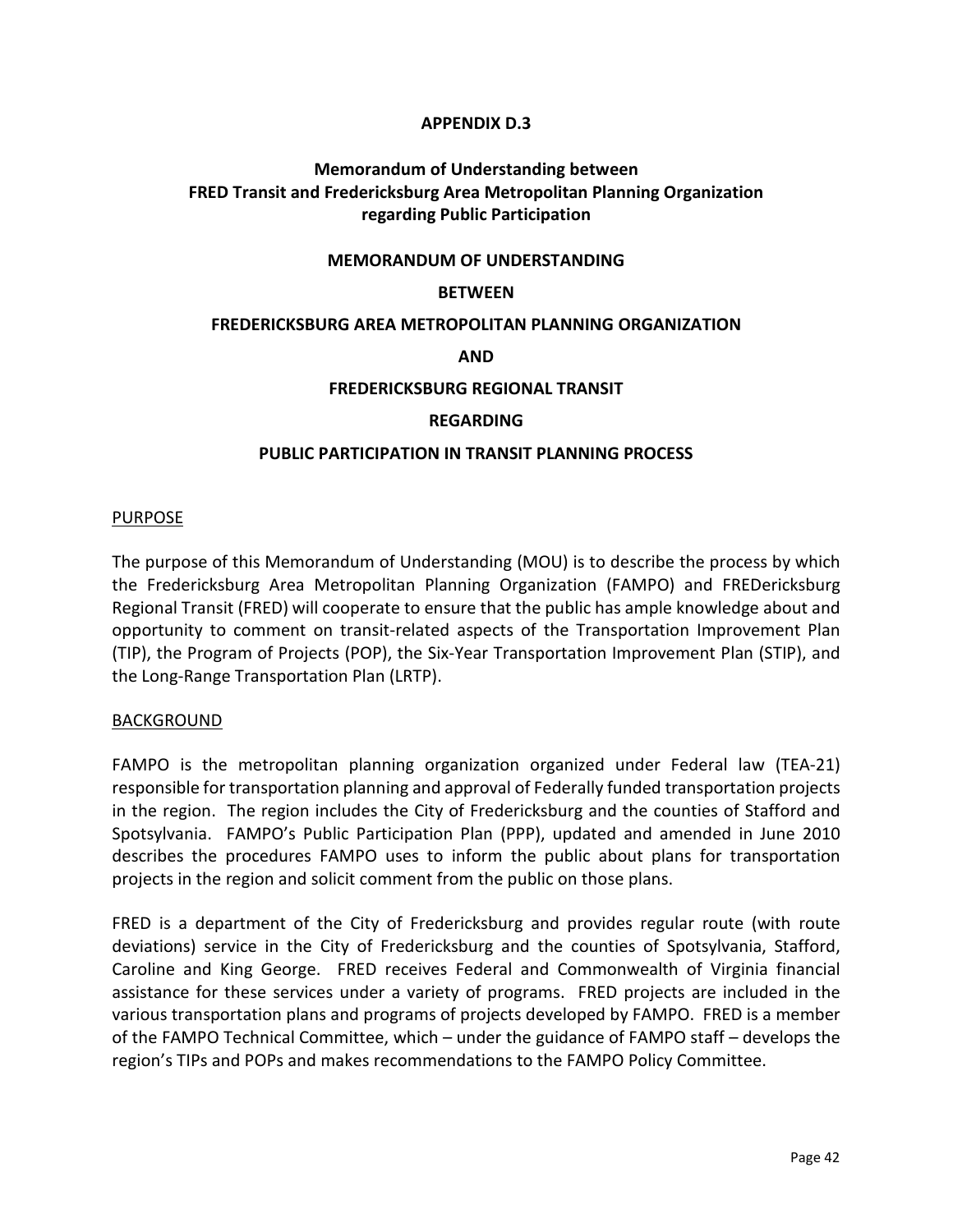#### OBTAINING PUBLIC INPUT ON TRANSIT-RELATED PROJECTS

FAMPO and FRED are committed to providing the region's citizens with ample opportunity to learn about and comment on transit-related plans and projects. To that end, FAMPO has developed a PPP that is fully compliant with the letter and spirit of 49 USC Chapter 53, Section 5303.

Rather than develop a separate PPP, FRED will use FAMPO's PPP and good offices to ensure that citizens have a full opportunity to comment on FRED's and other transit-related plans in the region.

To make certain that all FRED transit-related plans and projects are reflected in the region's TIPs, LRTPs and other relevant planning documents, FRED will participate actively in the development of those documents through its participation on the FAMPO Technical Committee. FRED will work with FAMPO to ensure that all Federally funded projects are accurately reported with respect to their scope and funding.

In its PPP process, FAMPO will make certain that all Federally funded projects relating to transit service will be incorporated into TIPS, LRTPs and related planning documents, and will be included in outreach efforts including, as appropriate, public notices, workshops, public hearings, comment periods, websites, emails, surveys, media relations, and the use of committees and workgroups to which citizens may be appointed. Such efforts will include sufficient detail to permit the public to understand the nature of and funding for all transit-related projects. FAMPO also agrees to keep current its PPP and to make any amendments that might be required by Federal law and regulation.

#### AMENDMENT AND TERM OF THE MEMORANDUM OF UNDERSTANDING

This MOU will remain in effect until such time as either FAMPO or FRED desires to terminate it, on not less than sixty (60) day notice. This MOU may be amended at any time by the mutual consent of FAMPO and FRED.

For FAMPO **For FRED** 

 $\sqrt{s/2}$ 

Lloyd Robinson Wendy L. Kimball

FAMPO Administrator Director, Public Transit (FRED)

August 8, 2011 Date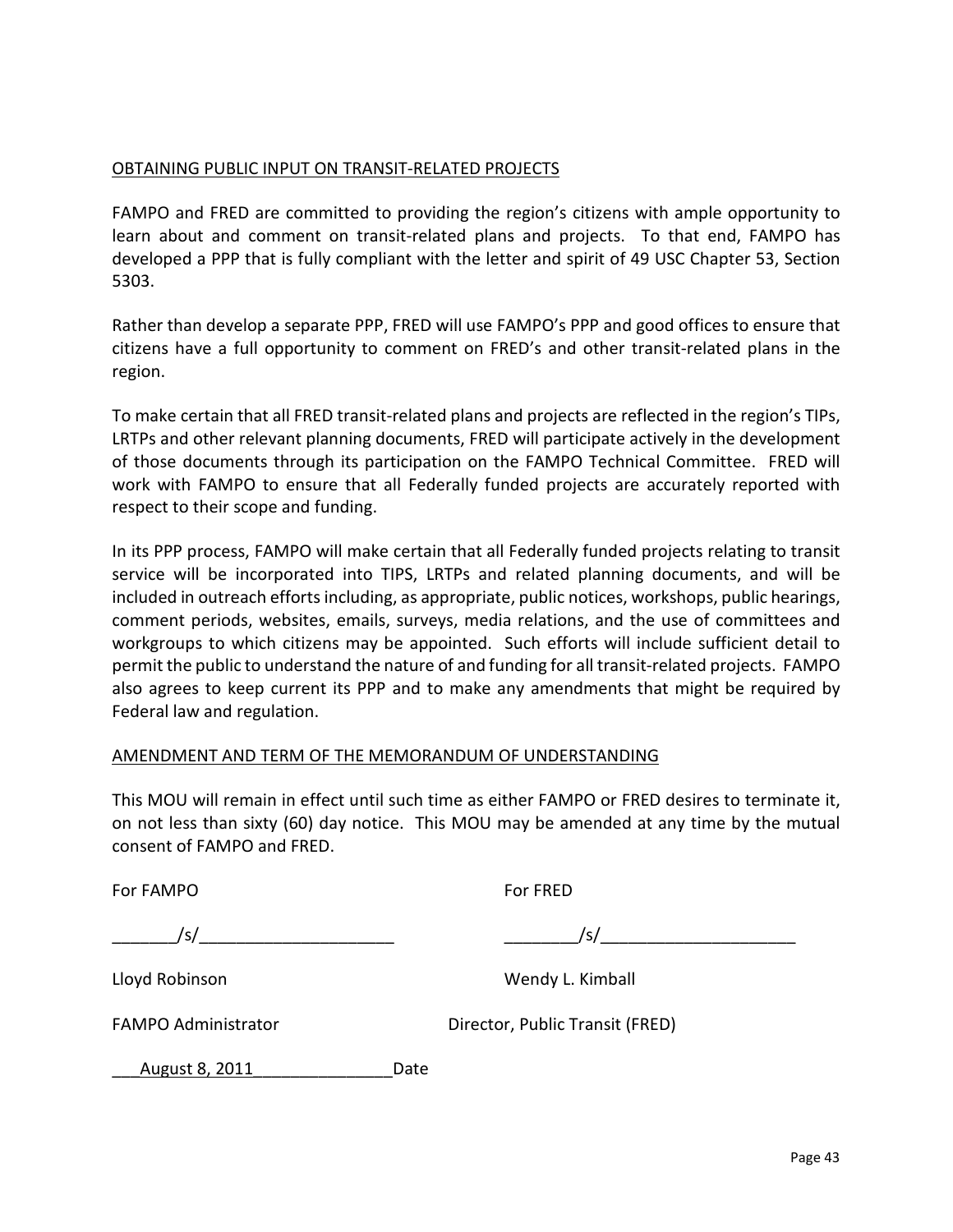#### **APPENDIX E**

# **Table – Minority Representation on the Public Transit Advisory Board**

|                                                          | Caucasian | Latino | <b>African</b><br>American | <b>Asian</b><br>American | <b>Native</b><br>American |
|----------------------------------------------------------|-----------|--------|----------------------------|--------------------------|---------------------------|
| % of<br><b>Population</b>                                | 61.5%     | 9.4%   | 18%                        | 2.7%                     | $>1\%$                    |
| <b>Public Transit</b><br><b>Advisory</b><br><b>Board</b> | 88.5%     | 0%     | 12.5%                      | 0%                       | 0%                        |

Source: Derived from Census Demographic Profile Data and FRED Transit PTAB Data.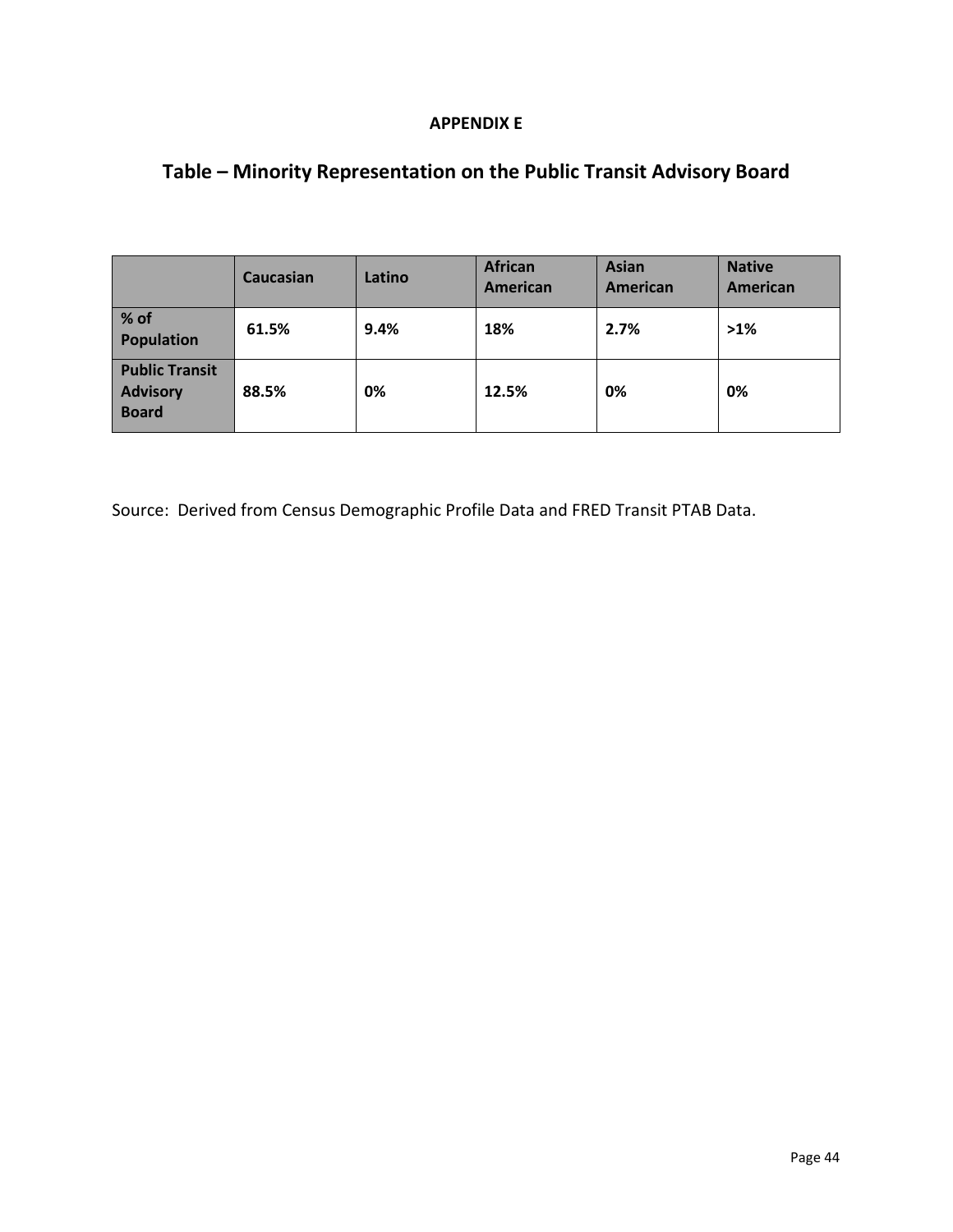#### **APPENDIX F**

#### **LEP Analysis**

FRED Transit used the language spoken data found for 2012-2016 from the U.S. Census Bureau's American Community Survey (ACS) at https://factfinder.census.gov. The Region is comprised of Spotsylvania (includes Fredericksburg), Stafford and Caroline counties. The most highly represented LEP languages spoken at home in the Region are presented below.

|                                                                                 | Stafford | Spotsy/City | Caroline | Total<br>Population | Percent |
|---------------------------------------------------------------------------------|----------|-------------|----------|---------------------|---------|
| Population                                                                      | 130,637  | 121,028     | 27,665   | 279,330             | 100.0%  |
| <b>Spanish</b><br>Speak English less<br>than well or not at<br>all              | 1512     | 1317        | 64       | 2893                | 1.04%   |
| African<br>Languages/German<br>Speak English less<br>than well or not at<br>all | 211      | 160         | 18       | 389                 | 0.14%   |
| Chinese/Korean<br>Speak English less<br>than well or not at<br>all              | 276      | 349         | 26       | 651                 | 0.23%   |

#### **LIMITED ENGLISH PROFICIENCY ANALYSIS FOR THE FREDERICKSBURG REGION**

Source: U.S. Census Bureau, 2012-2016 (5-Year) American Community Survey for the City of Fredericksburg and the counties of Spotsylvania, Stafford and Caroline

Following the Safe Harbor provision, FRED Transit will provide written translation of vital documents for each eligible LEP language group that constitutes five percent (5%) or 1,000 persons, whichever is less of the total population of persons eligible to be served. The 2012-2016 ACS data results are that only one language, Spanish, is spoken by more than 1,000 persons in the Region with limited English proficiency. Consequently, FRED's main efforts are directed to providing vital documents in Spanish. The vital documents are described under "LAP Implementation Plan."